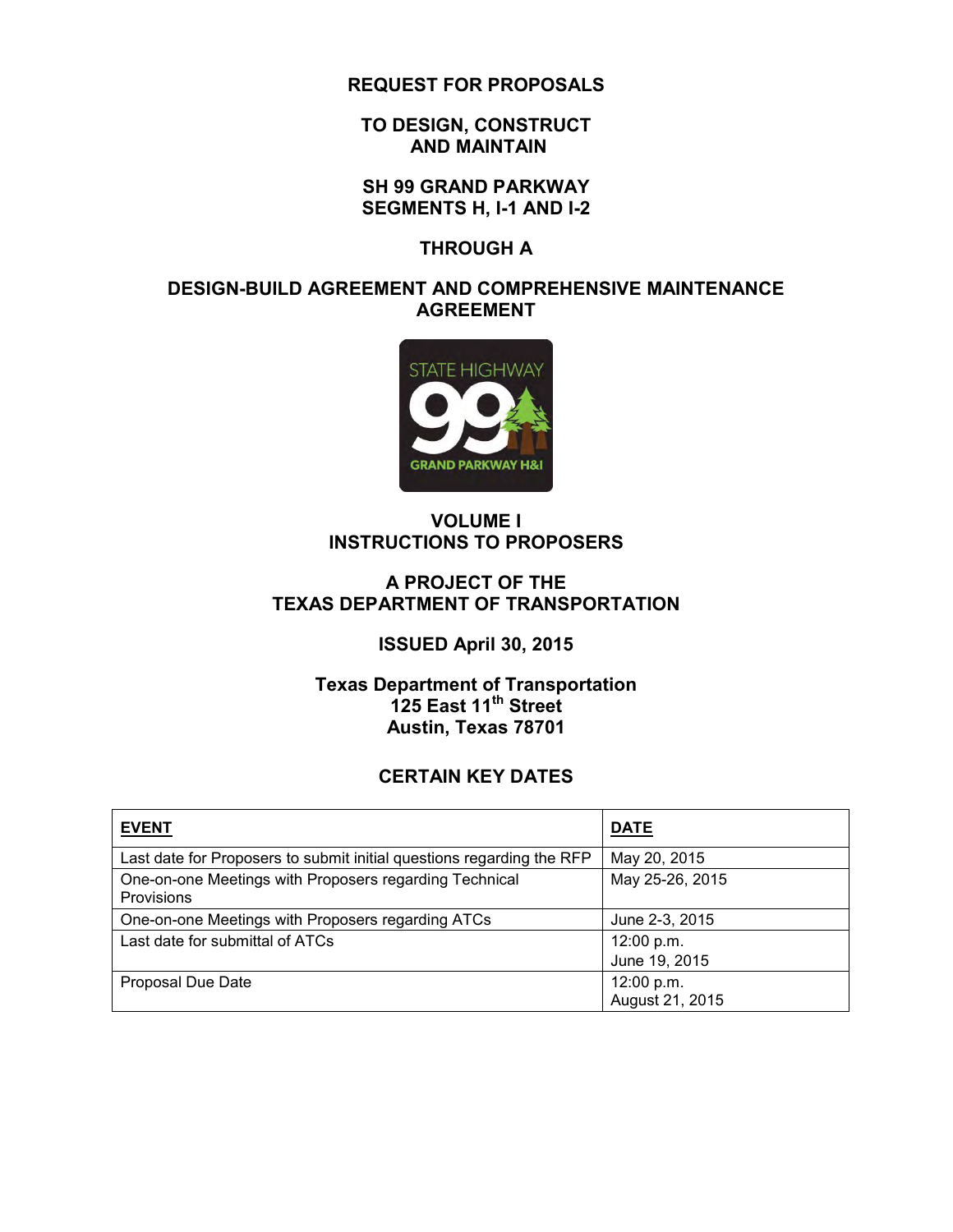## **TABLE OF CONTENTS**

| Section 1.0 |       |                                                                              |  |  |
|-------------|-------|------------------------------------------------------------------------------|--|--|
| 1.1         |       |                                                                              |  |  |
| 1.2         |       |                                                                              |  |  |
|             | 1.2.1 |                                                                              |  |  |
|             | 1.2.2 |                                                                              |  |  |
| 1.3         |       |                                                                              |  |  |
| 1.4         |       | General Project Description and Scope of the DB Contractor's and Maintenance |  |  |
|             | 1.4.1 |                                                                              |  |  |
|             | 1.4.2 | Scope of the DB Contractor's and Maintenance                                 |  |  |
|             | 1.4.3 |                                                                              |  |  |
|             | 1.4.4 |                                                                              |  |  |
|             | 1.4.5 |                                                                              |  |  |
|             | 1.4.6 |                                                                              |  |  |
|             | 1.4.7 |                                                                              |  |  |
| 1.5         |       |                                                                              |  |  |
| 1.6         |       |                                                                              |  |  |
|             | 1.6.1 |                                                                              |  |  |
|             | 1.6.2 | Inclusion of Proposal in DBA Documents and                                   |  |  |
|             | 1.6.3 |                                                                              |  |  |
|             | 1.6.4 | Ownership of Proposal and Applicability of Public                            |  |  |
| 1.7         |       |                                                                              |  |  |
|             | 1.7.1 |                                                                              |  |  |
|             | 1.7.2 | Transportation Corporation and Project Funding 11                            |  |  |
| 1.8         |       |                                                                              |  |  |
|             | 1.8.1 |                                                                              |  |  |
|             | 1.8.2 |                                                                              |  |  |
|             | 1.8.3 |                                                                              |  |  |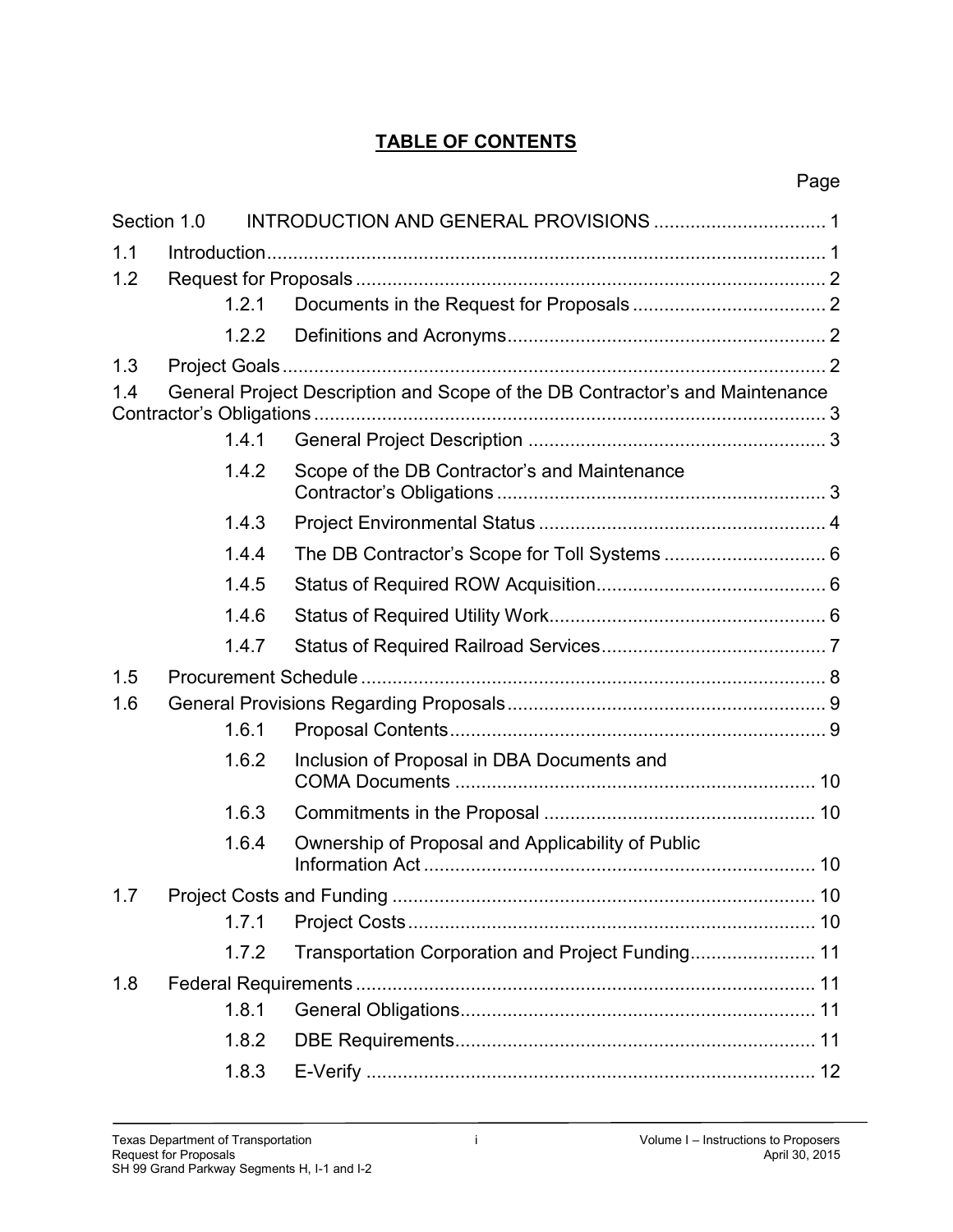| Section 2.0 |        |                                                                              |  |
|-------------|--------|------------------------------------------------------------------------------|--|
| 2.1         |        |                                                                              |  |
| 2.2         |        | Receipt of the RFP Documents, Communications and Other Information 13        |  |
|             | 2.2.1  |                                                                              |  |
|             | 2.2.2  | Identification of the Proposer's Authorized                                  |  |
|             | 2.2.3  |                                                                              |  |
|             | 2.2.4  |                                                                              |  |
| 2.3         |        |                                                                              |  |
|             | 2.3.1  |                                                                              |  |
|             | 2.3.2  |                                                                              |  |
|             | 2.3.3  |                                                                              |  |
| 2.4         |        |                                                                              |  |
| 2.5         |        |                                                                              |  |
|             | 2.5.1  |                                                                              |  |
|             | 2.5.2  |                                                                              |  |
|             | 2.5.3  | Questions and Responses during One-on-One                                    |  |
|             | 2.5.4  |                                                                              |  |
| 2.6         |        | Confidentiality/Public Information Act Disclosure Requests  21               |  |
|             | 2.6.1  |                                                                              |  |
|             | 2.6.2  |                                                                              |  |
|             | 2.6.3  |                                                                              |  |
|             | 2.6.4  |                                                                              |  |
| 2.7         |        |                                                                              |  |
| 2.8         |        |                                                                              |  |
|             | 2.8.1  |                                                                              |  |
|             | 2.8.2  |                                                                              |  |
| 2.9         |        |                                                                              |  |
| 2.10        |        |                                                                              |  |
|             | 2.10.1 |                                                                              |  |
|             | 2.10.2 |                                                                              |  |
|             | 2.10.3 |                                                                              |  |
| 2.11        | 2.11.1 | Changes in a Proposer's Organization; Lead Maintenance Firm; Key Personnel25 |  |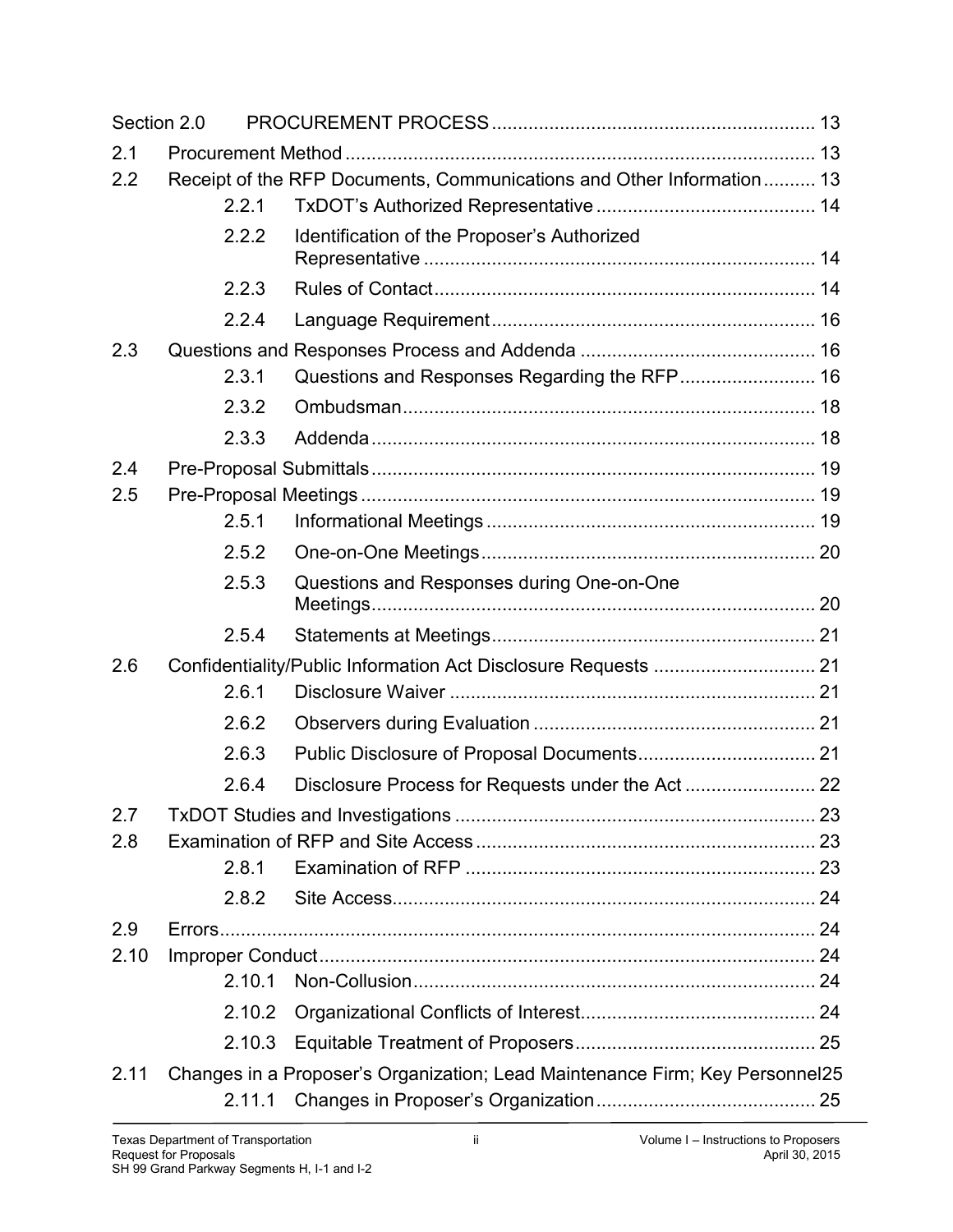|             | 2.11.2                                                         |                                                                  |  |  |  |  |
|-------------|----------------------------------------------------------------|------------------------------------------------------------------|--|--|--|--|
|             |                                                                |                                                                  |  |  |  |  |
| 2.12        | Changes to Companies or Entities Filling Key Project Roles  27 |                                                                  |  |  |  |  |
| 2.13        |                                                                |                                                                  |  |  |  |  |
| Section 3.0 |                                                                |                                                                  |  |  |  |  |
| 3.1         |                                                                |                                                                  |  |  |  |  |
| 3.2         |                                                                |                                                                  |  |  |  |  |
| 3.3         |                                                                |                                                                  |  |  |  |  |
| 3.4         |                                                                | Incorporation of ATCs in the DBA Documents and COMA Documents 32 |  |  |  |  |
| 3.5         |                                                                |                                                                  |  |  |  |  |
| Section 4.0 |                                                                | REQUIREMENTS FOR SUBMITTAL OF PROPOSALS                          |  |  |  |  |
| 4.1         |                                                                |                                                                  |  |  |  |  |
|             | 4.1.1                                                          |                                                                  |  |  |  |  |
|             | 4.1.2                                                          |                                                                  |  |  |  |  |
|             | 4.1.3                                                          |                                                                  |  |  |  |  |
|             | 4.1.4                                                          | Consequences of Failure to Follow Requirements 34                |  |  |  |  |
|             | 4.1.5                                                          | Requirement to Submit Compliant Proposal  34                     |  |  |  |  |
|             | 4.1.6                                                          |                                                                  |  |  |  |  |
|             | 4.1.7                                                          | Additional Requirements for Proposal Delivery  36                |  |  |  |  |
| 4.2         |                                                                |                                                                  |  |  |  |  |
|             | 4.2.1                                                          |                                                                  |  |  |  |  |
| 4.3         |                                                                |                                                                  |  |  |  |  |
| 4.4         |                                                                |                                                                  |  |  |  |  |
| 4.5         |                                                                |                                                                  |  |  |  |  |
| 4.6         |                                                                |                                                                  |  |  |  |  |
| 4.7         | 4.7.1                                                          |                                                                  |  |  |  |  |
|             |                                                                |                                                                  |  |  |  |  |
|             | 4.7.2                                                          |                                                                  |  |  |  |  |
|             | 4.7.3                                                          |                                                                  |  |  |  |  |
| 4.8         |                                                                |                                                                  |  |  |  |  |
| 4.9<br>4.10 |                                                                |                                                                  |  |  |  |  |
|             |                                                                |                                                                  |  |  |  |  |
| Section 5.0 |                                                                | EVALUATION AND POST-SELECTION PROCESS 41                         |  |  |  |  |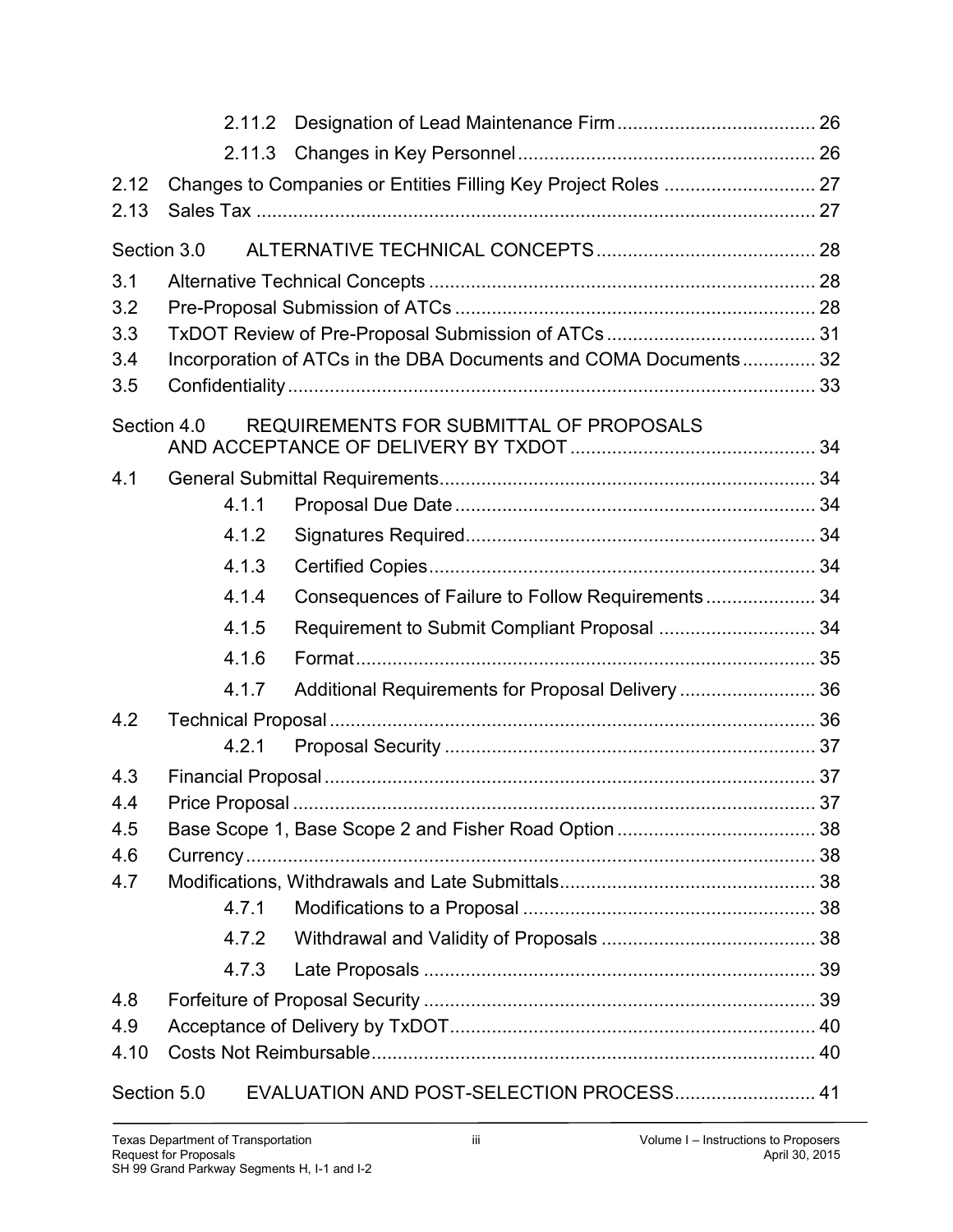| 5.1  | Organization of the TxDOT Evaluation Committee and Subcommittees  41 |                                                                      |  |  |  |  |
|------|----------------------------------------------------------------------|----------------------------------------------------------------------|--|--|--|--|
| 5.2  |                                                                      |                                                                      |  |  |  |  |
|      | 5.2.1                                                                |                                                                      |  |  |  |  |
|      | 5.2.2                                                                |                                                                      |  |  |  |  |
|      | 5.2.3                                                                |                                                                      |  |  |  |  |
| 5.3  |                                                                      |                                                                      |  |  |  |  |
|      | 5.3.1                                                                |                                                                      |  |  |  |  |
|      | 5.3.2                                                                |                                                                      |  |  |  |  |
|      | 5.3.3                                                                |                                                                      |  |  |  |  |
|      | 5.3.4                                                                |                                                                      |  |  |  |  |
|      | 5.3.5                                                                | <b>TxDOT Right to Exclude Proposals from</b>                         |  |  |  |  |
| 5.4  |                                                                      |                                                                      |  |  |  |  |
|      | 5.4.1                                                                | Project Development Plan Evaluation Factors  45                      |  |  |  |  |
|      | 5.4.2                                                                |                                                                      |  |  |  |  |
|      | 5.4.3                                                                |                                                                      |  |  |  |  |
| 5.5  |                                                                      |                                                                      |  |  |  |  |
|      | 5.5.1                                                                | Present Value of the Base Scope 1 Design-Build                       |  |  |  |  |
|      | 5.5.2                                                                | Present Value of the Base Scope 2 Design-Build                       |  |  |  |  |
|      | 5.5.3                                                                |                                                                      |  |  |  |  |
|      | 5.5.4                                                                | Present Value of the Base Scope 1 Maintenance                        |  |  |  |  |
|      | 5.5.5                                                                | Present Value of the Base Scope 2 Maintenance                        |  |  |  |  |
|      | 5.5.6                                                                |                                                                      |  |  |  |  |
|      | 5.5.7                                                                |                                                                      |  |  |  |  |
| 5.6  |                                                                      |                                                                      |  |  |  |  |
| 5.7  |                                                                      |                                                                      |  |  |  |  |
| 5.8  |                                                                      |                                                                      |  |  |  |  |
| 5.9  |                                                                      |                                                                      |  |  |  |  |
| 5.10 |                                                                      |                                                                      |  |  |  |  |
| 5.11 |                                                                      | Finalization of the DBA Documents and COMA Documents; Post-Selection |  |  |  |  |
|      | 5.11.1                                                               | Negotiation of DBA Documents and COMA                                |  |  |  |  |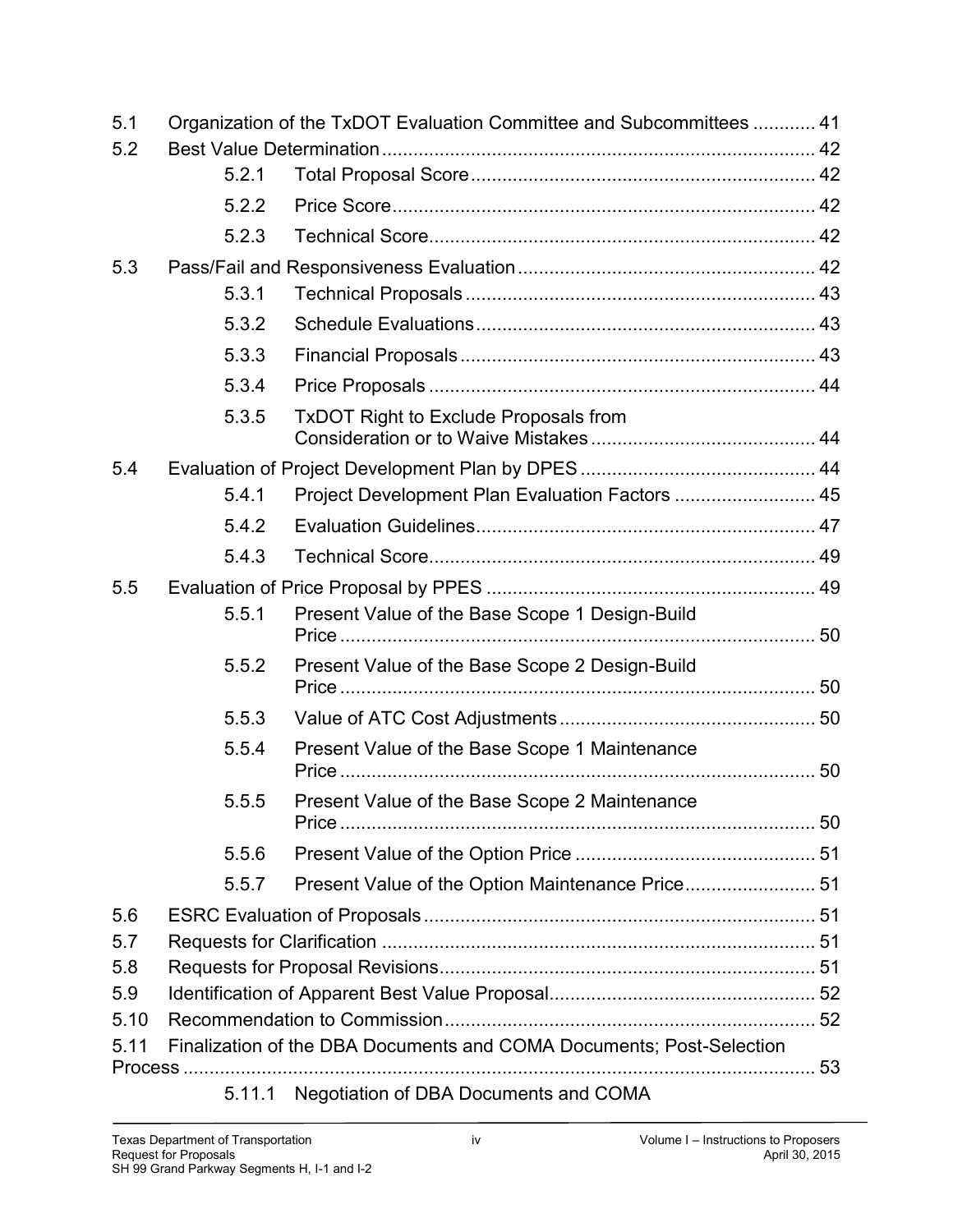| 5.12        |        |                                                  |  |
|-------------|--------|--------------------------------------------------|--|
|             | 5.12.1 | Documents to Be Submitted Following Conditional  |  |
|             |        |                                                  |  |
|             | 5.12.2 | TxDOT Comments on Post-Selection Deliverables 54 |  |
|             | 5.12.3 |                                                  |  |
| Section 6.0 |        | FINAL AWARD AND EXECUTION; POST-EXECUTION        |  |
| 6.1         |        |                                                  |  |
|             | 6.1.1  | Documents to Be Delivered By Proposer With       |  |
|             |        |                                                  |  |
| 6.2         |        |                                                  |  |
| 6.3         |        |                                                  |  |
| Section 7.0 |        |                                                  |  |
|             |        |                                                  |  |
| 7.1<br>7.2  |        |                                                  |  |
| 7.3         |        |                                                  |  |
| 7.4         |        |                                                  |  |
| 7.5         |        |                                                  |  |
| 7.6         |        |                                                  |  |
| 7.7         |        |                                                  |  |
| 7.8         |        |                                                  |  |
| 7.9         |        |                                                  |  |
| 7.10        |        |                                                  |  |
| Section 8.0 |        |                                                  |  |
| 8.1         |        |                                                  |  |
| 8.2         |        |                                                  |  |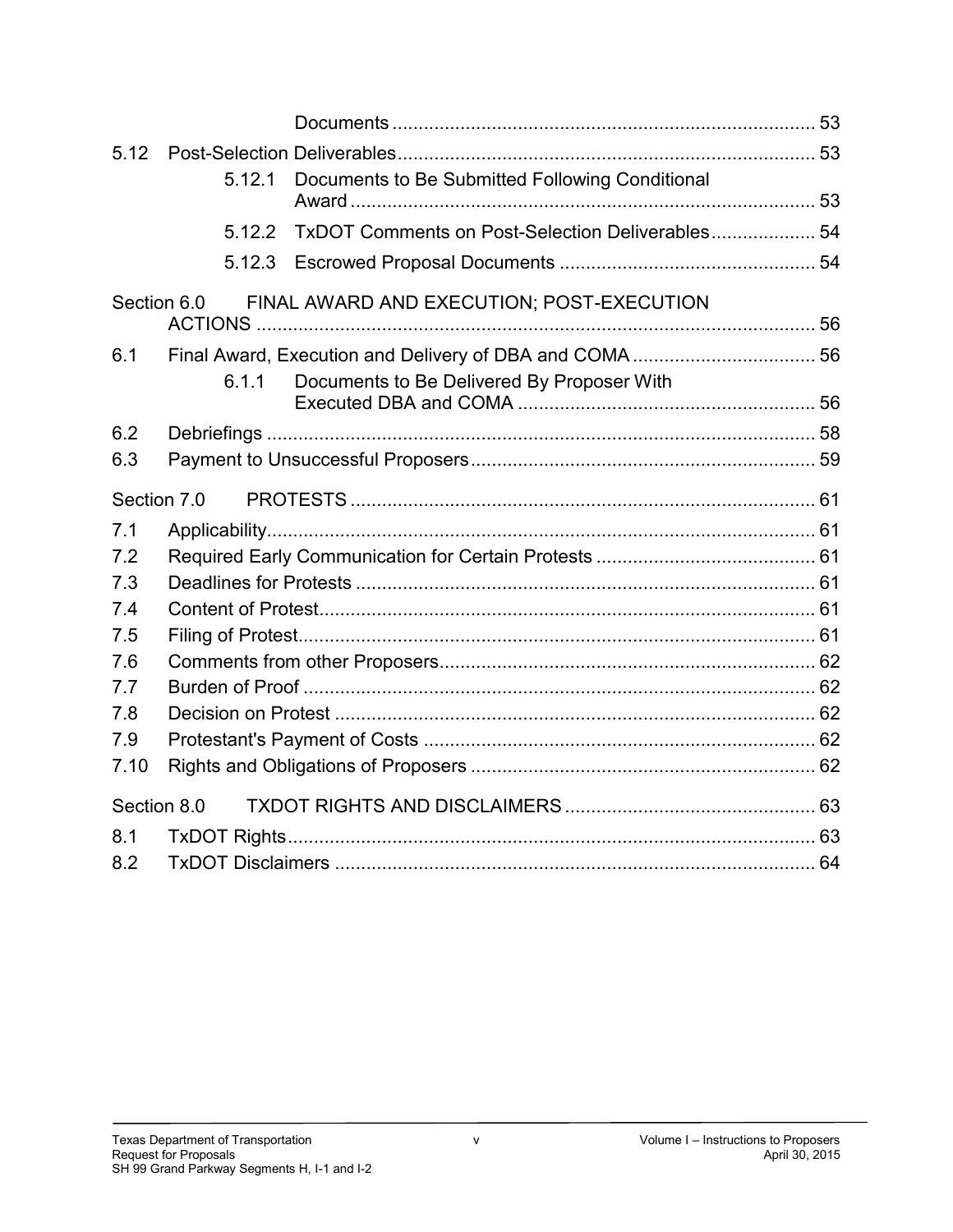#### **EXHIBITS**

- Exhibit A Definitions and Acronyms
- Exhibit B Technical Proposal Instructions
- Exhibit C-1 Financial Proposal Instructions
- Exhibit C-2 Price Proposal Instructions
- Exhibit D Required Forms

| Form A | <b>Proposal Letter</b> |
|--------|------------------------|
|--------|------------------------|

- Form B-1 Identification of Proposer and Equity Members<br>Form B-2 Information About Proposer Organization
- **Information About Proposer Organization**
- Form B-3 Information About Major Participants, Major Professional Services Firms and Identified Subcontractors
- Form C Responsible Proposer Questionnaire
- Form D Industrial Safety Record for Team Members Performing Installation or Construction Work
- Form E Personnel Work Assignment Form
- Form F Non-Collusion Affidavit
- Form G Key Personnel Resume and References
- Form H DBE Certification
- Form I Child Support Statement for State Grants, Loans and **Contracts**
- Form J Conflict of Interest Disclosure Statement
- Form K Proposal Security
- Form L Cpinion of Counsel
- Form M-1 Base Scope 1 DB Price
- Form M-1.1 Base Scope 1 DB Price Breakdown
- Form M-1.2 Base Scope 1 ATC Adjustments
- Form M-1.3 DB Contractor Draws/Cash Flow Tables (Base Scope 1 DB Price)
- Form M-2 Base Scope 2 DB Price
- Form M-2.1 Base Scope 2 DB Price Breakdown
- Form M-2.2 Base Scope 2 ATC Adjustments
- Form M-2.3 DB Contractor Draws/Cash Flow Tables (Base Scope 2 DB Price)
- Form M-3 Option DB Price
- Form M-3.1 Option DB Price Breakdown
- Form M-3.2 Option ATC Adjustments
- Form M-3.3 DB Contractor Draws/Cash Flow Tables (Option DB Price)
- Form N-1 Base Scope 1 Maintenance Price
- Form N-2 Base Scope 2 Maintenance Price
- Form N-3 Option Maintenance Price
- Form O Substantial Completion Deadline(s)
- Form P Equal Employment Opportunity Certification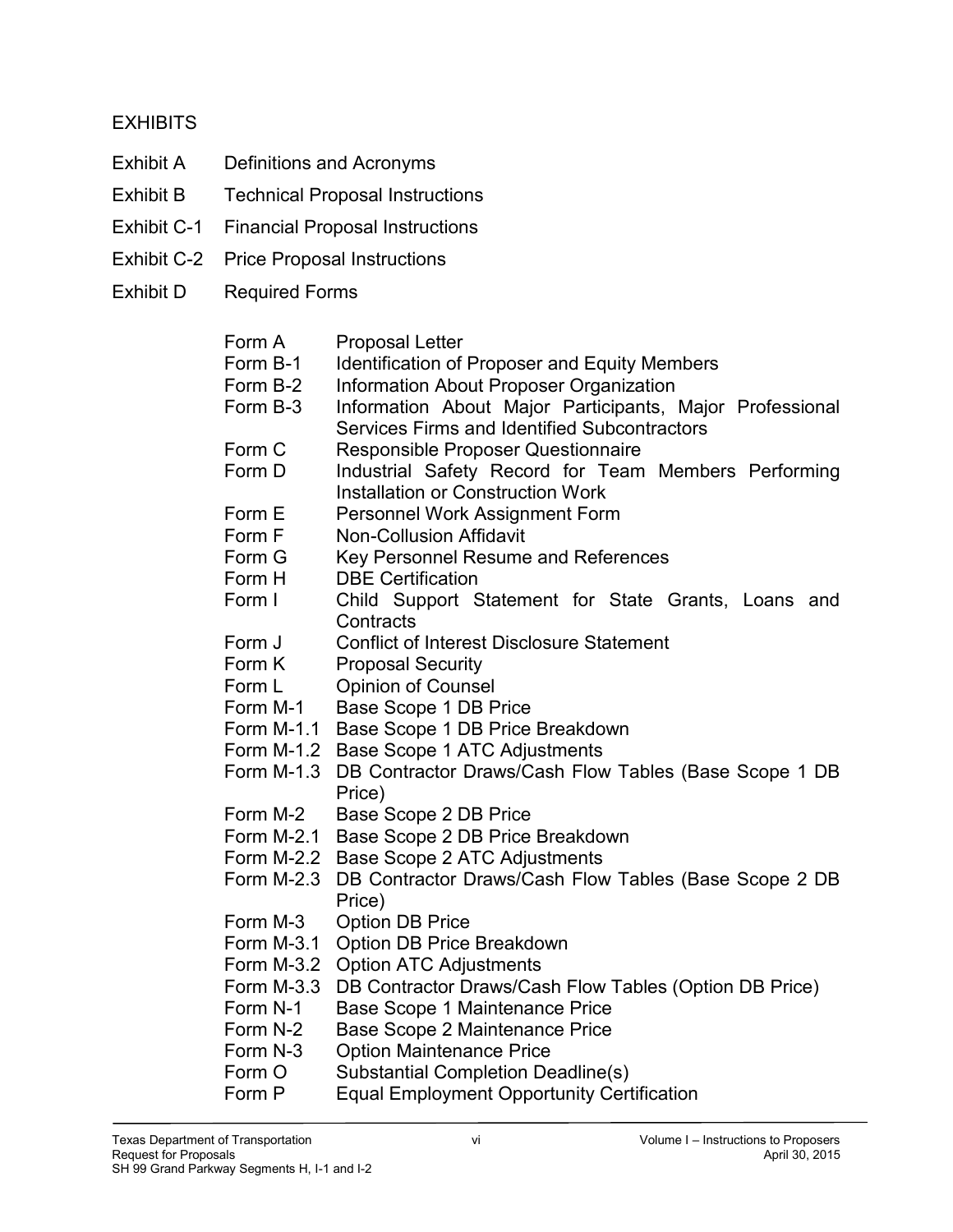- Form Q Key Subcontractors<br>Form R Certification Regardi
- Certification Regarding Use of Contract Funds for Lobbying
- Form S Certification Regarding Ineligible Contractors
- Form T Guarantor Commitment Letter
- Form U Buy America Certification
- Exhibit E Summary and Order of Proposal Contents
- Exhibit F Right of Entry Process
	- Exhibit F-1 Right of Entry Process for Non-State-Owned Property
	- Exhibit F-2 Right of Entry Process for State-Owned ROW
- Exhibit G Minute Order
- Exhibit H Payment for Work Product Agreement
- Exhibit I Form of ATC Proposal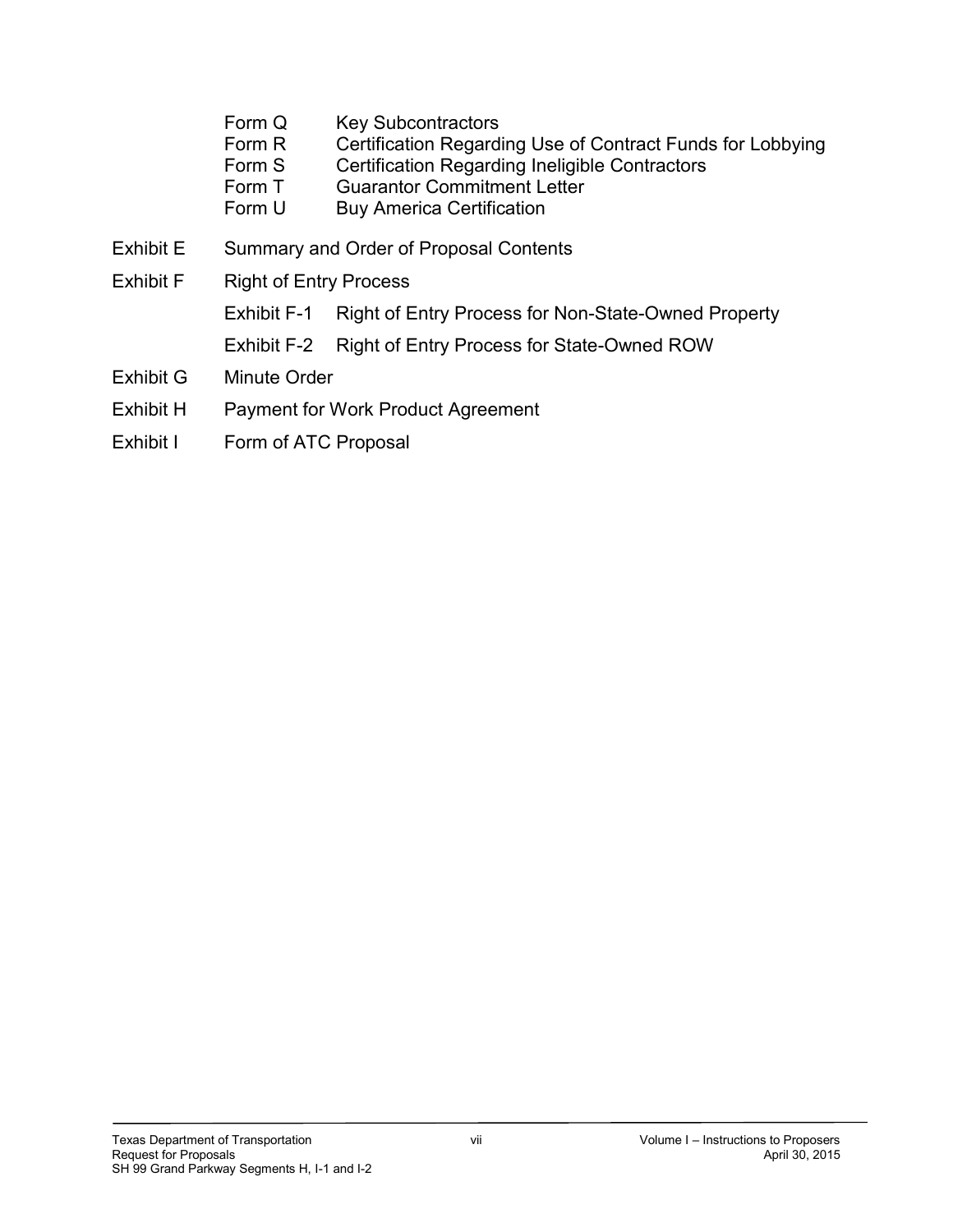#### **INSTRUCTIONS TO PROPOSERS**

### **(Request for Proposals: SH 99 Grand Parkway Segments H, I-1 and I-2)**

### <span id="page-8-0"></span>**SECTION 1.0 INTRODUCTION AND GENERAL PROVISIONS**

#### <span id="page-8-1"></span>**1.1 Introduction**

This Request for Proposals ("RFP"), as amended, is issued by the Texas Department of Transportation ("TxDOT"), an agency of the State of Texas, to seek competitive detailed proposals (individually, a "Proposal" and collectively, "Proposals") for a Design-Build Agreement ("DBA.") The DBA shall provide that the entity identified in the successful Proposal ("Design-Build Contractor," "DB Contractor," or "Maintenance Contractor," as appropriate) shall develop, design, construct, and provide comprehensive maintenance for portions of SH 99 Grand Parkway Segments H, I-1 and I-2 (the "Project"), as further described below. The entity's development, design and construction rights and obligations will be set forth in a Design-Build Agreement ("DBA"); whereas, the entity's comprehensive maintenance rights and obligations will be set forth in a separate Comprehensive Maintenance Agreement ("COMA"). The forms of DBA and COMA are included in Volumes II and III of the RFP.

Although TxDOT is issuing this RFP, it is anticipated that a transportation corporation, created in accordance with the Texas Transportation Corporation Act at Transportation Code, Chapter 431 for purposes of financing the Project, will be the ultimate owner of the Project. *See* Section 1.7.2 for further details.

TxDOT is issuing the RFP to those Proposers shortlisted for the design-build project delivery method based on TxDOT's evaluation of qualification statements ("QS") delivered to TxDOT on September 30, 2014, in response to the Request for Qualifications for the Project issued on July 31, 2014 (as amended, the "RFQ").

Proposers must comply with these Instructions to Proposers ("ITP") during the procurement and in their responses to the RFP. Proposers shall also take the Project goals identified in Section 1.3 below into consideration in drafting their Proposals.

The RFP requires each Proposer to be prepared to act as the DB Contractor and Maintenance Contractor for the Project if the Proposer is selected to enter into the DBA and COMA.

All forms identified in this ITP are found in Exhibit D unless otherwise noted.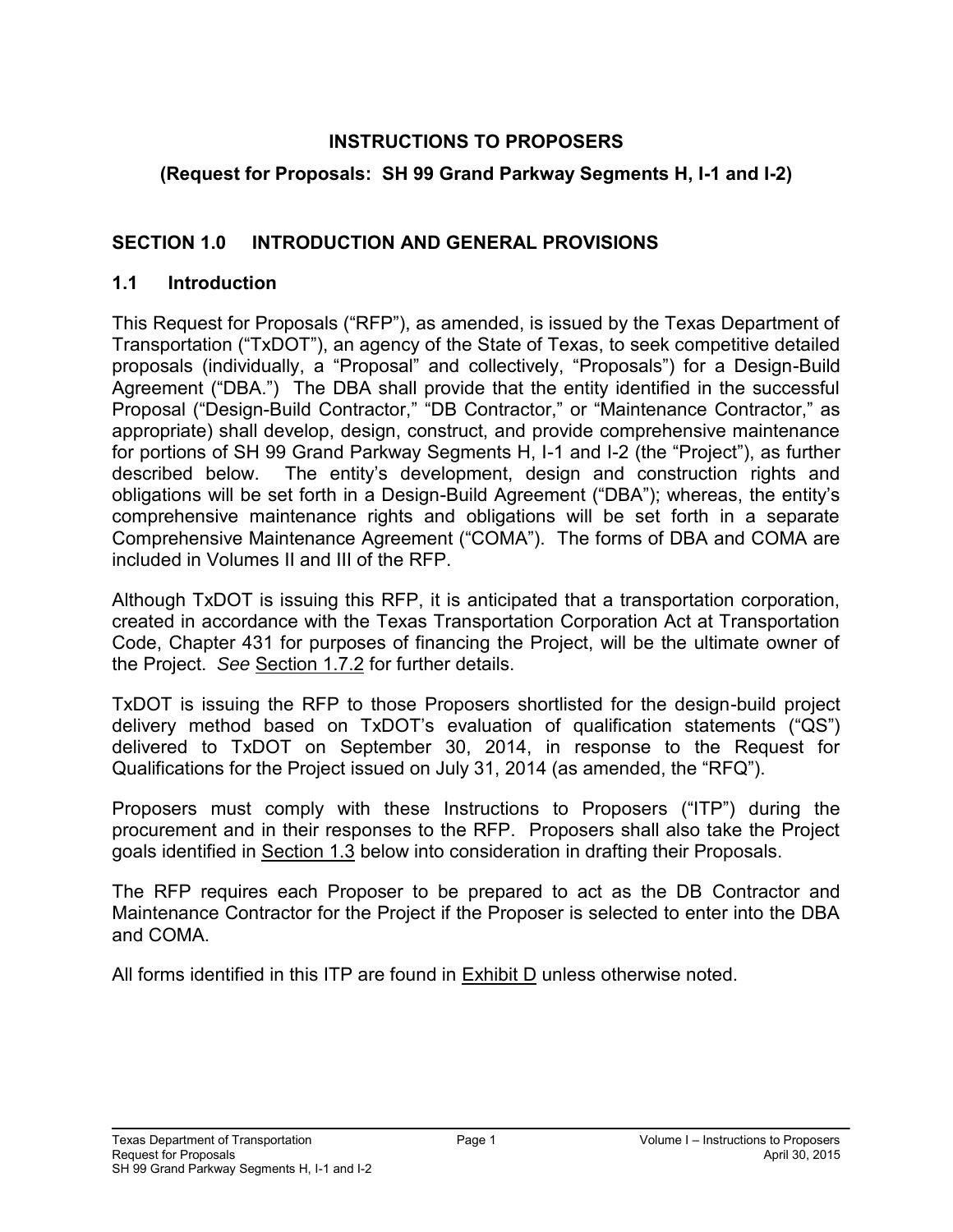#### <span id="page-9-1"></span><span id="page-9-0"></span>**1.2 Request for Proposals**

#### **1.2.1 Documents in the Request for Proposals**

The RFP consists of the following volumes, and any other documents that may be issued by Addendum, as such documents may be amended and supplemented:

- (a) Volume I this ITP (including exhibits and forms);
- (b) Volume II the DBA Documents;
- (c) Volume III the COMA Documents; and
- (d) Volume IV the Reference Information Documents ("RIDs").

Refer to Section 1.2.1 of the DBA for a list of the Contract Documents, and Section 1.2.2 of the COMA for a list of the COMA Documents, and their respective order of precedence, and to Volume IV for the RIDs. *See* Exhibit 19 to the DBA for a list of the RIDs.

The RIDs are included in the RFP for the purpose of providing information to Proposers that is in TxDOT's possession. TxDOT has not determined whether the RIDs are accurate, complete or pertinent, or of any value to Proposers. The RIDs will not form a part of the contract between TxDOT and the DB Contractor or Maintenance Contractor, as appropriate. Except as may be provided otherwise in the DBA Documents or the COMA Documents, TxDOT makes no representation, warranty or guarantee as to, and shall not be responsible for, the accuracy, completeness, or pertinence of the RIDs, and, in addition, shall not be responsible for any conclusions drawn therefrom.

#### <span id="page-9-2"></span>**1.2.2 Definitions and Acronyms**

Refer to Exhibit A hereto for the meaning of various capitalized terms and acronyms used herein, and refer to Exhibit 1 to the DBA or Exhibit 1 to the COMA, as applicable, for the meaning of capitalized terms and acronyms used but not defined herein or in Exhibit A of this ITP.

#### <span id="page-9-3"></span>**1.3 Project Goals**

TxDOT's goals for the Project are as follows:

- (a) Secure the highest quality of design and construction in order to optimize the operational life cycle performance of the Project;
- (b) Expedite delivery of Project improvements;
- (c) Improve overall mobility and accessibility within the Project area by providing for additional transportation routes and increased capacity to meet current and future travel demands;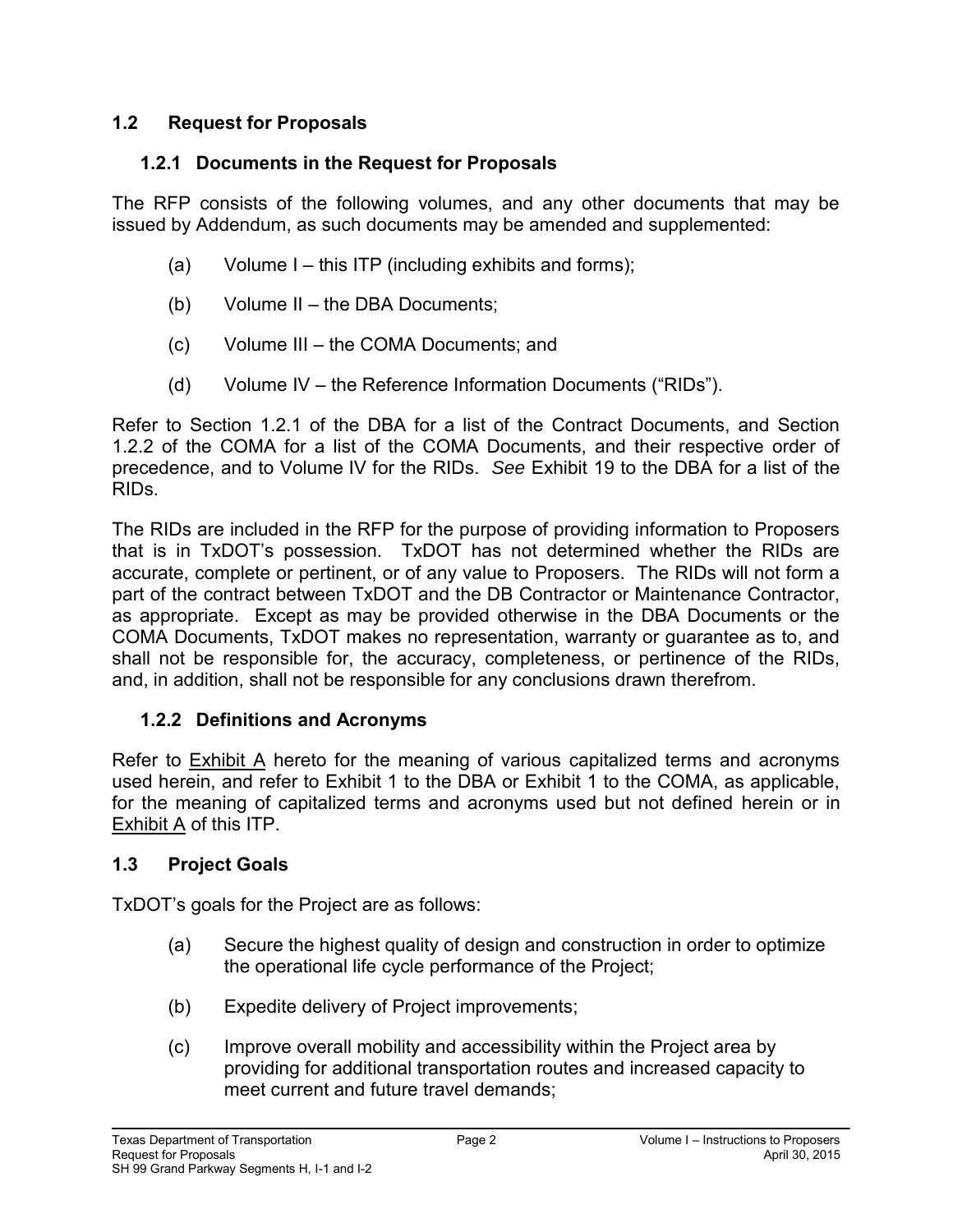- (d) Maintain a safe environment at all times throughout construction and maintenance for the public and Project personnel, including the provision of alternative escape routes (hurricanes, flooding);
- (e) Obtain high quality maintenance meeting or exceeding TxDOT requirements and expectations;
- (f) Expand and sustain economic opportunities in the region by improving the mobility of persons and goods, thereby minimizing barriers between business, consumers and transportation infrastructure and providing infrastructure for regional growth;
- (g) Contribute to air quality attainment goals in the region;
- (h) Design, construct and maintain the Project in an environmentally responsible manner and in conformance with the requirements and commitments in the Record of Decision ("ROD"), Final Environmental Impact Statement ("FEIS") and any subsequent environmental evaluations prepared for this Project; and
- (i) Efficiently utilize available funding to maximize Project scope.

#### <span id="page-10-0"></span>**1.4 General Project Description and Scope of the DB Contractor's and Maintenance Contractor's Obligations**

## <span id="page-10-1"></span>**1.4.1 General Project Description**

State Highway 99, also known as Grand Parkway, is a proposed 180-mile circumferential highway traversing seven counties in the Greater Houston Area. As described herein, TxDOT has been authorized to oversee the development and operation of the Segments H and I of the Project, which is the portion of Grand Parkway that is the subject of this RFP. As shown in the Concept Plans, Segments H and I-1 of the Project shall be constructed as a two-lane section with intermittent passing zones and Segment I-2B shall be constructed as a four-lane section. The Project may include the construction of the western portion of Segment H as a four-lane section if TxDOT, in its sole discretion, elects to include Base Scope 2 in the Work pursuant to the ITP. Further, the Project may include the design, construction and maintenance of an interchange at SH 99 and Fisher Road if TxDOT, in its sole discretion, exercises the Fisher Road Option pursuant to the DBA.

## <span id="page-10-2"></span>**1.4.2 Scope of the DB Contractor's and Maintenance Contractor's Obligations**

The DB Contractor's and/or Maintenance Contractor's scope of Work under the DBA and COMA include (1) the design and construction of tolled mainlanes, frontage roads and utility adjustments for Segments H, I-1, and I-2B; (2) the design and construction of ITS and toll system duct-banks and the installation of fiber optic cables for ITS and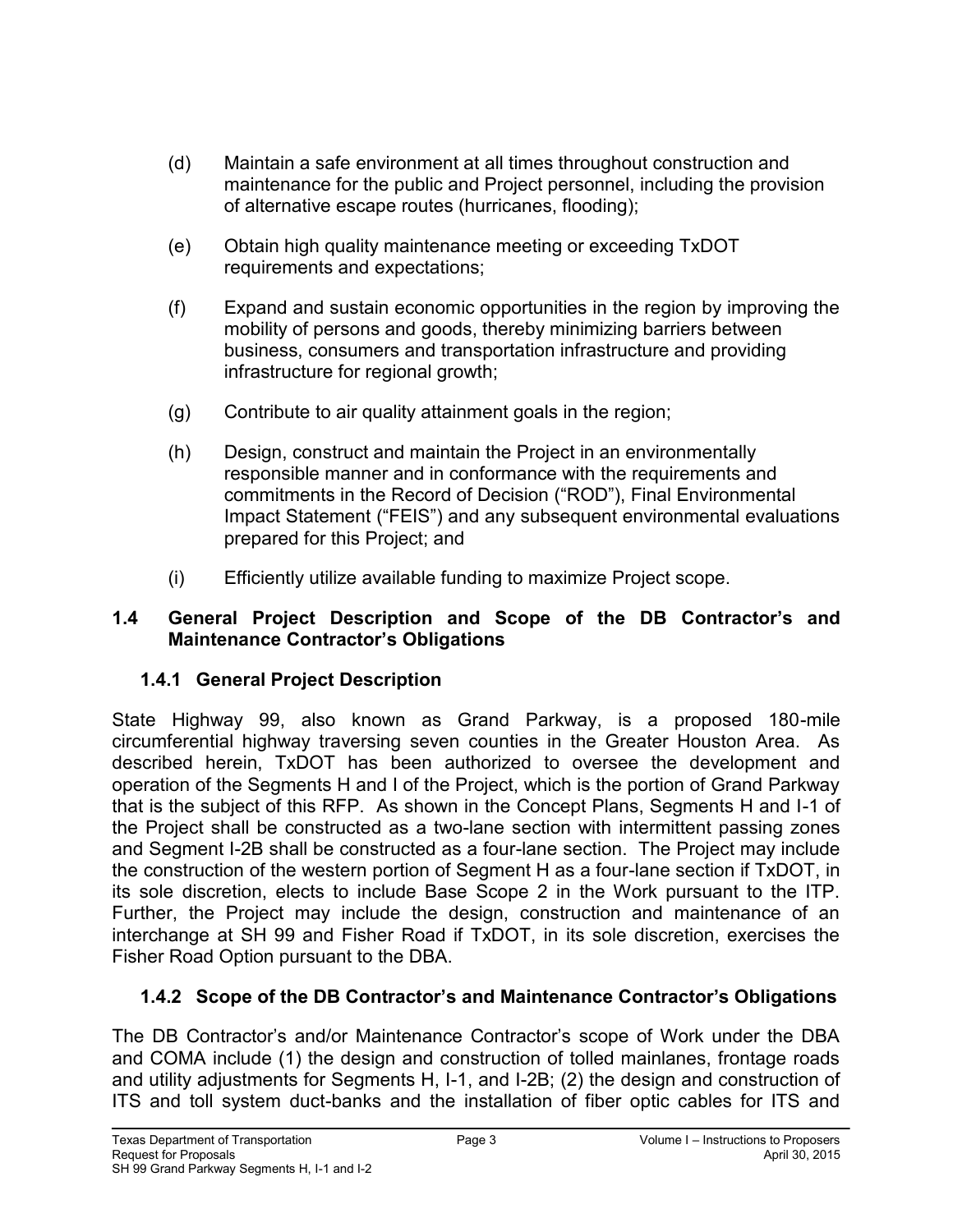tolling in Segment I-2A, an existing four-lane toll facility; and (3) the long-term comprehensive maintenance of the Project. The DB Contractor's scope of Work will also include Right of Way ("ROW") acquisition and permitting (other than TxDOT-Provided Approvals).

Work under the DBA will proceed as authorized by notices to proceed ("NTPs") issued by TxDOT. NTP1 will authorize the DB Contractor to perform certain Work related to the Project Management Plan and to engage in ROW acquisition and other activities. NTP2 will authorize the DB Contractor to proceed with the remaining Work.

The limits of work for the individual segments H, I-1, and I-2 are as shown in the Concept Plans. Descriptions of the major work elements for each segment are listed in Section 1 of the Technical Provisions.

#### <span id="page-11-0"></span>**1.4.3 Project Environmental Status**

A description of the current status of approvals pursuant to the National Environmental Policy Act of 1969, as amended, ("NEPA") for each of the Project Segments is provided below. Approved environmental documents are included in the Reference Information Documents unless stated otherwise.

### (a) FEIS/ROD

- Segments H and I-1 (approved) The FHWA signed a FEIS and issued a ROD on June 24, 2014. The limits covered in the FEIS begin in Montgomery County at US59/I-69 and extend approximately 37.4 miles to I-10 in Chambers County. These documents can be found at [http://www.grandpky.com/segments/h/.](http://www.grandpky.com/segments/h/)
- Segment I-2 (approved) The FHWA signed a FEIS and issued a ROD on August 13, 1998. The limits covered in the FEIS are from SH 225 to I-10(E). The FEIS was completed to accommodate a four-lane at-grade arterial and included preservation of a 300- to 400-foot wide ROW corridor to accommodate a future six-lane freeway.
- (b) Re-Evaluations
	- Segments H and I-1 (pending) TxDOT is currently preparing a reevaluation to address design modifications. TxDOT anticipates that approval of the re-evaluation will be issued by Summer 2015.
	- Segment I-2 (approved) A re-evaluation was approved in 2002 which addressed a nine-mile section from I-10(E) to Business State Highway (BS) 146 at SH 99 (formerly Spur 55) and includes redesign of the Uturn at Cedar Bayou and alteration of drainage Channel B.
	- Segment I-2 (approved) A re-evaluation was approved in 2007 for the proposed tolling from I-10(E) to Fisher Road.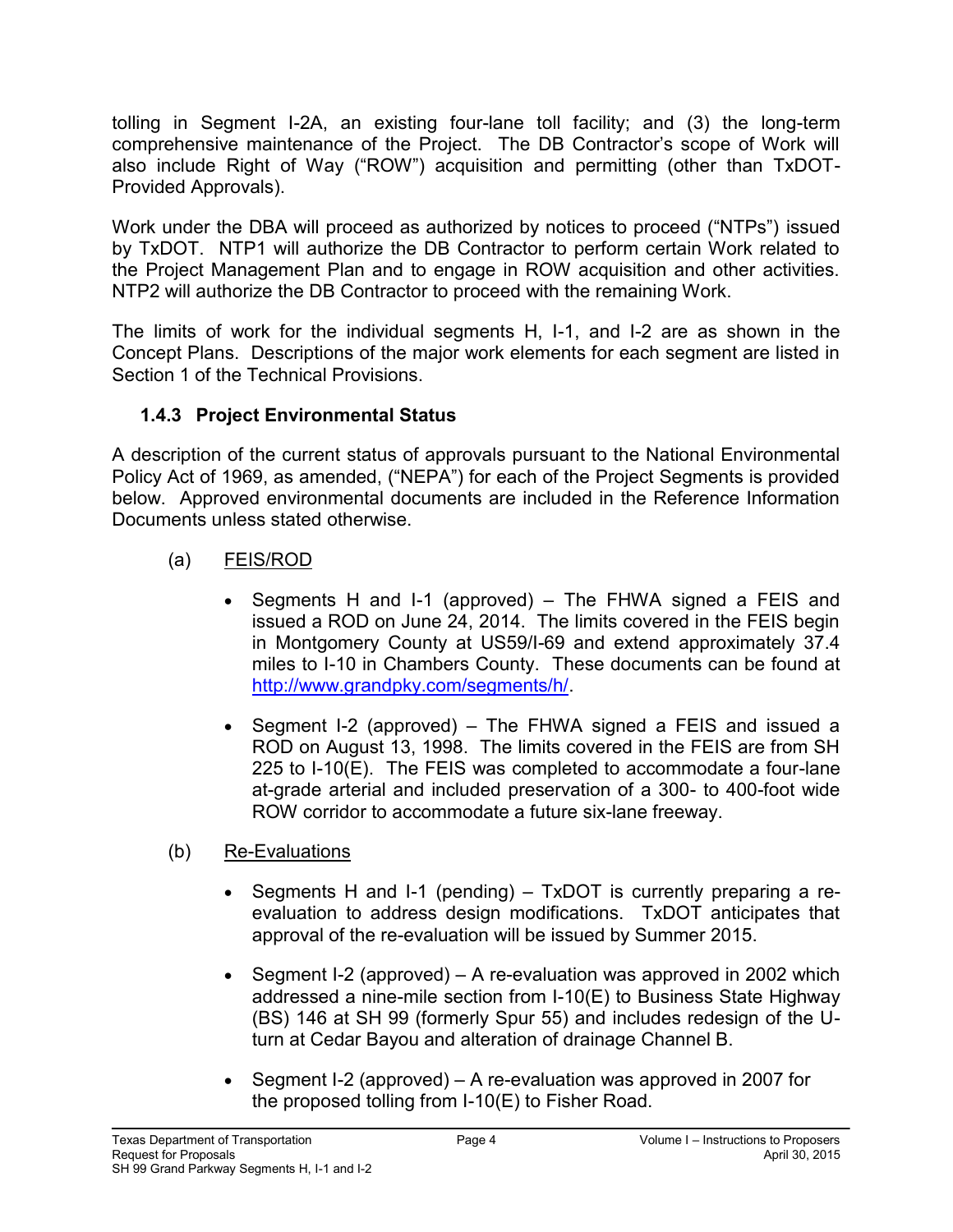- Segment I-2 (approved) A re-evaluation was approved in 2012 for the inclusion of two-lane frontage roads and a four-lane tollway from SH 146 to Fisher Road with overpasses at major intersections.
- Segment I-2 (approved) A re-evaluation was approved in 2012 to address design modifications.
- (c) Categorical Exclusions
	- Segment I-2 (approved) A categorical exclusion was approved in 2006 for a design change (proposed bridge) at FM 565.
	- Segment I-2 (approved) A categorical exclusion was approved in 2008 for a design change to include a bridge replacement at BS 146 westbound at Goose Lake crossing.
- (d) Permits
	- Segments H and I-1 (pending) TxDOT is currently preparing US Army Corps of Engineers ("USACE") Individual Permits ("IPs") for each of Segments H and I-1. TxDOT anticipates issuance of the Section 404 IPs by Summer 2015.
	- Segment I-2 (received) TxDOT received a USACE Nationwide Permit 14 Pre-construction Notification ("PCN"). The Section 404 PCN covers the limits from SH 225 to north of Fisher Road.
	- Segment I-2 (pending)  $-$  TxDOT is currently preparing a United States Coast Guard ("USCG") permit application covering from SH 146 approximately one mile northeast of the intersection of SH 99 and Fisher Road. TxDOT anticipates issuance by March 2015.
- (e) Mitigation
	- Segments H and I-1 (pending) TxDOT anticipates mitigating wetlands impacts within the TxDOT Beaumont District by withdrawing credits at the TxDOT Blue Elbow Mitigation Bank. TxDOT will mitigate the remaining wetlands impacts within the TxDOT Houston District through the purchase of mitigation credits at the Gin City Mitigation Bank. Mitigation will be finalized upon approval of the Section 404 IPs, anticipated in Spring 2015.
	- Segments H and I-1 (pending) Stream mitigation is proposed in the Section 404 IPs. TxDOT will be responsible for the construction of stream mitigation upon issuance of the approval anticipated in Spring 2015.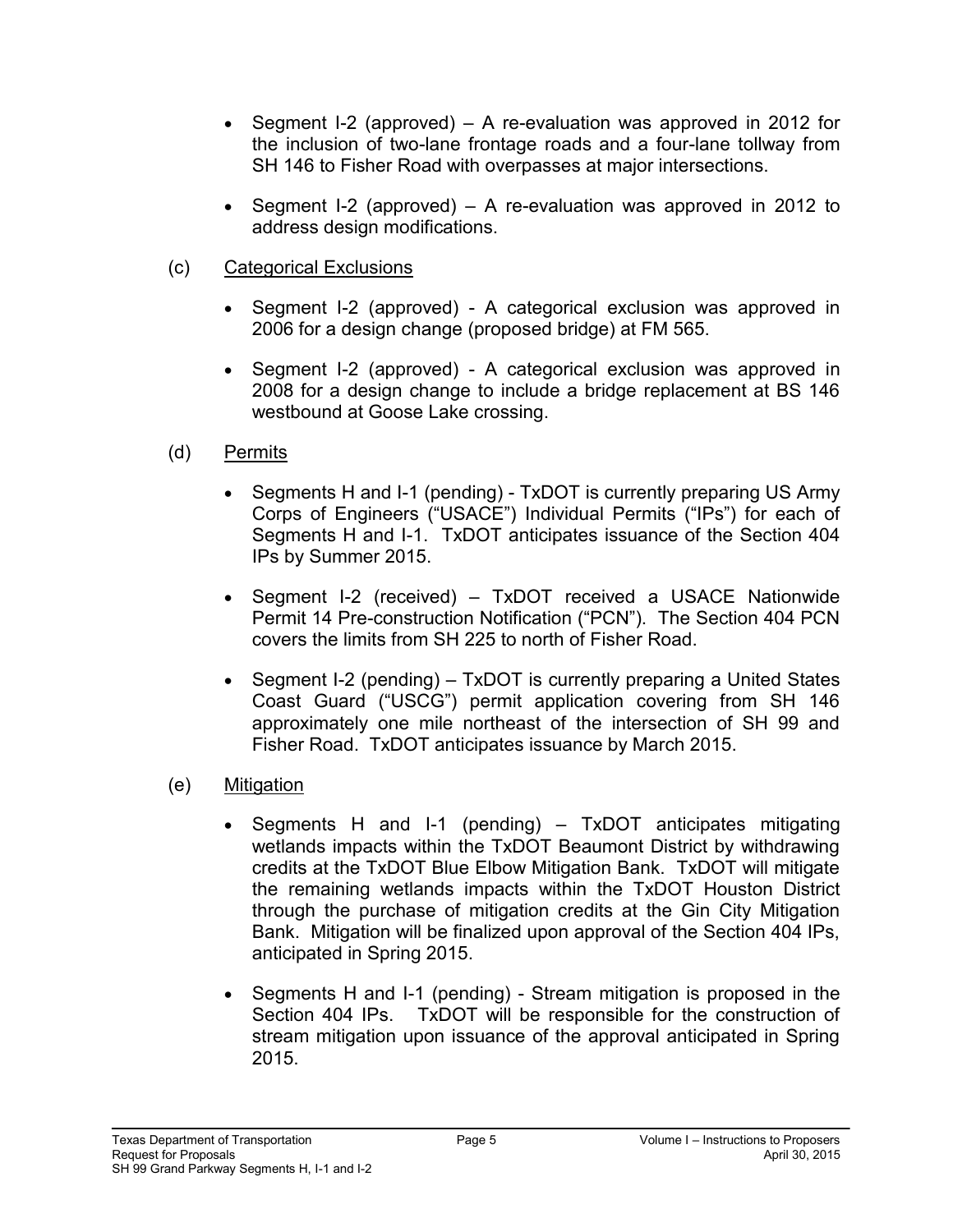• Segment I-2 (Permit 14 Pre-Construction Notification (PCN)) – Due to the low acreage of impacts to the jurisdictional wetlands, TxDOT proposed, and USACE determined in its PCN, that no compensatory mitigation would be required for Segment I-2. If a determination is made by the USACE that mitigation is required, the impacts will be mitigated through TxDOT's Coastal Bottomlands Mitigation Bank.

### **1.4.4 The DB Contractor's Scope for Toll Systems**

<span id="page-13-0"></span>TxDOT has entered into an agreement (the "Toll System Integrator Agreement") with TransCore ("Systems Integrator"). Under the Toll System Integrator Agreement, the Systems Integrator has responsibility to design, construct, install, and maintain openroad toll collection systems on projects designated by TxDOT pursuant to the terms thereof. TxDOT has chosen to negotiate a "Project Segment Supplement" with the Systems Integrator under the Toll System Integrator Agreement with respect to the Project; accordingly, the Toll System Integrator Agreement will apply to this Project. The responsibilities of the DB Contractor and the Systems Integrator with respect to the design and construction of the civil components of the toll collection systems are more particularly described in Section 21 of the Technical Provisions.

<span id="page-13-1"></span>The DB Contractor shall coordinate the Work with TxDOT, TxDOT's tolling design consultant and Systems Integrator, as more particularly set forth in the DBA.

#### **1.4.5 Status of Required ROW Acquisition**

TxDOT is currently preparing ROW maps for Segments H, I-1, and I-2. TxDOT will provide these in the RIDs as soon as the maps are approved and made available.

TxDOT is advancing ROW acquisition prior to the Effective Date of the DBA. TxDOT has identified strategic parcels and is currently advancing ROW activities for their early acquisition. At the appropriate time, or as dictated by the terms of the DBA, these parcels will be handed over to the DB Contractor for completion of ROW acquisition including relocation assistance and demolition of improvements.

The DB Contractor's responsibilities will include ROW acquisition activities for parcels that have not been acquired by TxDOT as of the Effective Date of the DBA. TxDOT will be responsible for eminent domain activities with the DB Contractor's support and for the purchase price of ROW within the Preliminary ROW. The DBA provides further details regarding the ROW acquisition process and the responsibilities of the DB Contractor in this process.

#### **1.4.6 Status of Required Utility Work**

<span id="page-13-2"></span>TxDOT is currently performing a Subsurface Utility Engineering ("SUE") investigation on Segments H, I-1, and I-2 of the Project. TxDOT will provide updates as the SUE information is made available.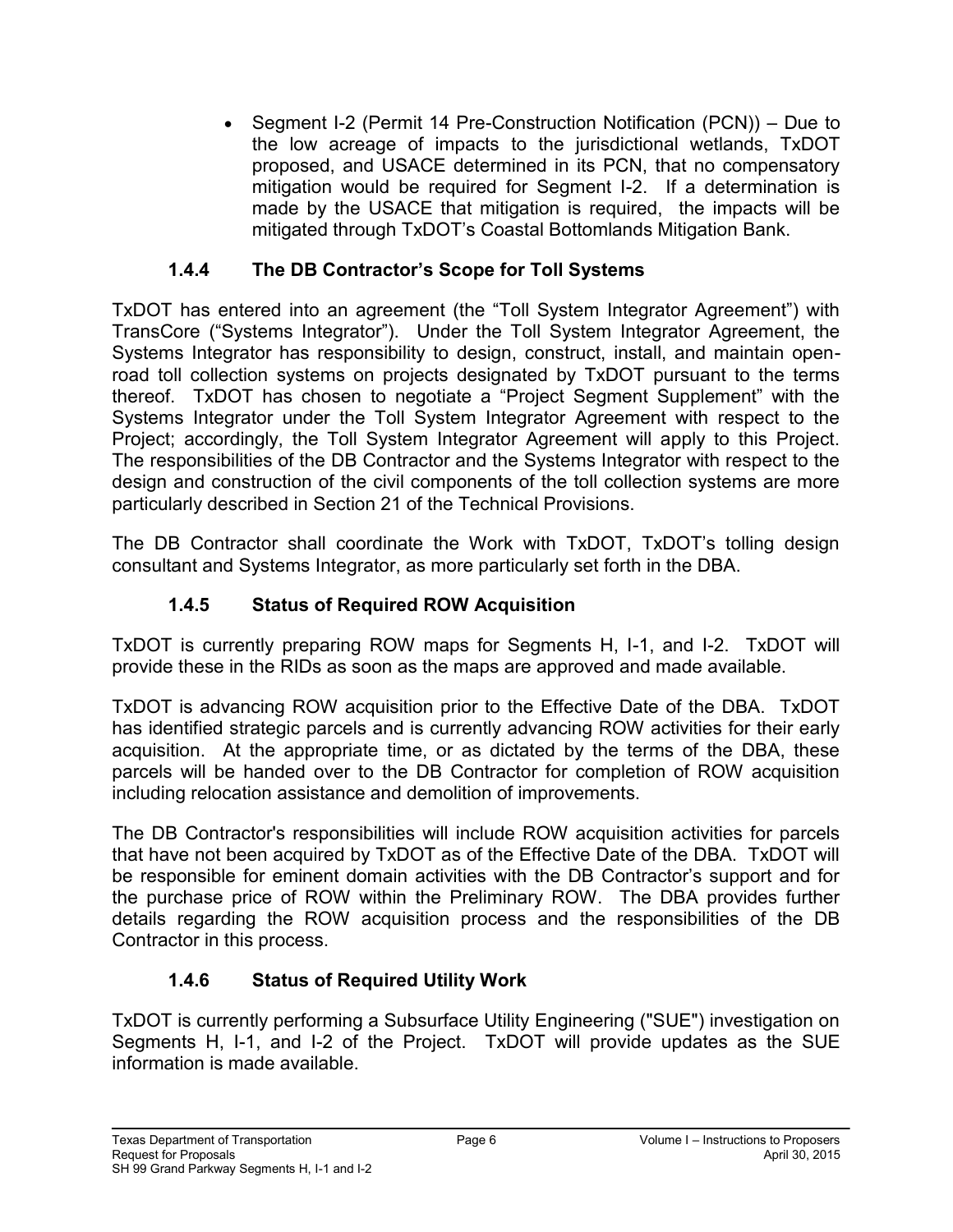#### **1.4.7 Status of Required Railroad Services**

<span id="page-14-0"></span>TxDOT is currently coordinating with affected railroads regarding work at railroad crossings. Plan sheets detailing work to be performed on railroad ROW (Exhibits A to various railroad agreements) are being prepared for each railroad crossing, and a letter of authority is being drafted for each crossing/railroad company. TxDOT anticipates the DBA will require the DB Contractor to take over coordination efforts and design all railroad crossings in accordance with the requirements of the corresponding railroad. Railroad crossings within the Project limits are identified below in Table 1-1.

| <b>Proposed</b><br><b>SH 99</b><br><b>Facilities</b><br>Owner<br><b>Segment</b><br><b>Station</b><br><b>Crossing RR</b> |                                                 | <b>Location</b>              |          |                                                  |
|-------------------------------------------------------------------------------------------------------------------------|-------------------------------------------------|------------------------------|----------|--------------------------------------------------|
|                                                                                                                         | $1082 + 50$                                     | Union<br>Pacific<br>Railroad | Overpass | Lufkin Subdivision                               |
| Н                                                                                                                       | 2008+75                                         | Union<br>Pacific<br>Railroad | Overpass | <b>Beaumont Subdivision</b>                      |
|                                                                                                                         | $2257+75$                                       | Union<br>Pacific<br>Railroad | Overpass | Lafayette Subdivision                            |
|                                                                                                                         | $2740+00$<br>North of<br>Mont<br><b>Belvieu</b> | Private<br>Spur              | Overpass | North of Liberty-<br><b>Chambers County Line</b> |
| I-1                                                                                                                     | 2762+00                                         | Private<br>Spur              | Overpass | <b>Liberty-Chambers County</b><br>Line           |
|                                                                                                                         | 2764+30                                         | Private<br>Yard              | Overpass | South of Liberty-<br><b>Chambers County Line</b> |

**Table 1-1 Summary of Railroad Crossings**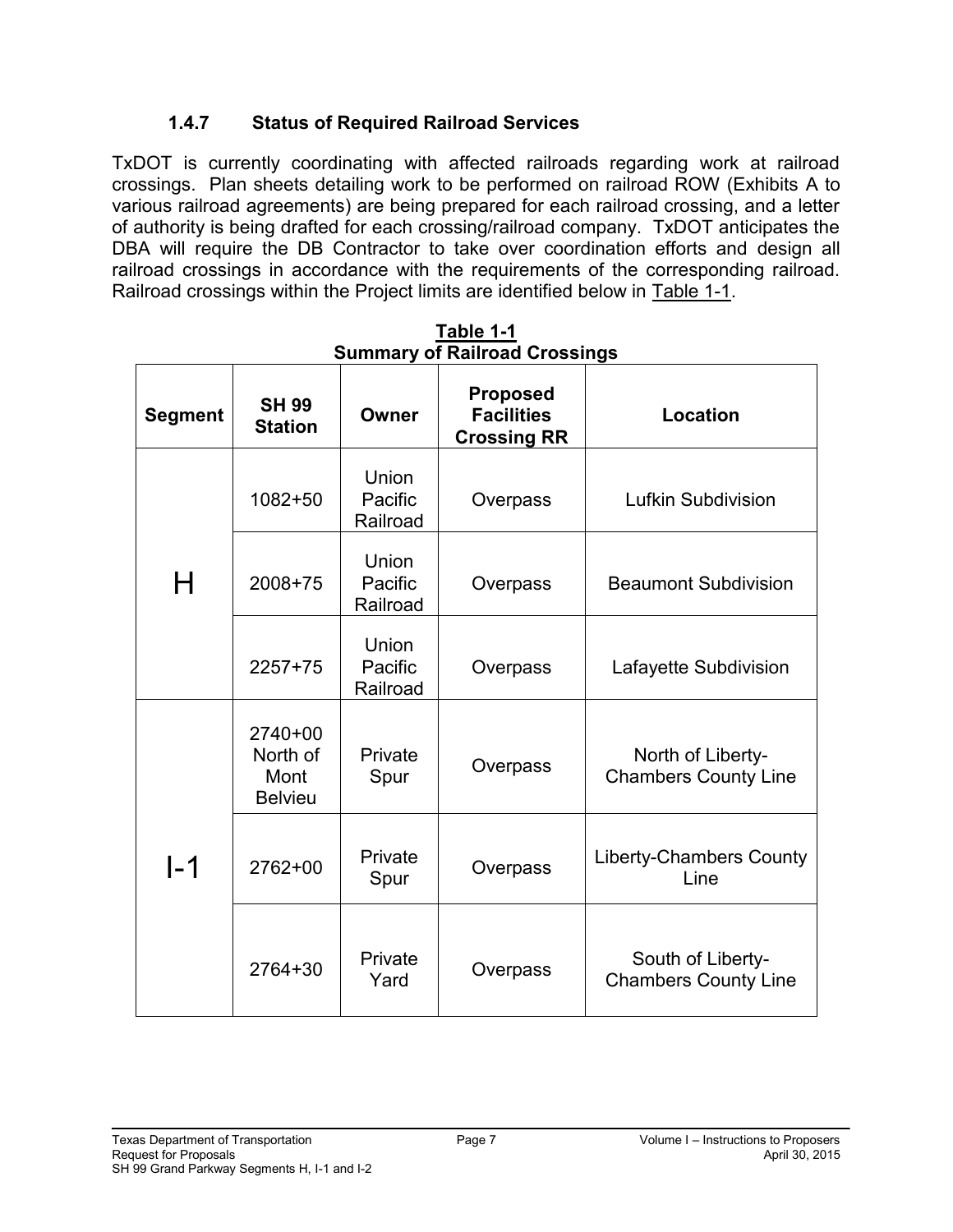| <b>Segment</b> | <b>SH 99</b><br><b>Station</b> | Owner                               | <b>Proposed</b><br><b>Facilities</b><br><b>Crossing RR</b> | Location                                  |
|----------------|--------------------------------|-------------------------------------|------------------------------------------------------------|-------------------------------------------|
|                | 2764+30                        | Union<br>Pacific<br>Railroad        | Overpass                                                   | Baytown Subdivision and<br>a private yard |
|                | $179 + 10$                     | <b>Union</b><br>Pacific<br>Railroad | Overpass or<br><b>Underpass</b>                            | US Steel Spur (out of<br>service)         |
| L2             | $418 + 30$                     | Union<br>Pacific<br>Railroad        | Overpass                                                   | <b>Baytown</b>                            |

#### <span id="page-15-0"></span>**1.5 Procurement Schedule**

A one-step Proposal submission process will be followed for this Project. Technical, Financial, and Price Proposals, including required certifications and other information, shall be submitted on or before the Proposal Due Date.

The following represents the current schedule for the procurement.

| <b>EVENT</b>                                                                 | <b>DATE and TIME</b>        |
|------------------------------------------------------------------------------|-----------------------------|
| <b>Issue Request for Proposals</b>                                           | April 30, 2015              |
| Last date for Proposers to submit questions<br>regarding the Final RFP       | May 20, 2015<br>12:00 p.m.  |
| Technical Provisions one-on-one meetings<br>with Proposers                   | May 25-26, 2015             |
| Alternative Technical Concept ("ATC") one-<br>on-one meetings with Proposers | June 2-3, 2015              |
| ATCs due                                                                     | June 19, 2015<br>12:00 p.m. |
| Commercial terms one-on-one meetings with<br>Proposers                       | June 29-30, 2015            |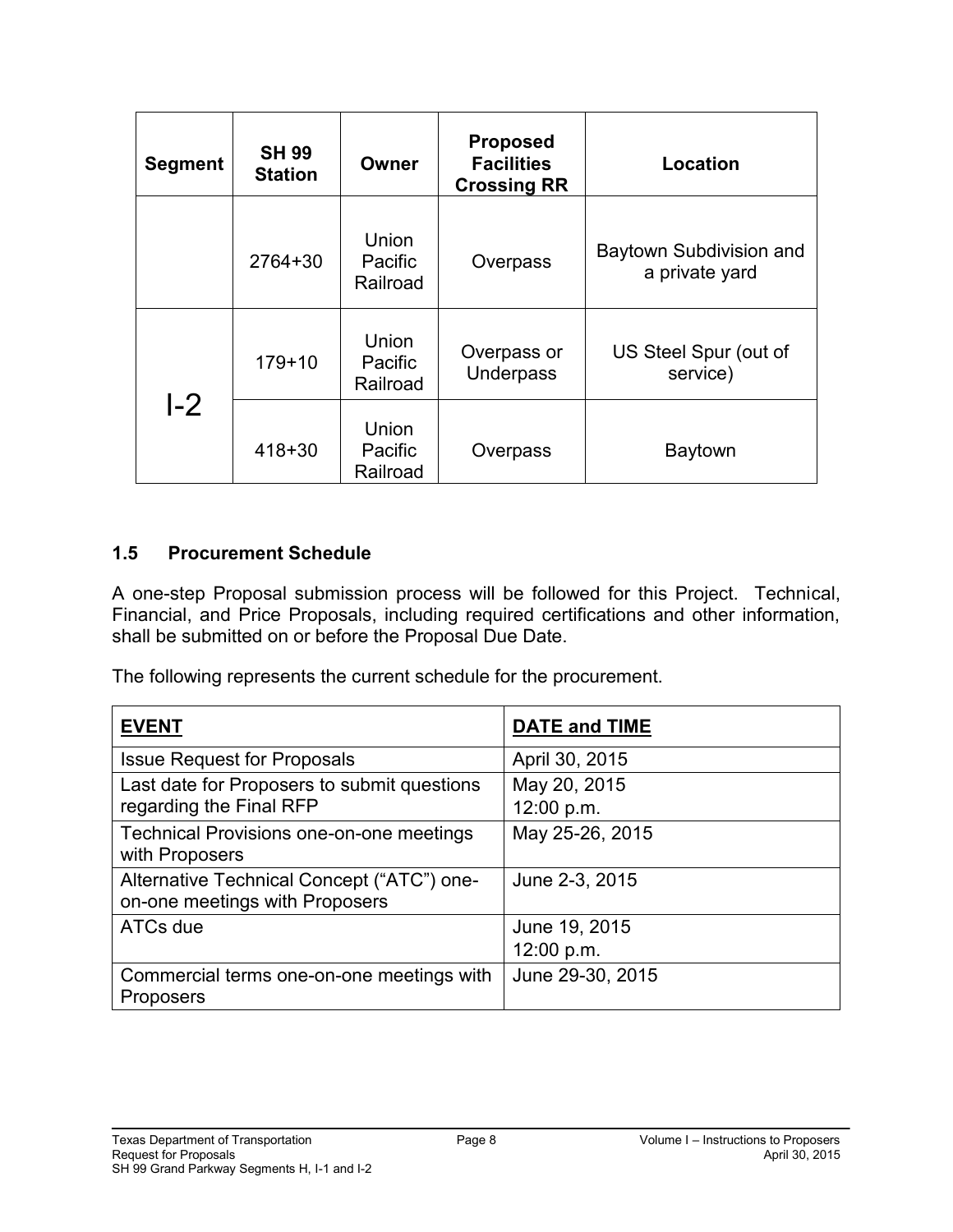| <b>EVENT</b>                                                                                     | <b>DATE and TIME</b>        |
|--------------------------------------------------------------------------------------------------|-----------------------------|
| Last date for Proposers to submit requests<br>for:                                               | June 10, 2015<br>12:00 P.M. |
| - changes to Proposer organization<br>and/or Key Personnel, including<br>additional team members |                             |
| approval of additional Key Personnel<br>added since QS submission                                |                             |
| designation of Lead Maintenance Firm                                                             |                             |
| Last day for TxDOT to respond to ATCs                                                            | July 17, 2015               |
| Last day for TxDOT to respond to Proposer<br>questions and requests for:                         | July 24, 2015               |
| - changes to Proposer organization<br>and/or Key Personnel                                       |                             |
| - approval of additional Key Personnel<br>added since QS submission                              |                             |
| - designation of Lead Maintenance Firm                                                           |                             |
| <b>Proposal Due Date</b>                                                                         | August 21, 2015             |
|                                                                                                  | 12:00 p.m.                  |
| Anticipated conditional award by Texas                                                           | September 24, 2015          |
| Transportation Commission ("Commission")                                                         |                             |

All times set forth above and elsewhere in the RFP are for local Central time in Austin, Texas. Where the RFP provides a deadline or due date for submission of documents, correspondence or other materials to TxDOT, the document will only be considered timely if TxDOT receives the document by the date and, if applicable, time identified. All dates set forth above and elsewhere in the RFP are subject to change, in TxDOT's sole discretion, by written notice to Proposers.

## <span id="page-16-1"></span><span id="page-16-0"></span>**1.6 General Provisions Regarding Proposals**

## **1.6.1 Proposal Contents**

As used in this procurement, the term "Proposal" means a Proposer's complete response to the RFP, including (a) Technical Proposal, (b) Financial Proposal and (c) Price Proposal. The instructions and requirements for the Technical Proposal, the Financial Proposal and Price Proposal are set forth in Exhibits B, C-1 and C-2, respectively, and a checklist showing the required contents of the entire Proposal is found in  $Exhibit E$ . The Proposal shall be organized in the order listed in  $Exhibit E$ , and shall be clearly indexed. Each Proposal component shall be clearly titled and identified and shall be submitted without reservations, qualifications, conditions or assumptions. Any failure to provide all the information and all completed forms (Exhibit D) in the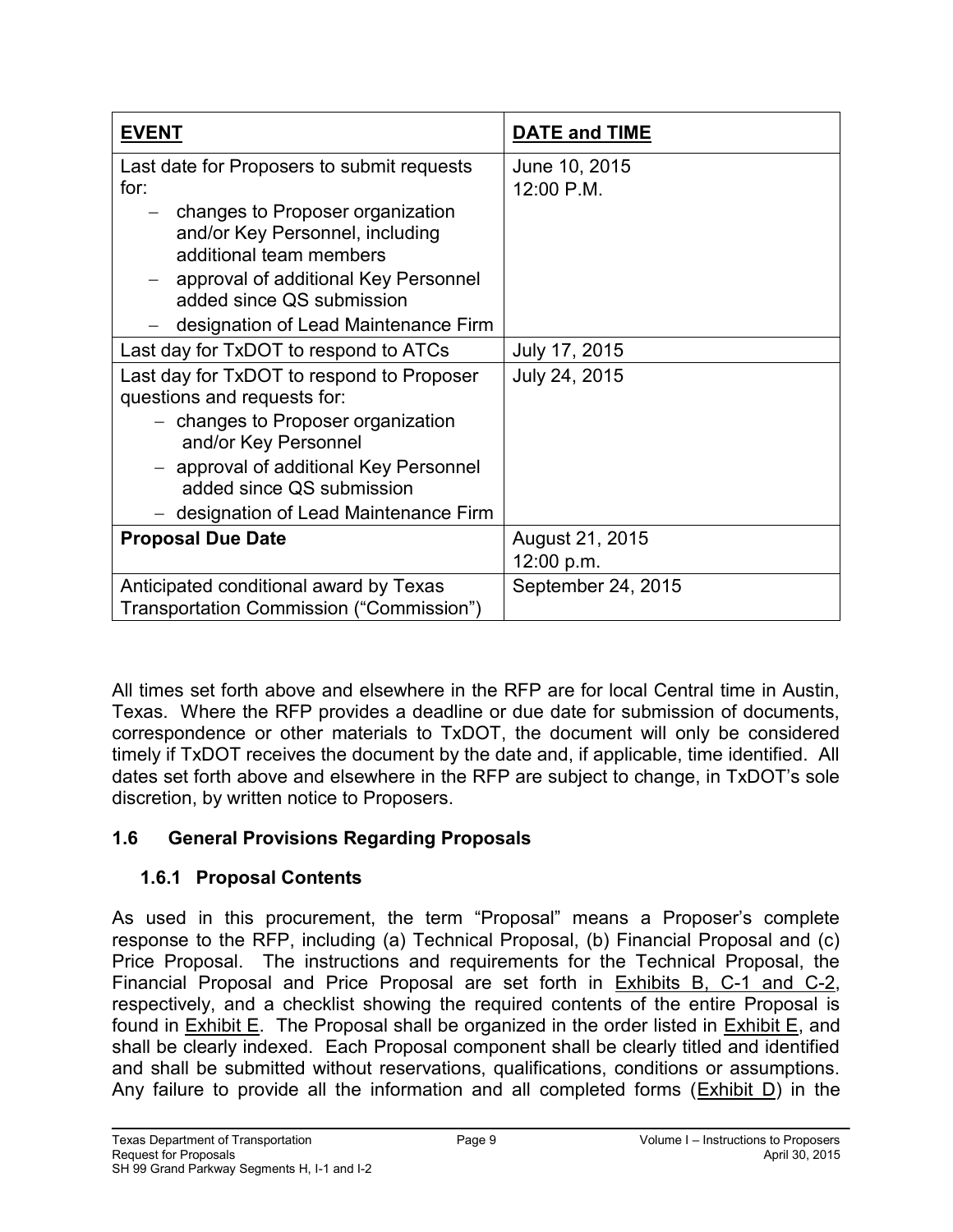format specified or submittal of a Proposal subject to any reservations, qualifications, conditions or assumptions may result in TxDOT's rejection of the Proposal or giving it a lower rating. All blank spaces in the Proposal forms must be filled in as appropriate. No substantive change shall be made in the Proposal forms.

# <span id="page-17-0"></span>**1.6.2 Inclusion of Proposal in DBA Documents and COMA Documents**

Portions of the successful Proposal will become part of the DBA Documents and COMA Documents, as specified in the DBA and the COMA. All other information is for evaluation purposes only and will not become part of the DBA Documents or COMA Documents.

## <span id="page-17-1"></span>**1.6.3 Commitments in the Proposal**

The verbiage used in each Proposal will be interpreted and evaluated based on the level of commitment provided by the Proposer. Tentative commitments will be given no consideration. For example, phrases such as "we may" or "we are considering" will be given no consideration in the evaluation process since they do not indicate a firm commitment.

# <span id="page-17-2"></span>**1.6.4 Ownership of Proposal and Applicability of Public Information Act**

Subject to the exceptions specified herein, in the Rules (defined below in Section 2.1) and in the Texas Transportation Code (the "Code"), all written and electronic correspondence, exhibits, photographs, reports, printed material, tapes, disks, designs, and other graphic and visual aids submitted to TxDOT during this procurement process, whether included in the Proposal or otherwise submitted, become the property of the State of Texas upon delivery to TxDOT, and will not be returned to the submitting parties. Consequently, all such items may be subject to Texas Government Code, Chapter 552 (the "Public Information Act" or the "Act"). Proposers should familiarize themselves with the provisions of the Act requiring disclosure of public information, and exceptions thereto. In no event shall the State of Texas, TxDOT, or any of their agents, representatives, consultants, directors, officers or employees be liable to a Proposer or Proposer team member for the disclosure of any materials or information submitted in response to the RFP. *See also* Section 2.6.

## <span id="page-17-4"></span><span id="page-17-3"></span>**1.7 Project Costs and Funding**

# **1.7.1 Project Costs**

TxDOT's current design and construction cost estimate for the Project improvements to be developed for Base Scope 1 in Segments H, I-1, and I-2 under the DBA are approximately US \$810 million based on the improvements described in this RFP.

The estimated cost reflects the current Concept Plans provided in the RID, without the Fisher Road Option, at current construction prices (nominal dollars). The estimate does not include ROW purchase price, environmental mitigation, or maintenance costs.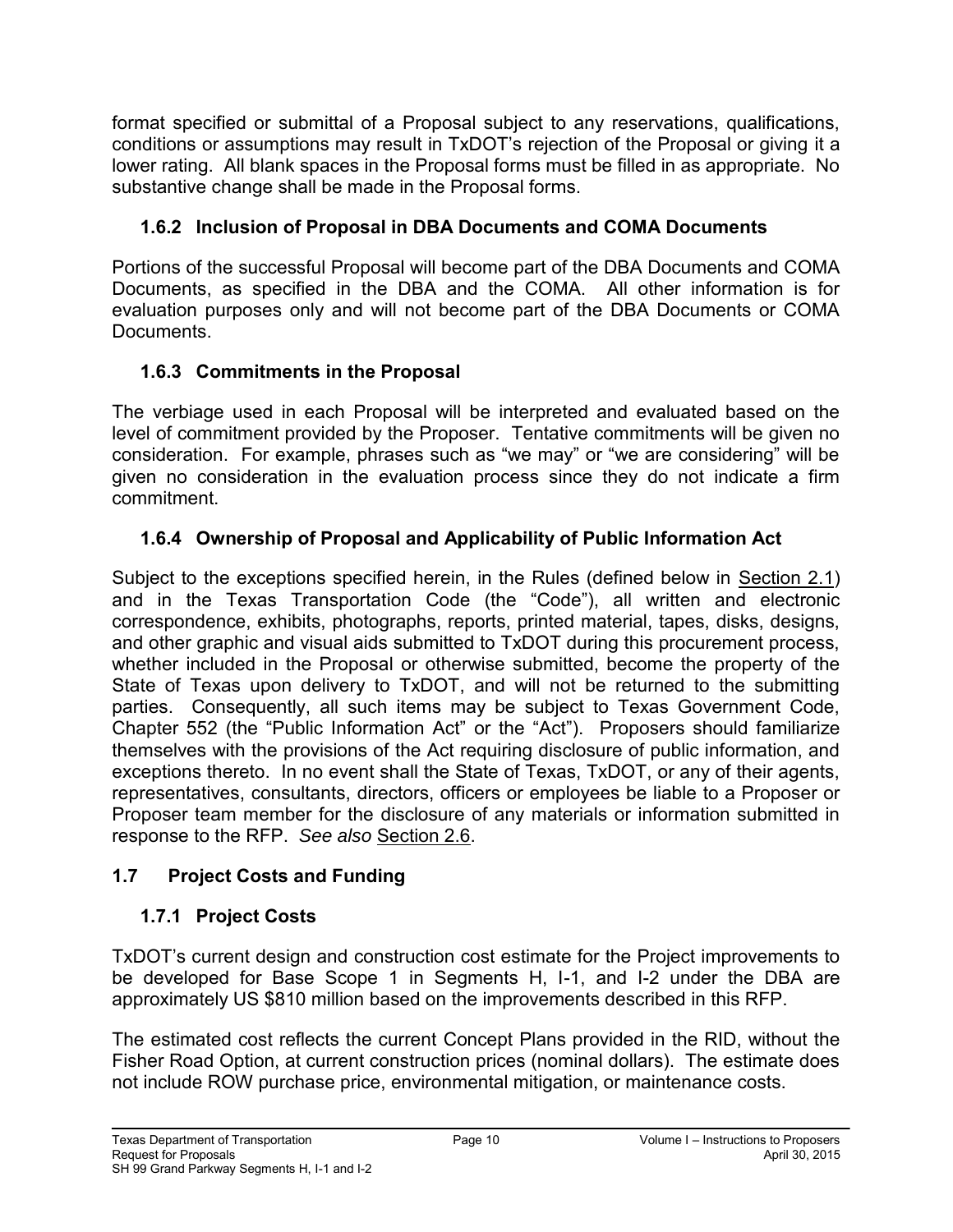## <span id="page-18-0"></span>**1.7.2 Transportation Corporation and Project Funding**

The plan of finance for the Project contemplates that a transportation corporation will be created under the Texas Transportation Corporation Act to develop, finance and operate the Project. The transportation corporation will be responsible for issuing toll revenue bonds for Project costs. It is currently anticipated that the transportation corporation will enter into the DBA and COMA directly with the DB Contractor and Maintenance Contractor, as appropriate, or the DBA and COMA will be assigned by TxDOT to the transportation corporation after execution thereof by TxDOT and the DB Contractor or Maintenance Contractor, as appropriate. Payments to the DB Contractor and Maintenance Contractor will be made in accordance with the DBA Documents and the COMA Documents, as appropriate.

### <span id="page-18-2"></span><span id="page-18-1"></span>**1.8 Federal Requirements**

# **1.8.1 General Obligations**

In order to preserve the ability of TxDOT to use federal funding for the Project, the procurement process, the DBA Documents and the COMA Documents must comply with applicable federal Laws and regulations. TxDOT reserves the right to modify the RFP to address any concerns, conditions or requirements of the FHWA. Proposers shall be notified by Addendum of any such modifications.

## <span id="page-18-3"></span>**1.8.2 DBE Requirements**

TxDOT has determined that DBE requirements apply to the design and construction of the Project, and has adopted a DBE Program to provide DBEs opportunities to participate in the business activities of TxDOT as service providers, vendors, contractors, subcontractors, advisors, and consultants. TxDOT has adopted the definition of DBE set forth in 49 C.F.R. § 26.5. The Proposer's DBE compliance obligations shall be governed by all applicable federal DBE regulations, including 49 C.F.R. Part 26, as well as applicable requirements set forth in the DBA Documents, COMA Documents and TxDOT's DBE Program document.

The DBE participation goal for the Project under the DBA shall be 10% of the Design-Build Price. TxDOT's DBE requirements applicable to the DBA are set forth in Section 7.1 of the DBA, the DBE Special Provisions attached as Exhibit 6 to the DBA and TxDOT's DBE Program adopted pursuant to 49 C.F.R. Part 26. TxDOT's DBE requirements applicable to the COMA are set forth in Section 6.1 of the COMA. As set forth in Section 3.2.8 of Exhibit B, each Proposer shall submit a certification concerning DBE requirements with its Proposal. Failure to provide the required DBE certification shall be considered a breach of the Proposal requirements and shall render a Proposal non-responsive.

Following conditional award of the DBA and the COMA, the selected Proposer will be required to submit a detailed DBE Performance Plan describing the methods to be employed for achieving TxDOT's DBE participation goals for the Project, including the Proposer's exercise of good faith efforts. Requirements for the DBE Performance Plan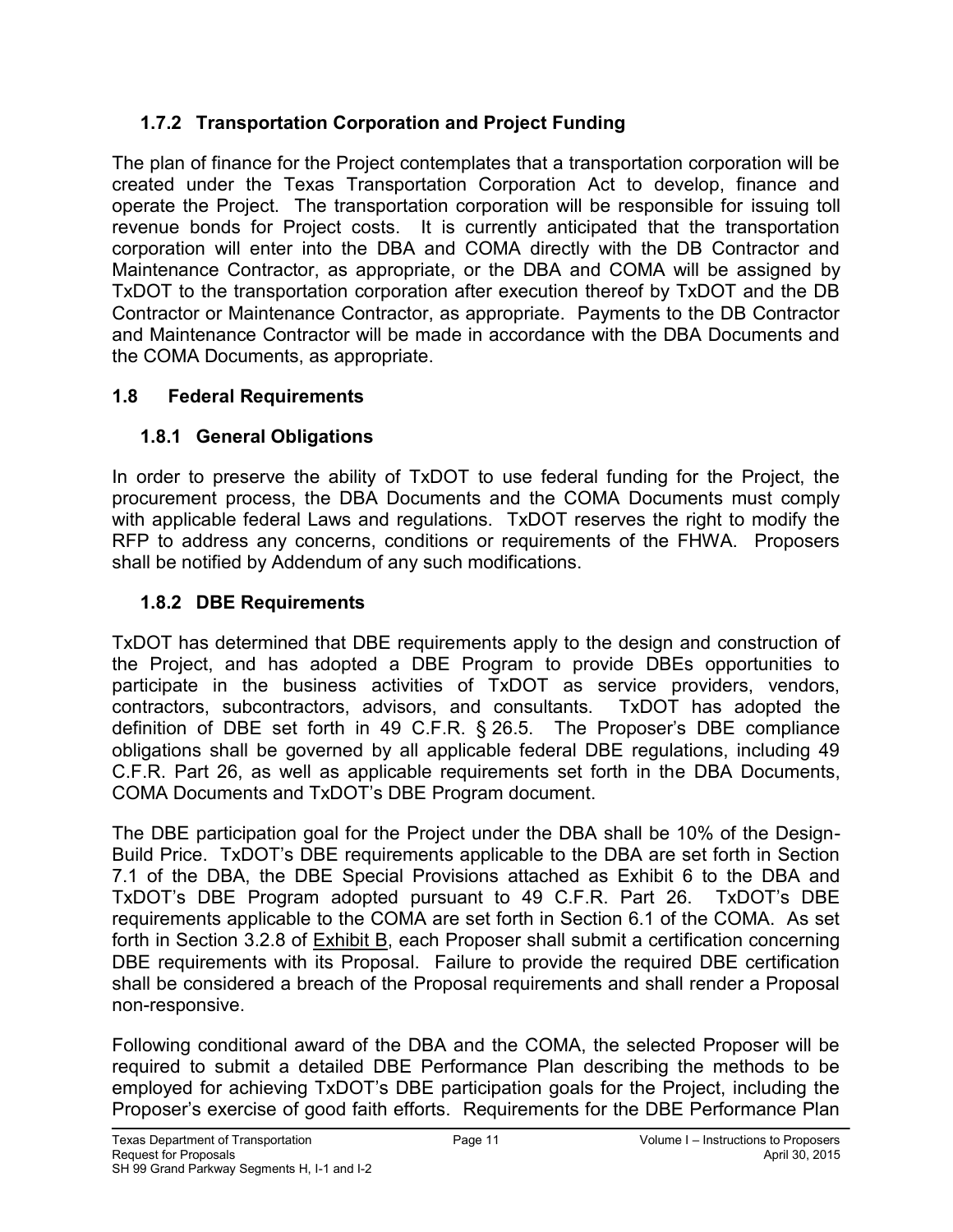are set forth in TxDOT's DBE Special Provisions, Exhibit 6 to the DBA. The DBE Performance Plan will be subject to review, comment and approval by TxDOT prior to and as a condition of final award of the DBA and the COMA.

The selected Proposer will also be required to provide DBE commitments in the form required by TxDOT as DBE subcontractors are identified, in accordance with the DBE Special Provisions, the approved DBE Performance Plan, and TxDOT's DBE Program.

The DB Contractor and Maintenance Contractor, as appropriate, shall not cancel or terminate any subcontract with a DBE firm except in accordance with all requirements and provisions applicable to cancellation or termination of subcontracts with DBE firms set forth in TxDOT's DBE Special Provisions in Exhibit 6 to the DBA.

## <span id="page-19-0"></span>**1.8.3 E-Verify**

The DB Contractor and Maintenance Contractor, as appropriate, will be required to certify use of the United States Department of Homeland Security's E-Verify system during the term of the DBA and COMA, respectively. The E-Verify system shall be used to determine the eligibility of:

 (a) All persons employed by the DB Contractor during the term of the DBA to perform duties within the State of Texas;

(b) All persons, including subcontractors, assigned by the DB Contractor to perform work pursuant to the DBA;

(c) All persons employed by the Maintenance Contractor during the term of the COMA to perform duties within the State of Texas; and

(d) All persons, including subcontractors, assigned by the Maintenance Contractor to perform work pursuant to the COMA.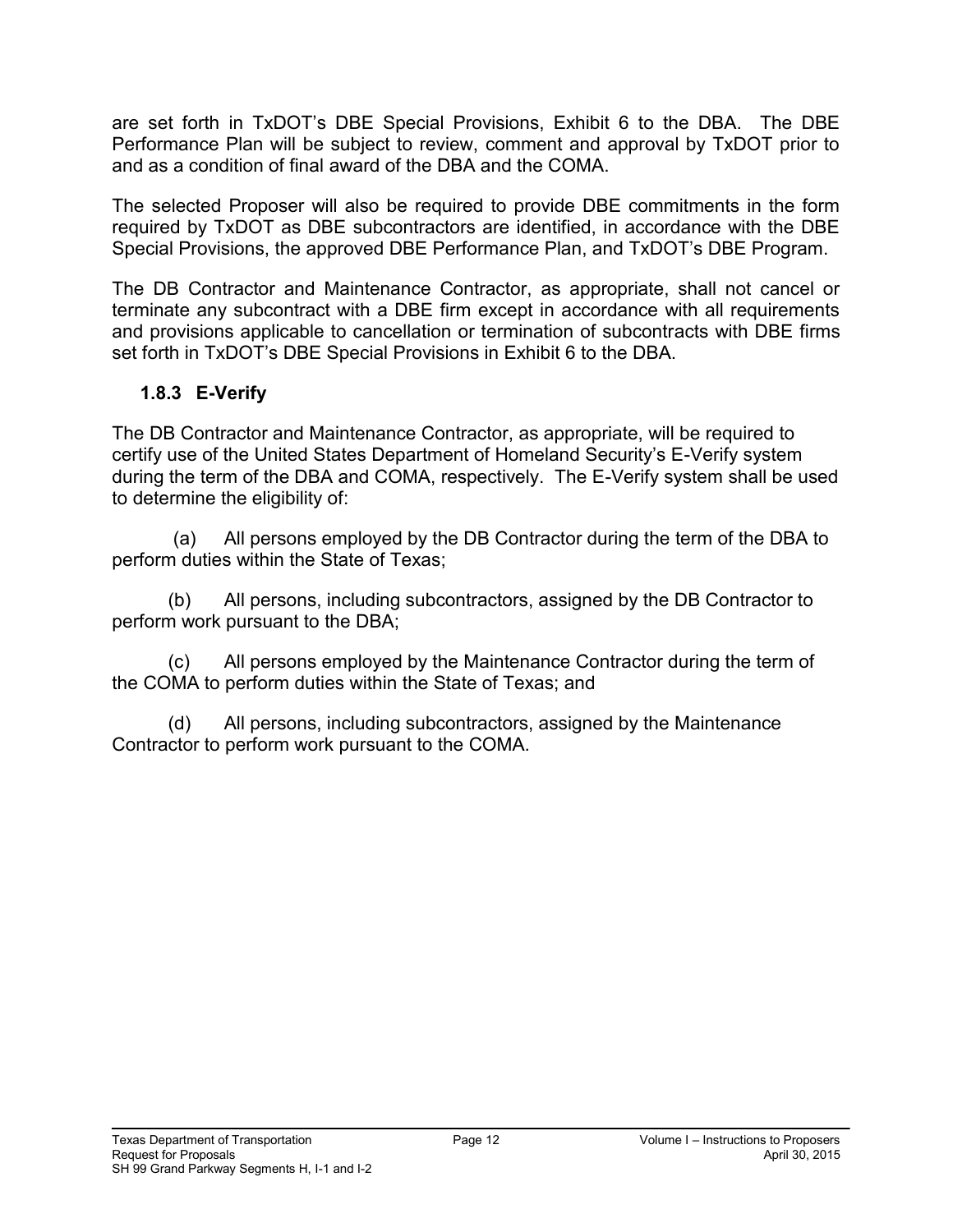### <span id="page-20-0"></span>**SECTION 2.0 PROCUREMENT PROCESS**

#### <span id="page-20-1"></span>**2.1 Procurement Method**

The RFP is issued pursuant to Chapter 223, Subchapter F of the Code, Sections 9.150- 9.155 of Title 43 Texas Administrative Code (the "Rules") and other applicable provisions of Texas and federal Law.

TxDOT will award the DBA and COMA (if at all) to the responsible Proposer offering a Proposal meeting the high standards set by TxDOT and which is determined by TxDOT, through evaluation based upon the criteria set forth in the Code, the Rules and the RFP, to provide the best value to TxDOT and to be in the best interest of the State of Texas.

TxDOT will accept Proposals for the Project only from those Proposers TxDOT has shortlisted for the procurement based on their responses to the RFQ.

Other than the required information for Base Scope 1 and Base Scope 2, TxDOT will not review or consider alternative proposals.

#### <span id="page-20-2"></span>**2.2 Receipt of the RFP Documents, Communications and Other Information**

The Project Documents that were made available to Proposers with the RFQ will remain available to Proposers and the public at [http://www.txdot.gov/business/partnerships/current-cda/sh99-grand-parkway/99hi](http://www.txdot.gov/business/partnerships/current-cda/sh99-grand-parkway/99hi-rfq.html)[rfq.html](http://www.txdot.gov/business/partnerships/current-cda/sh99-grand-parkway/99hi-rfq.html) (the "Project Website"). Information relating to the RFP, including Reference Information Documents, will be posted only to the secure file transfer and sharing site for the Project (the "RFP Website"). The RFP Website is distinct from the Project Website which is viewable by the public. Access to the RFP Website will be granted only to shortlisted Proposers.

TxDOT shall separately provide to each shortlisted Proposer the address of the RFP Website, as well as a username and password. Each shortlisted Proposer will be required to treat the username and password as confidential information and to check the RFP Website regularly for Addenda to this RFP, additional Reference Information Documents and other procurement-related information.

Other information related to the procurement may, at TxDOT's discretion, be made available to the public on the Project Website.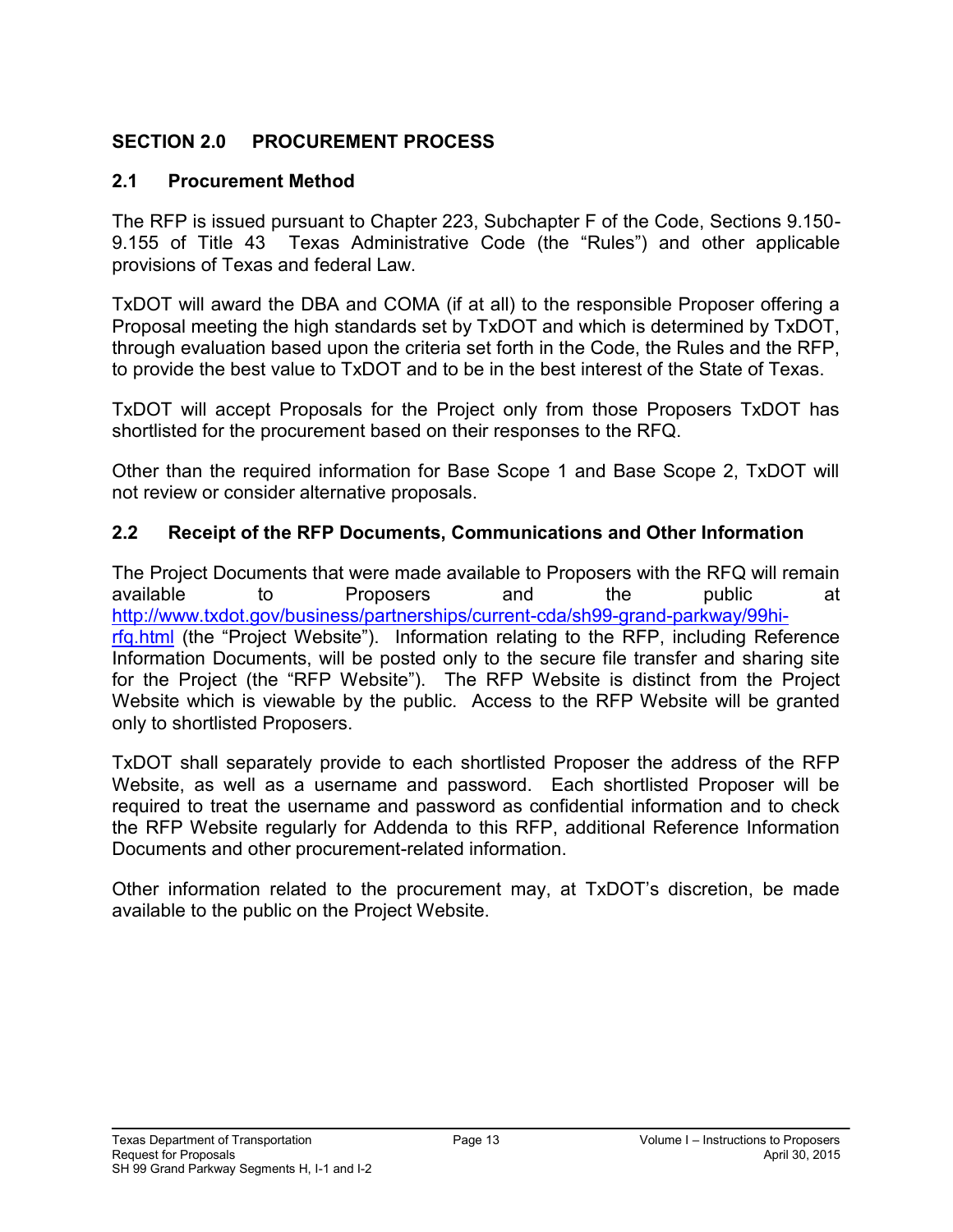## <span id="page-21-0"></span>**2.2.1 TxDOT's Authorized Representative**

TxDOT has designated the following individual to be its authorized representative for the procurement ("TxDOT's Authorized Representative"):

> Mr. Dieter Billek, P.E. Texas Department of Transportation 7600 Chevy Chase Drive, Bldg. 2, 4<sup>th</sup> Floor Austin, TX 78752 E-mail: [TxDOT-HOU-PPP-GrandParkway-SegH&I@txdot.gov](mailto:TxDOT-HOU-PPP-GrandParkway-SegH&I@txdot.gov)

From time to time during the procurement process or during the term of the DBA or, if applicable, the COMA, TxDOT may designate another TxDOT's Authorized Representative or representatives to carry out some or all of TxDOT's obligations pertaining to the Project.

## <span id="page-21-1"></span>**2.2.2 Identification of the Proposer's Authorized Representative**

The Proposer's designated representative(s) shall initially be the person(s) identified in the QS as the single point of contact for the Proposer. If a Proposer changes its designated representative(s) to receive documents, communications or notices in connection with the procurement subsequent to its submission of its Proposal, the Proposer shall provide TxDOT's Authorized Representative with the name and address of such new designated representative(s). Failure to identify a designated representative in writing may result in a Proposer failing to receive important communications from TxDOT. TxDOT is not responsible for any such failure.

## <span id="page-21-2"></span>**2.2.3 Rules of Contact**

From the date of issuance of the RFQ (July 31, 2014) until November 14, 2014, the rules of contact provisions in the RFQ were applicable to this procurement. Starting on November 14, 2014, the date the industry review package was issued, and ending on the earliest of (i) execution and delivery of the DBA and the COMA, (ii) rejection of all Proposals by TxDOT or (iii) cancellation of the RFP, the following rules of contact shall apply. These rules are designed to promote a fair and unbiased procurement process. Contact includes face-to-face, telephone, facsimile, electronic-mail (e-mail), or formal written communication.

The specific rules of contact are as follows:

(a) No Proposer nor any of its team members may communicate with another Proposer or its team members with regard to the RFP or either team's Proposal, except that (i) team members that are shared between two or more Proposer teams may communicate with their respective team members so long as those Proposers establish a protocol to ensure that the such team member will not act as a conduit of information between the teams, and (ii) this prohibition does not apply to public discussions regarding the RFP at any TxDOT sponsored informational meetings.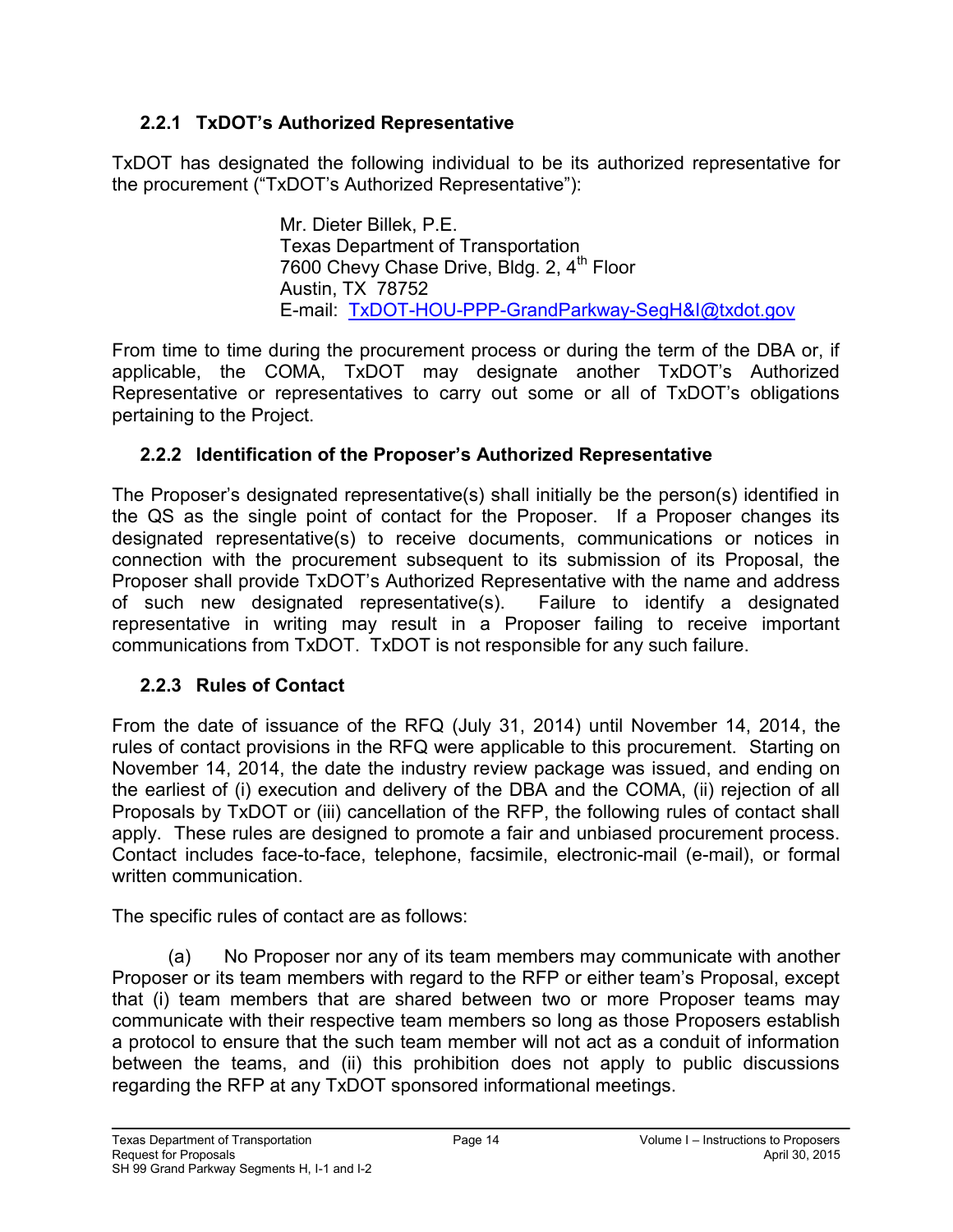(b) Each Proposer shall designate one designated representative responsible for all communications between the Proposer and TxDOT, and such designated representative shall correspond with TxDOT regarding the RFP only through TxDOT's Authorized Representative (except communications with TxDOT's Ombudsman as provided in Section 2.3.2 below).

(c) No Proposer or representative thereof shall have any ex-parte communications regarding the RFP or the procurement described herein with any member of the Commission, with any Stakeholder representative or with any TxDOT staff, advisors, contractors or consultants involved with the procurement or the Project, except for communications with TxDOT consultants who have completed their services for the Project and been released by TxDOT, for communications expressly permitted by the RFP or as approved in advance by TxDOT's Authorized Representative or the Chief Planning and Project Officer, in his/her sole discretion. The foregoing restriction shall not, however, preclude or restrict communications with regard to matters unrelated to the RFP or participation in public meetings of the Commission or any public or Proposer workshop related to the RFP. Any Proposer engaging in such prohibited communications may be disqualified at the sole discretion of TxDOT.

(d) Proposers shall not contact any of the Stakeholders, including Utilities, regarding the Project, including employees, representatives, members and consultants of Stakeholders, except as specifically approved in advance by TxDOT in writing after a Proposer submits a written request to TxDOT no later than five Business Days in advance of the proposed date for such meeting that includes the proposed date, time and location of the meeting; a list of anticipated attendees; a proposed agenda; and a list of the specific questions to be addressed at such meeting. A Proposer's written request for a meeting with any Stakeholder, including the proposed agenda and list of specific questions to be addressed at the Stakeholder meeting, will remain confidential until a decision is made to select a Proposer or cancel the procurement, at which time all confidentiality rights, if any, shall be of no further force and effect except as otherwise allowed under the Act, applicable Law, and Section 2.6. The proposed agenda and list of specific questions submitted with a Proposer's written request for a meeting with any Stakeholder shall set the agenda for the Stakeholder meeting, and new or unidentified questions or topics will not be addressed during the meeting. In addition to the preceding requirements, a representative from TxDOT, designated by TxDOT's Authorized Representative, must be in attendance at all meetings between Proposers and Utilities. Notwithstanding the foregoing, each Proposer may contact private landowners and lessees along the Project corridor for the purpose of performing due diligence and discussing aspects of the Proposal, including temporary construction easements, staging areas and borrow; provided, however, (i) the Proposer shall not discuss other Proposers or their Proposals, negotiate exclusive arrangements to the detriment of other Proposers or otherwise seek an unfair competitive advantage, and (ii) the Proposer shall provide written notice to TxDOT of the name of the private landowner, the topic of the proposed discussion and the date of the proposed discussion no later than seven days in advance of each such meeting. Furthermore, Proposers shall not attempt to obtain from such landowners rights of entry during the procurement, which are governed by Section 2.8.2.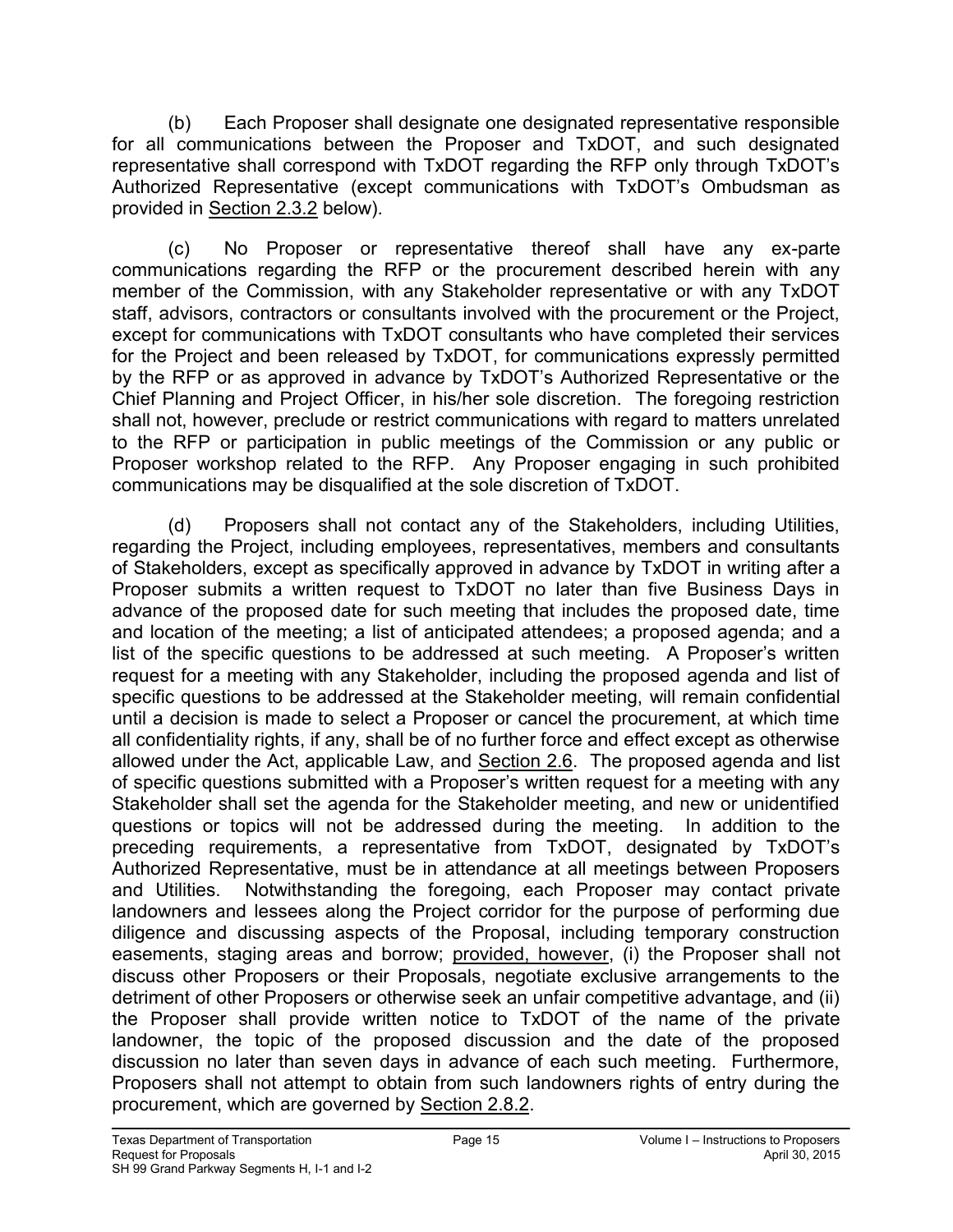(e) Any communications determined by TxDOT, in its sole discretion, to be improper may result in disqualification.

(f) Any official information regarding the Project will be in writing, on TxDOT letterhead, and signed by TxDOT's Authorized Representative or designee.

(g) TxDOT will not be responsible for any oral exchange or any other information or exchange that occurs outside the official process specified herein.

The Proposer shall note that no correspondence or information from TxDOT or anyone representing TxDOT regarding the RFP or the Proposal process in general shall have any effect unless it is in compliance with Section 2.2.3(f).

### <span id="page-23-0"></span>**2.2.4 Language Requirement**

All correspondence regarding the RFP, ATCs, Proposals, DBA Documents and the COMA Documents are to be in the English language. If any original documents required for the Proposal are in any other language, the Proposer shall provide a certified English translation, which shall take precedence in the event of conflict with the original language.

## <span id="page-23-2"></span><span id="page-23-1"></span>**2.3 Questions and Responses Process and Addenda**

# **2.3.1 Questions and Responses Regarding the RFP**

Proposers shall be responsible for reviewing the RFP and any Addenda issued by TxDOT prior to the Proposal Due Date, and for requesting written clarification or interpretation of any perceived discrepancy, deficiency, ambiguity, error or omission contained therein, or of any provision which the Proposer fails to understand. Failure of the Proposer to so examine and inform itself shall be at its sole risk, and no relief for error or omission will be provided by TxDOT. Proposers shall submit, and TxDOT will respond to, requests for written clarification in accordance with this Section 2.3.1. To the extent responses are provided, they will not be considered part of the DBA Documents or COMA Documents, nor will they be relevant in interpreting the DBA Documents or COMA Documents, except as expressly set forth in the DBA Documents and COMA Documents, as applicable.

TxDOT will only consider comments or questions regarding the RFP, including requests for clarification and requests to correct errors, if submitted by a shortlisted Proposer to TxDOT's Authorized Representative or TxDOT's designated Ombudsman, by hard copy or electronic transmission in the format prescribed herein.

Such comments or questions may be submitted at any time prior to the applicable last date specified in Section 1.5 or such later date as may be specified in any Addendum and shall: (i) be sequentially numbered; (ii) identify the relevant document (i.e., the DBA, the Technical Provisions, etc.); (iii) identify the relevant section number and page number (e.g., DBA Section 5.2, pages 20-21) or, if it is a general question, so indicate; (iv) not identify the Proposer's identity in the body of the question or contain proprietary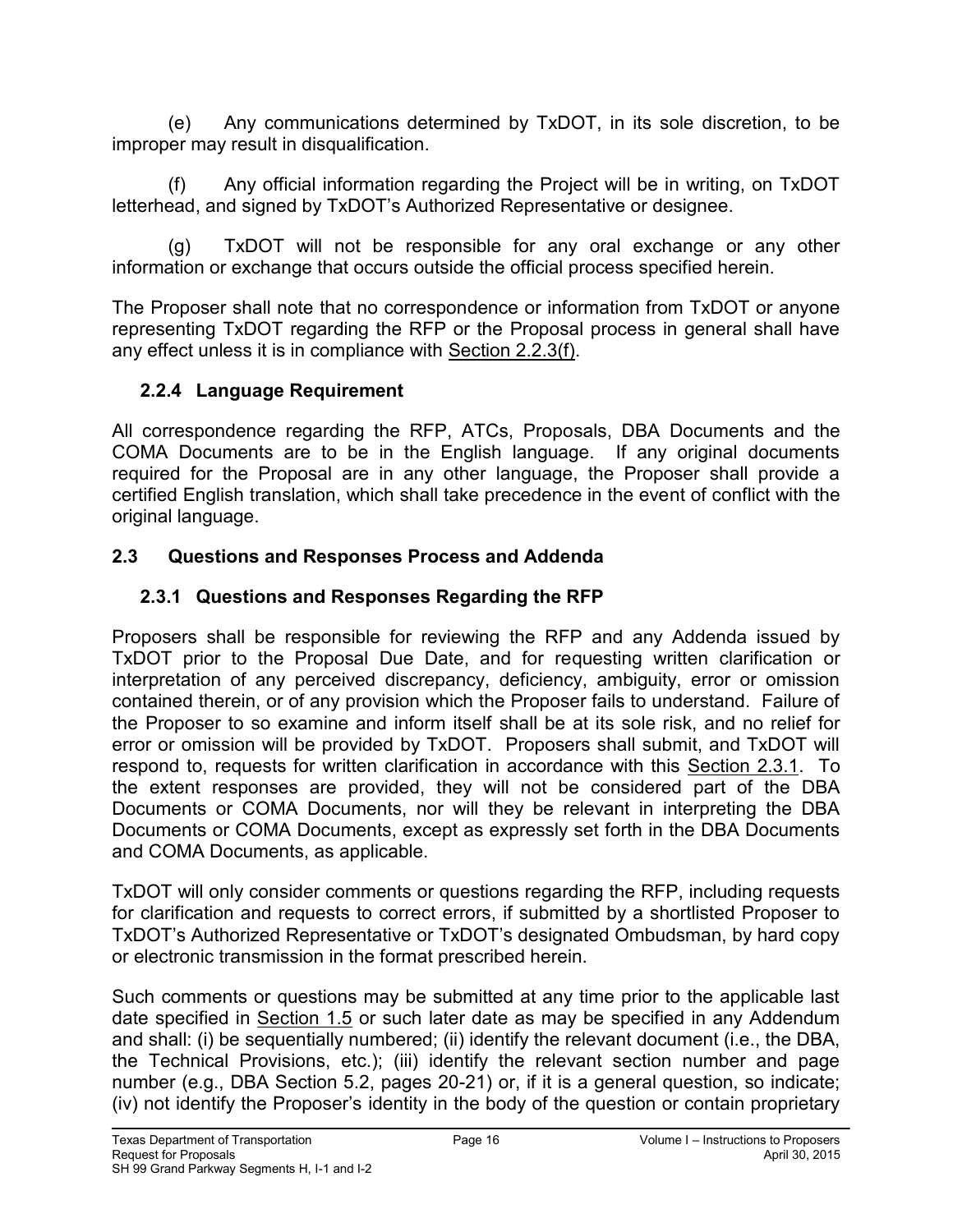or confidential information, and (v) indicate whether the question is a Category 1, 2, 3 or 4 question.

As used above, "Category 1" means a potential "go/no-go" issue that, if not resolved in an acceptable fashion, may preclude the Proposer from submitting a Proposal. "Category 2" means a major issue that, if not resolved in an acceptable fashion, will significantly affect value for money or, taken together with the entirety of other issues, may preclude the Proposer from submitting a Proposal. "Category 3" means an issue that may affect value for money, or another material issue, but is not at the level of a Category 1 and Category 2 issue. "Category 4" means an issue that is minor in nature, a clarification, or a comment concerning a conflict between documents or within a document, etc.

Proposers will be limited to **50 questions** for the final RFP and 30 questions for each Addendum thereafter, if any. After issuance of any Addenda to the final RFP, Proposers are limited to questions regarding the revisions made in the most recent Addenda. If a question has more than one subpart, each subpart will be considered a separate question. Corrections of typographical errors, incorrect cross references or internal inconsistencies within or among the RFP documents will be excluded from the question limitations. Responses to any questions submitted will be made at TxDOT's sole discretion.

Except with respect to one-on-one meetings, no telephone or oral requests will be considered, and e-mail requests must be followed up by delivery of a hard copy with an original signature either through the US mail or other delivery. Proposers are responsible for ensuring that any written communications clearly indicate on the first page or in the subject line, as applicable, that the material relates to the Project. No requests for additional information or clarification submitted to any person other than TxDOT's Authorized Representative or, subject to compliance with Section 2.3.2, to TxDOT's designated Ombudsman will be considered. Questions may be submitted only by the Proposer's designated representative(s), and must include the requestor's name, address, telephone and facsimile numbers, and the Proposer he/she represents.

The questions and TxDOT's responses will be in writing and will be delivered to all Proposers, except that TxDOT intends to respond individually to those questions identified by a Proposer or deemed by TxDOT to contain confidential or proprietary information relating to the Proposer's Proposal or ATCs. TxDOT reserves the right to disagree with a Proposer's assessment regarding confidentiality of information in the interest of maintaining a fair process or complying with applicable Law. Under such circumstances, TxDOT will inform the Proposer and may allow the Proposer to withdraw the question, rephrase the question, or have the question answered non-confidentially or, if TxDOT determines that it is appropriate to provide a general response, TxDOT will modify the question to remove information that TxDOT determines is confidential. TxDOT may rephrase questions as it deems appropriate and may consolidate similar questions. TxDOT contemplates issuing multiple sets of responses at different times during the procurement process. Except for responses to questions relating to Addenda, the last set of responses will be issued no later than the date specified in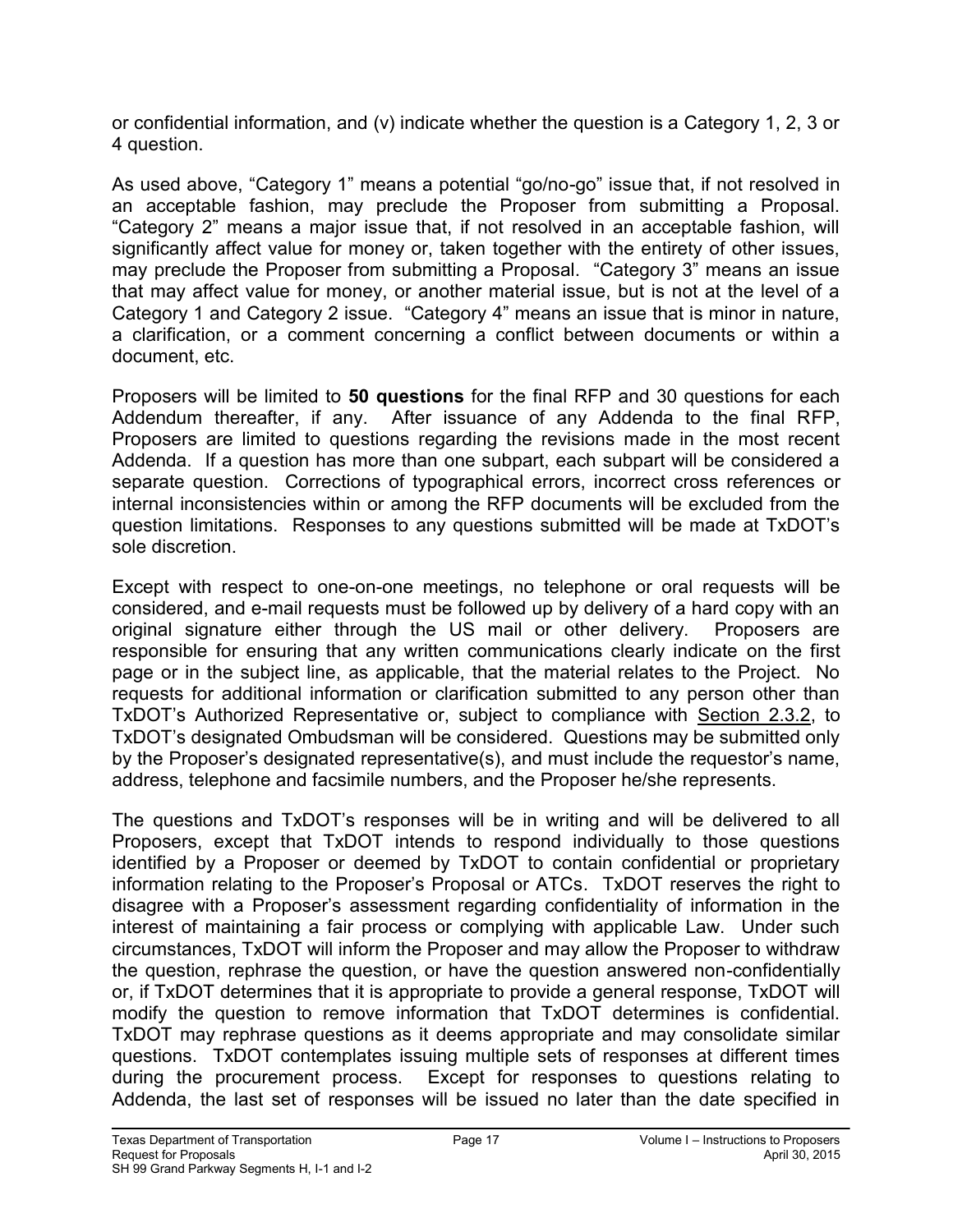Section 1.5. A consolidated, final set of questions and answers will be compiled and distributed prior to the Proposal Due Date.

TxDOT may convene pre-proposal meetings with Proposers as it deems necessary (*see* Section 2.5), and Proposers must make themselves available to TxDOT for such pre-proposal meetings and to discuss any matters they submit to TxDOT under this Section 2.3.1. If TxDOT determines, in its sole discretion, that its interpretation or clarification requires a change in the RFP, TxDOT will prepare and issue an Addendum.

### <span id="page-25-0"></span>**2.3.2 Ombudsman**

TxDOT has designated an employee who is not involved in this procurement to act as an Ombudsman for the purpose of receiving written communications submitted in accordance with this Section 2.3.2 on a confidential basis regarding the procurement process. Instead of submitting written communications to TxDOT's Authorized Representative as provided in Section 2.3.1, a Proposer may submit such confidential communications, comments or complaints regarding the procurement to the Ombudsman, where the Proposer believes in good faith that confidentiality is essential. Please note that the deadline set forth in Section 2.3.1 applies to comments and questions regarding the RFP that are submitted to the Ombudsman. A Proposer must submit such confidential communications in a separate document that does not include any information identifying the Proposer. After receiving such confidential communications, the Ombudsman shall forward only the separate document containing the confidential communication to TxDOT's Authorized Representative as identified in Section 2.2.1. If the Ombudsman determines that the submitted material is not of a confidential nature, or has been submitted past the applicable deadline set forth in Section 2.3.1, the Ombudsman shall return the submission to the Proposer and instruct the Proposer to submit the communication directly to TxDOT's Authorized Representative in accordance with Section 2.3.1. TxDOT has designated the following individual who is not involved in the procurement to be the Ombudsman for the procurement:

> Rebecca Blewett, Esq. Associate General Counsel Texas Department of Transportation 125 E. 11th Street Austin, Texas 78701 E-mail: Becky.Blewett@txdot.gov

All other questions and requests for clarification should be submitted to TxDOT's Authorized Representative in accordance with Section 2.3.1.

#### <span id="page-25-1"></span>**2.3.3 Addenda**

TxDOT reserves the right, in its sole discretion, to revise, modify or change the RFP and/or procurement process at any time before the Proposal Due Date (or, if Proposal Revisions are requested pursuant to Section 5.8, prior to the due date for Proposal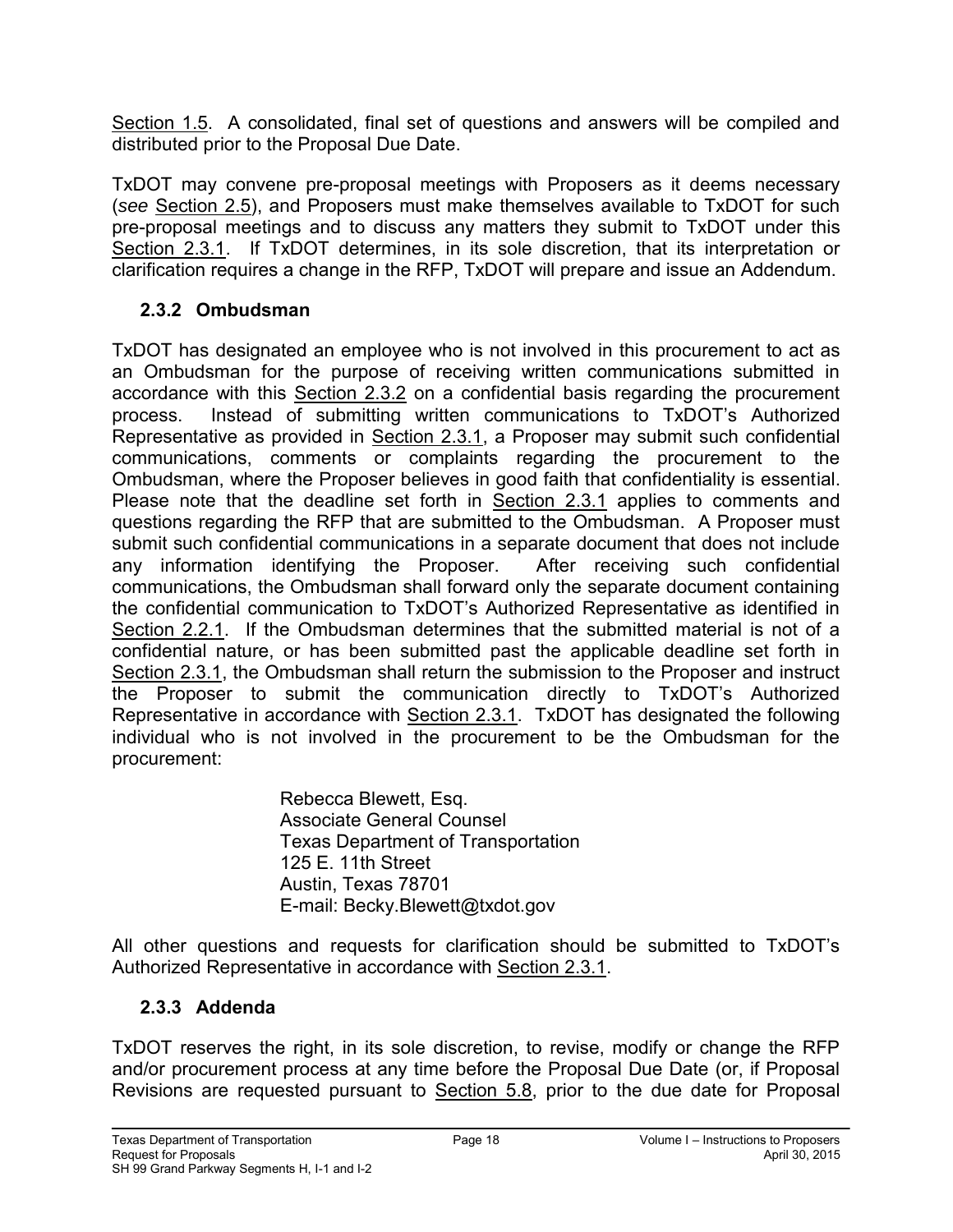Revisions). Any such revisions will be implemented through issuance of Addenda to the RFP. Addenda will be posted on the RFP Website, and Proposers will be notified of the issuance of such Addenda. If any Addendum significantly impacts the RFP, as determined in TxDOT's sole discretion, TxDOT may change the Proposal Due Date. The announcement of such new date will be included in the Addendum. In addition, if the last date for Proposers to submit questions regarding the RFP has occurred or has changed, the Addendum will indicate the latest date for submittal of any clarification requests permitted concerning the Addendum.

The Proposer shall acknowledge in its Proposal Letter (*see* Form A) receipt of all Addenda and question and answer responses. Failure to acknowledge such receipt may cause the Proposal to be deemed non-responsive and be rejected. TxDOT reserves the right to hold group meetings with Proposers and/or one-on-one meetings with each Proposer to discuss any Addendum or response to requests for clarifications. TxDOT does not anticipate issuing any Addenda later than five Business Days prior to the Proposal Due Date. However, if the need arises, TxDOT reserves the right to issue Addenda after such date. If TxDOT finds it necessary to issue an Addendum after such date, then any relevant processes or response times necessitated by the Addendum will be set forth in a cover letter to that specific Addendum.

## <span id="page-26-0"></span>**2.4 Pre-Proposal Submittals**

Pre-Proposal Submittals are required as provided in Section 2.11.1 (regarding changes in a Proposer's organization), Section 2.11.2 (regarding designation of a Lead Maintenance Firm) and Section 2.11.3 of this ITP and Section 3.2.5 of Exhibit B (regarding changes in Key Personnel). In addition, any Proposer that wishes to submit an ATC pursuant to Section 3.2 must make a Pre-Proposal Submittal as described therein.

# <span id="page-26-2"></span><span id="page-26-1"></span>**2.5 Pre-Proposal Meetings**

# **2.5.1 Informational Meetings**

TxDOT may hold joint informational meetings with all Proposers at any time prior to the Proposal Due Date. Informational meetings may be held either in person or by telephonic or electronic means. If held telephonically or electronically, the meeting will permit interactive communication between all Proposers and TxDOT. Written notice of any informational meetings will be sent to all Proposers. If the meeting is conducted by telephonic or electronic means, the notice will inform Proposers of the manner of the meeting.

If any informational meeting is held, each Proposer shall attend with appropriate members of its proposed key management personnel, and if required by TxDOT, senior representatives of proposed team members identified by TxDOT.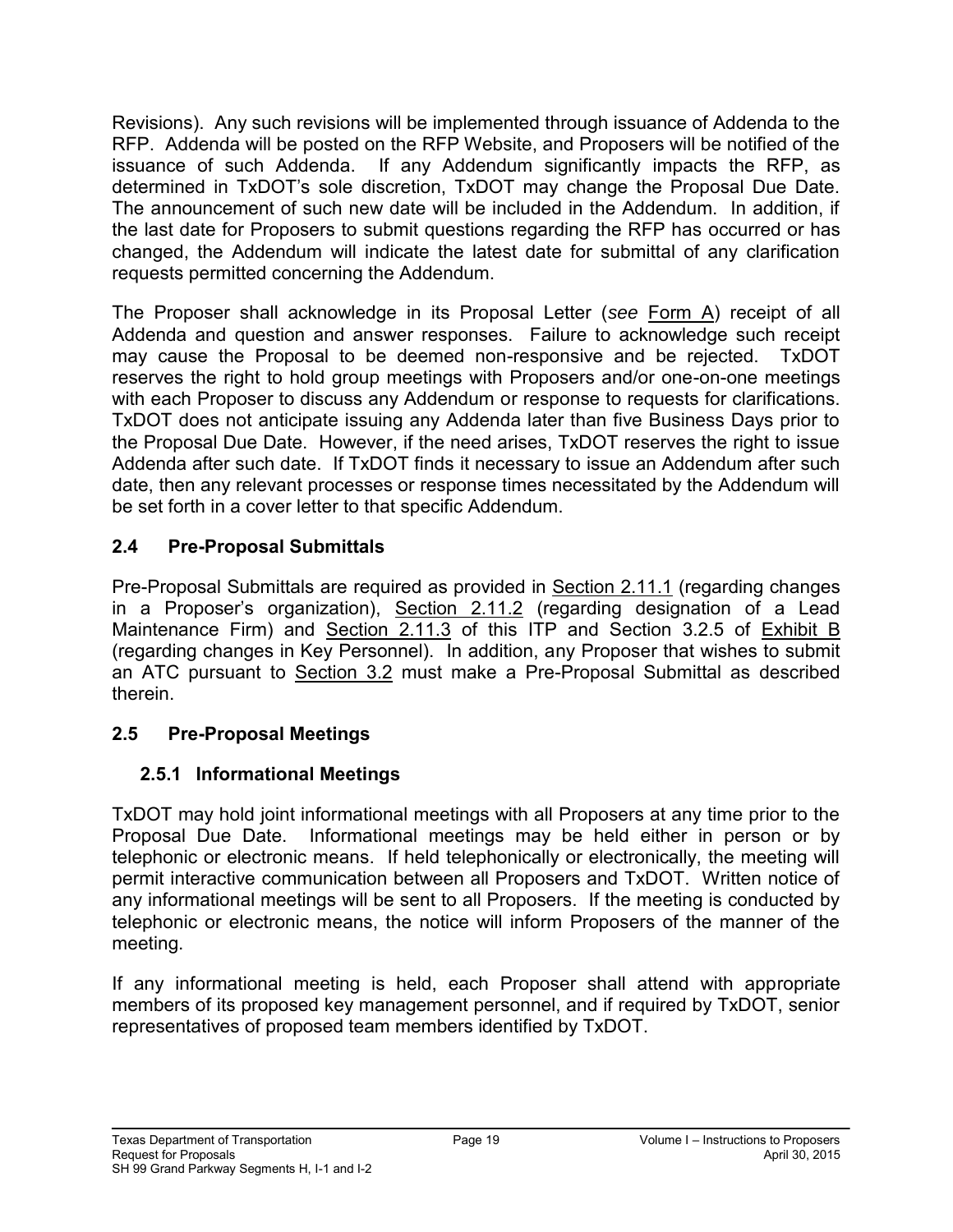#### <span id="page-27-0"></span>**2.5.2 One-on-One Meetings**

TxDOT intends to conduct one-on-one meetings with each Proposer on the dates set forth in Section 1.5, and on such other dates designated by TxDOT in writing to the Proposers, to discuss issues and clarifications regarding the RFP and the Proposer's ATCs. TxDOT reserves the right to disclose to all Proposers any issues raised during the one-on-one meetings, except to the extent that TxDOT determines, in its sole discretion, such disclosure would impair the confidentiality of an ATC or would reveal a Proposer's confidential business strategies. Participation at such meetings by the Proposers shall be mandatory. The FHWA may also participate in all one-on-one meetings.

The one-on-one meetings are subject to the following:

- The meetings are intended to provide Proposers with a better understanding of the RFP.
- TxDOT will not discuss with any Proposer any Proposal or ATC other than its own.
- Proposers shall not seek to obtain commitments from TxDOT in the meetings or otherwise seek to obtain an unfair competitive advantage over any other Proposer.
- No aspect of these meetings is intended to provide any Proposer with access to information that is not similarly available to other Proposers, and no part of the evaluation of Proposals will be based on the conduct or discussions that occur during these meetings.

Persons attending the one-on-one meetings will be required to sign an acknowledgment of the foregoing rules and to identify all participants from the Proposer whether attending in person or by phone. Each Proposer shall provide TxDOT with an agenda five business days in advance regarding the topics it wishes to discuss during its respective one-on-one meeting. While questions and responses are permitted during one-on-one meetings as specified in Section 2.5.3 below, Proposers shall not use oneon-one meeting agendas to submit written questions or requests for clarification or interpretation of the RFP Documents in excess of the question limitations set forth in Section 2.3.1.

## <span id="page-27-1"></span>**2.5.3 Questions and Responses during One-on-One Meetings**

During one-on-one meetings, Proposers may ask questions and TxDOT may provide responses. However, any responses provided by TxDOT during one-on-one meetings may not be relied upon unless questions were submitted in writing and TxDOT provided written responses in accordance with **Section 2.3.1</u>**. The questions and TxDOT's responses will be provided in writing to all Proposers, except to the extent such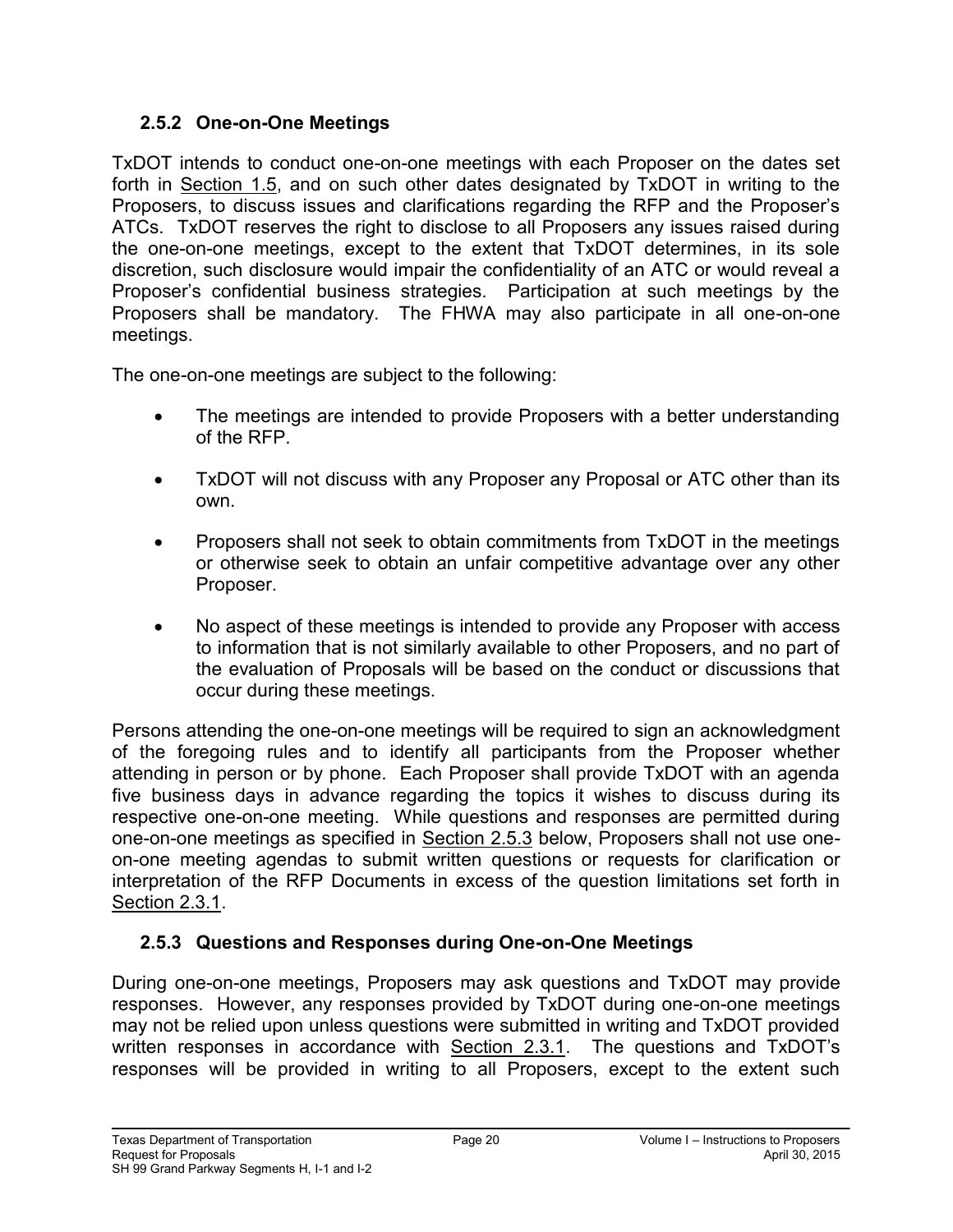questions are deemed by TxDOT to contain confidential or proprietary information relating to a particular Proposer's Proposal or ATCs.

## <span id="page-28-0"></span>**2.5.4 Statements at Meetings**

Nothing stated at any pre-proposal meeting or included in a written record or summary of a meeting will modify the ITP or any other part of the RFP unless it is incorporated in an Addendum issued pursuant to Section 2.3.3.

## <span id="page-28-2"></span><span id="page-28-1"></span>**2.6 Confidentiality/Public Information Act Disclosure Requests**

# **2.6.1 Disclosure Waiver**

Each Proposer, by submitting a Proposal to TxDOT in response to the RFP, consents to the disclosures described in this ITP, including the disclosures in this Section 2.6 and all other disclosures required by law, and expressly waives any right to contest, impede, prevent or delay such disclosure, or to initiate any proceeding that may have the effect of impeding, preventing or delaying such disclosure, under the Public Information Act, the Code, the Rules or any other law relating to the confidentiality or disclosure of information. Under no circumstances will TxDOT be responsible or liable to a Proposer or any other party as a result of disclosing any such materials. The Proposer further agrees to assist TxDOT in complying with these disclosure requirements if it is the selected apparent best value Proposer.

# <span id="page-28-3"></span>**2.6.2 Observers during Evaluation**

Proposers are advised that observers from federal or other agencies may observe the Proposal evaluation process and will have the opportunity to review the Proposals after the Proposal Due Date. TxDOT has agreed to allow FHWA officials and their outside advisors to oversee the procurement process, which includes access to the Financial Proposals. Outside observers (other than FHWA officials) will be required to sign TxDOT's standard confidentiality agreement.

# <span id="page-28-4"></span>**2.6.3 Public Disclosure of Proposal Documents**

Proposers are advised that the information contained in Form J (Conflict of Interest Disclosure Statement) and the Executive Summary (described in Exhibit B, Section 3.1) of each Proposal may be publicly disclosed by TxDOT at any time, in TxDOT's sole discretion.

Proposers are advised that upon recommendation to the Commission of the selection of an apparent best value Proposer and in TxDOT's sole discretion, TxDOT may publicly release (a) each Proposal with the exception of the Price Proposal, and (b) the selected apparent best value Proposer's Price Proposal, or any of the information contained therein. In the event TxDOT is unable to reach agreement on the DBA with the selected apparent best value Proposer and TxDOT, in accordance with applicable law, chooses to enter into negotiations with the next highest ranking Proposer, then the Price Proposal submitted by the next such highest ranking Proposer and any information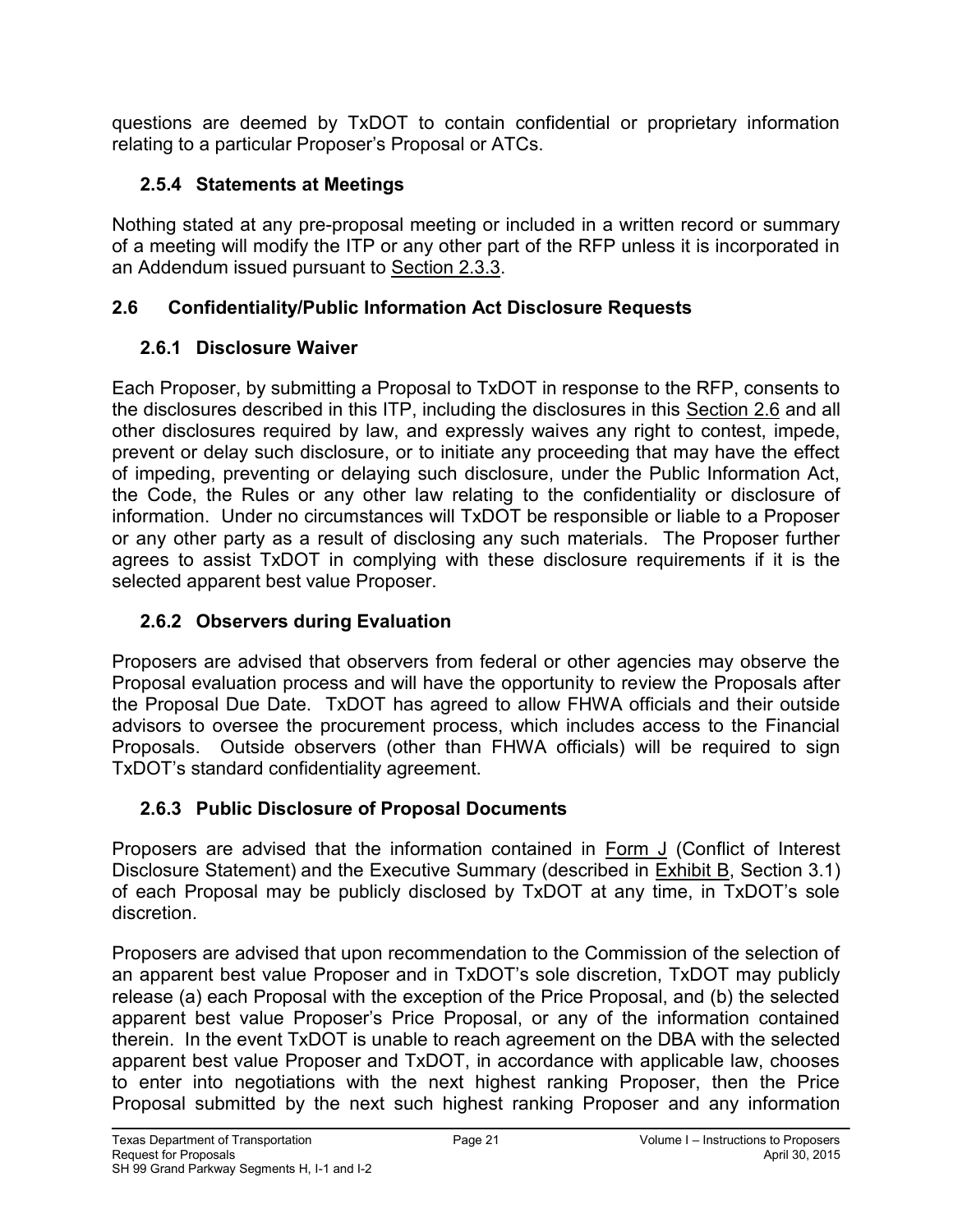contained therein may be disclosed as described in the previous sentence for the selected apparent best value Proposer.

Prior to recommendation to the Commission of the selection of an apparent best value Proposer, any Price Proposal submitted by Proposers and the information contained therein shall be subject to disclosure as described in Section 2.6.4.

After recommendation to the Commission of the selection of an apparent best value Proposer, but prior to execution of the DBA, any Price Proposal submitted by Proposers and the information contained therein, other than that of the apparent best value Proposer (or that of the next highest ranking Proposer, if such Proposer is in DBA negotiations with TxDOT) shall be subject to disclosure as described in Section 2.6.4.

After final award, or in the event that the procurement is cancelled by TxDOT, TxDOT shall have the right to publicly disclose any and all portions of all the Proposals, except the non-public financial statements of privately held entities. However, the non-public financial statements of privately held entities shall be subject to disclosure as described in Section 2.6.4.

#### <span id="page-29-0"></span>**2.6.4 Disclosure Process for Requests under the Act**

If a request is made under the Act for disclosure of the Proposals or information contained therein, other than information which may be otherwise disclosed pursuant to the Proposer's express consent given in accordance with Section 2.6.1, TxDOT will submit a request for an opinion from the Office of the Attorney General prior to disclosing any such documents. The Proposer shall then have the opportunity to assert its basis for non-disclosure of such documents and claimed exception under the Act or other applicable Law to the Office of the Attorney General within the time period specified in the notice issued by TxDOT and allowed under the Act. However, it is the responsibility of the Proposer to monitor such proceedings and make timely filings. TxDOT may, but is not obligated to, make filings of its own concerning possible disclosure; however, TxDOT is under no obligation to support the positions of the Proposer.

By submitting a Proposal to TxDOT in response to the RFP, the Proposer consents to, and expressly waives any right to contest, the provision by TxDOT to the Office of the Attorney General of all, or representative samples of, the Proposal, including any nonpublic financial statements of privately held entities and other confidential or proprietary information, in accordance with the Act and each Proposer consents to the release of all such information to the Attorney General for purposes of the Attorney General making a determination in response to a disclosure request under the Act. Under no circumstances will TxDOT be responsible or liable to a Proposer or any other party as a result of disclosing any such labeled materials, whether the disclosure is deemed required by Law or by an order of court or occurs through inadvertence, mistake or negligence on the part of TxDOT or its officers, employees, contractors or consultants.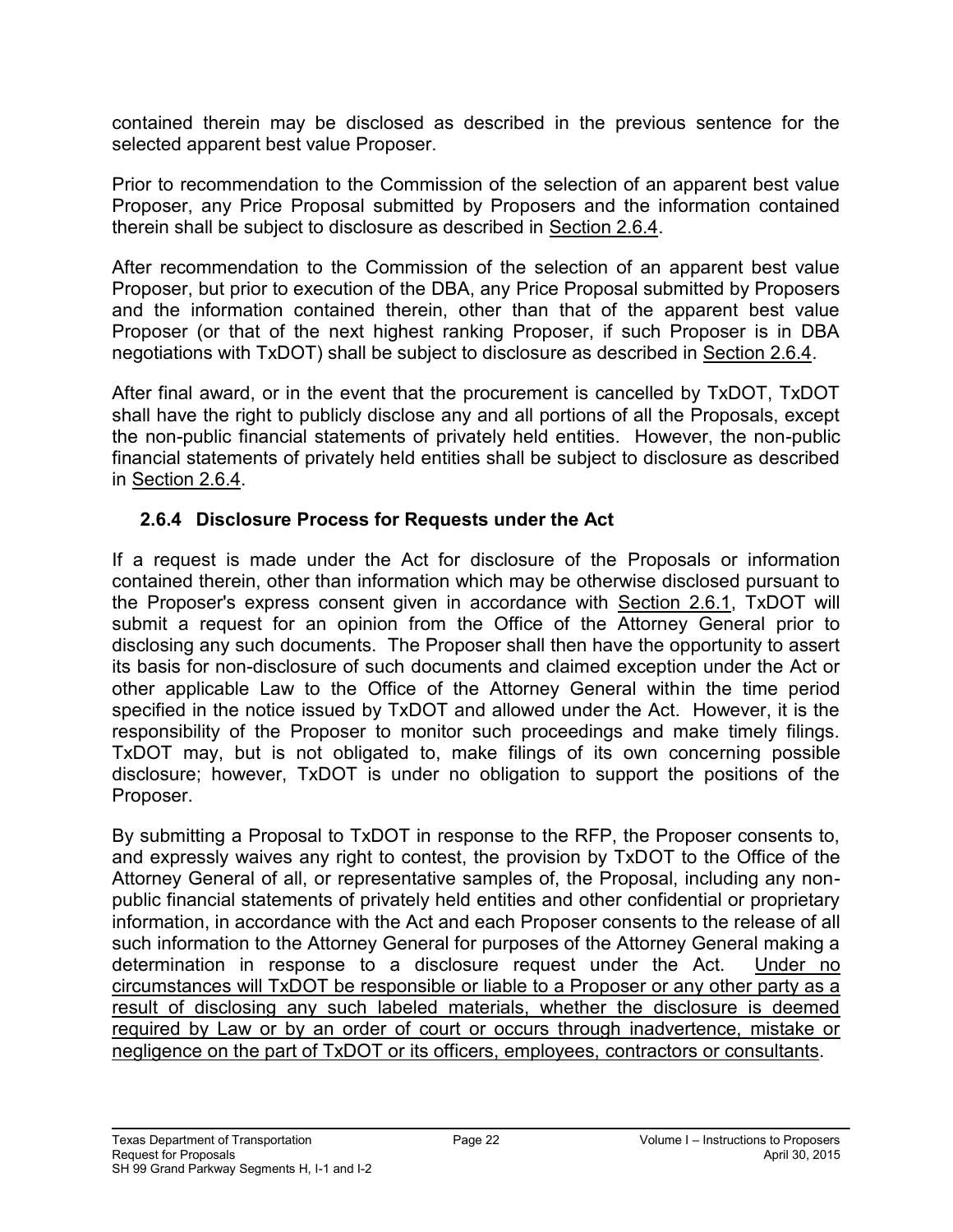All Proposers should obtain and thoroughly familiarize themselves with the Act, Code and any Rules applicable to the issue of confidentiality and public information. TxDOT will not advise a Proposer as to the nature or content of documents entitled to protection from disclosure under the Code, the Act or other Texas Laws, as to the interpretation of such Laws, or as to the definition of trade secret. The Proposer shall be solely responsible for all determinations made by it under applicable Laws. Each Proposer is advised to contact its own legal counsel concerning the effect of applicable Laws to that Proposer's own circumstances.

In the event of any proceeding or litigation concerning the disclosure of any Proposal or portion thereof, including any non-public financial statements of privately held entities and other confidential or proprietary information submitted by the Proposer, the Proposer shall be responsible for prosecuting or defending any action concerning the materials at its sole expense and risk; provided, however, that TxDOT reserves the right, in its sole discretion, to intervene or participate in the litigation in such manner as it deems necessary or desirable. All costs and fees (including attorneys' fees and costs) incurred by TxDOT in connection with any litigation, proceeding or request for disclosure shall be reimbursed and paid by the Proposer whose Proposal is the subject thereof.

# <span id="page-30-0"></span>**2.7 TxDOT Studies and Investigations**

TxDOT has completed substantial Site investigations. To the extent TxDOT undertakes any additional investigative activities, the information obtained by TxDOT from such activities may be made available to Proposers in the RIDs. All information provided by TxDOT will be subject to the same limitations applicable to similar information furnished in the RIDs. Specifically, TxDOT makes no representation or warranty as to the accuracy, completeness or suitability of the additional information.

## <span id="page-30-2"></span><span id="page-30-1"></span>**2.8 Examination of RFP and Site Access**

## **2.8.1 Examination of RFP**

Each Proposer shall be solely responsible for examining, with appropriate care and diligence, the RFP, including the RIDs and any Addenda, and all material posted on the RFP Website, and for informing itself with respect to any and all conditions that may in any way affect the amount or nature of its Proposal, or the performance of the DB Contractor's and Maintenance Contractor's obligations under the DBA and the COMA with TxDOT, as appropriate. Each Proposer is also responsible for monitoring the Project Website for information concerning the RFP and the procurement. The Proposal Letter (Form A) includes an acknowledgment that the Proposer has received and reviewed all materials posted thereon. Failure of the Proposer to so examine and inform itself shall be at its sole risk, and TxDOT will provide no relief for any error or omission.

Each Proposer is responsible for conducting such investigations as it deems appropriate in connection with its Proposal, regarding the condition of existing facilities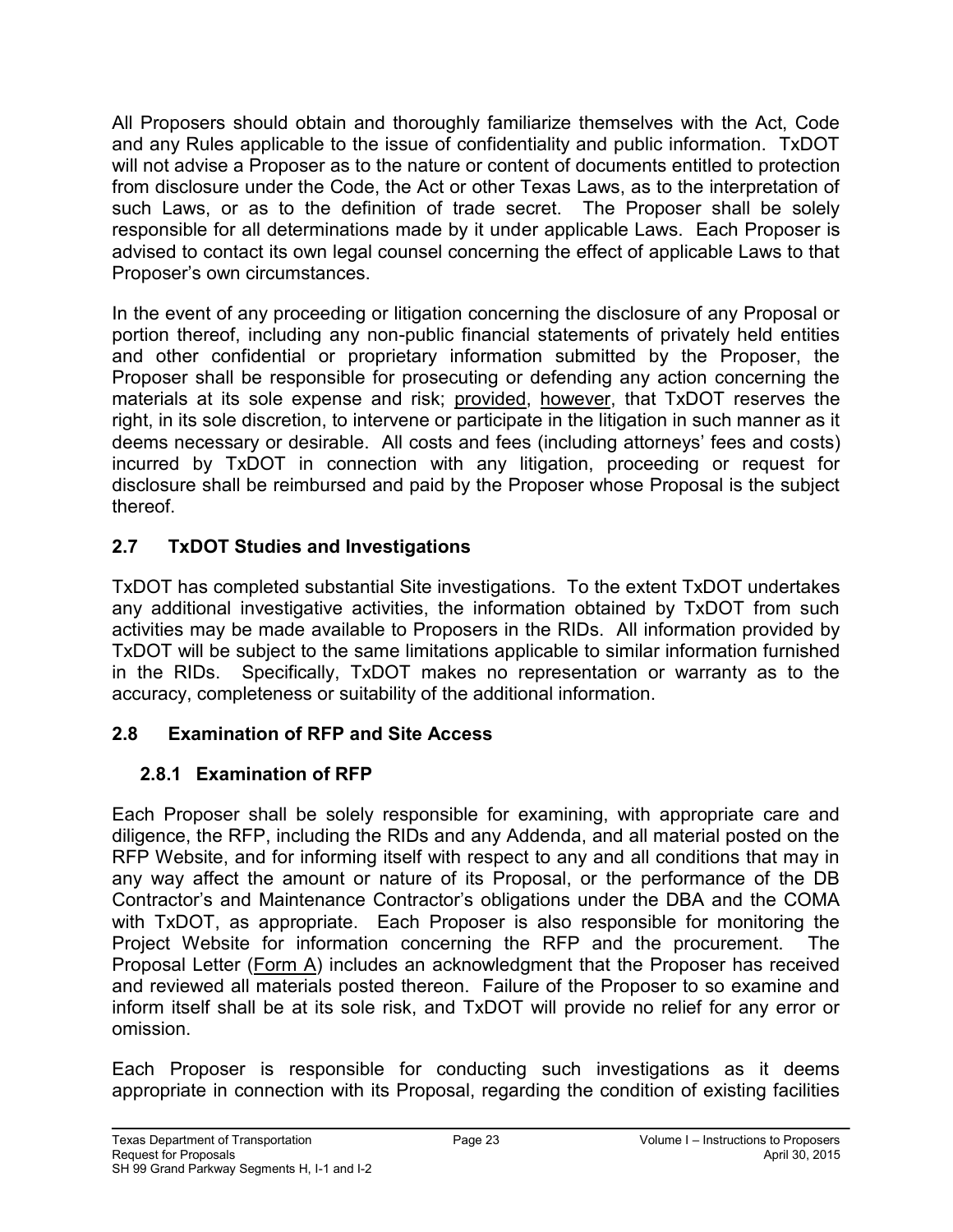and Site conditions, including Hazardous Materials, and permanent and temporary Utility appurtenances, keeping in mind the provisions in the DBA and the COMA regarding assumption of liability by the Proposer. The Proposer's receipt of TxDOTfurnished information does not relieve the Proposer of such responsibility.

The submission of a Proposal shall be considered prima facie evidence that the Proposer has made the above-described examination and is satisfied as to the conditions to be encountered in performing the Work and Maintenance Services, and as to the requirements of the DBA Documents and COMA Documents.

### <span id="page-31-0"></span>**2.8.2 Site Access**

An expedited process for obtaining rights of entry to access portions of the Project is attached hereto as Exhibit F. Exhibit F-1 is the process for obtaining rights of entry to property that is not owned by the State, and Exhibit F-2 is the process for obtaining a right of entry for State-owned ROW. Pursuant to the terms of Exhibit F-1 or F-2, as applicable, and subject to the Proposer obtaining any required administrative or governmental approvals, Proposers may be allowed access to portions of the Concept Plan ROW for purposes of inspecting in-place assets and determining Site conditions through non-destructive investigations, until the Proposal Due Date, provided that the conditions specified in Exhibits F-1 and F-2, as applicable, are met. This work may include surveys and site investigations, such as geotechnical, Hazardous Materials and Utilities investigations.

After conditional award has been made, the selected Proposer will be allowed access to the Project ROW that TxDOT owns, in accordance with the process described in this Section 2.8.2, in order to conduct surveys and site investigations, including geotechnical, Hazardous Materials and Utilities investigations, and to engage in the other activities referenced in the DBA Documents that are allowed prior to NTP2.

## <span id="page-31-1"></span>**2.9 Errors**

If any mistake, error, or ambiguity is identified by the Proposer at any time during the procurement process in any of the documents supplied by TxDOT, the Proposer shall notify TxDOT of the recommended correction in writing in accordance with Section 2.3.1.

## <span id="page-31-3"></span><span id="page-31-2"></span>**2.10 Improper Conduct**

## **2.10.1 Non-Collusion**

Neither the Proposer nor any of its team members shall undertake any of the prohibited activities identified in the Non-Collusion Affidavit (Form F).

## <span id="page-31-4"></span>**2.10.2 Organizational Conflicts of Interest**

Section 9.155 of Title 43 of the Rules regarding organizational conflicts of interest apply to all comprehensive development agreement projects, including this Project.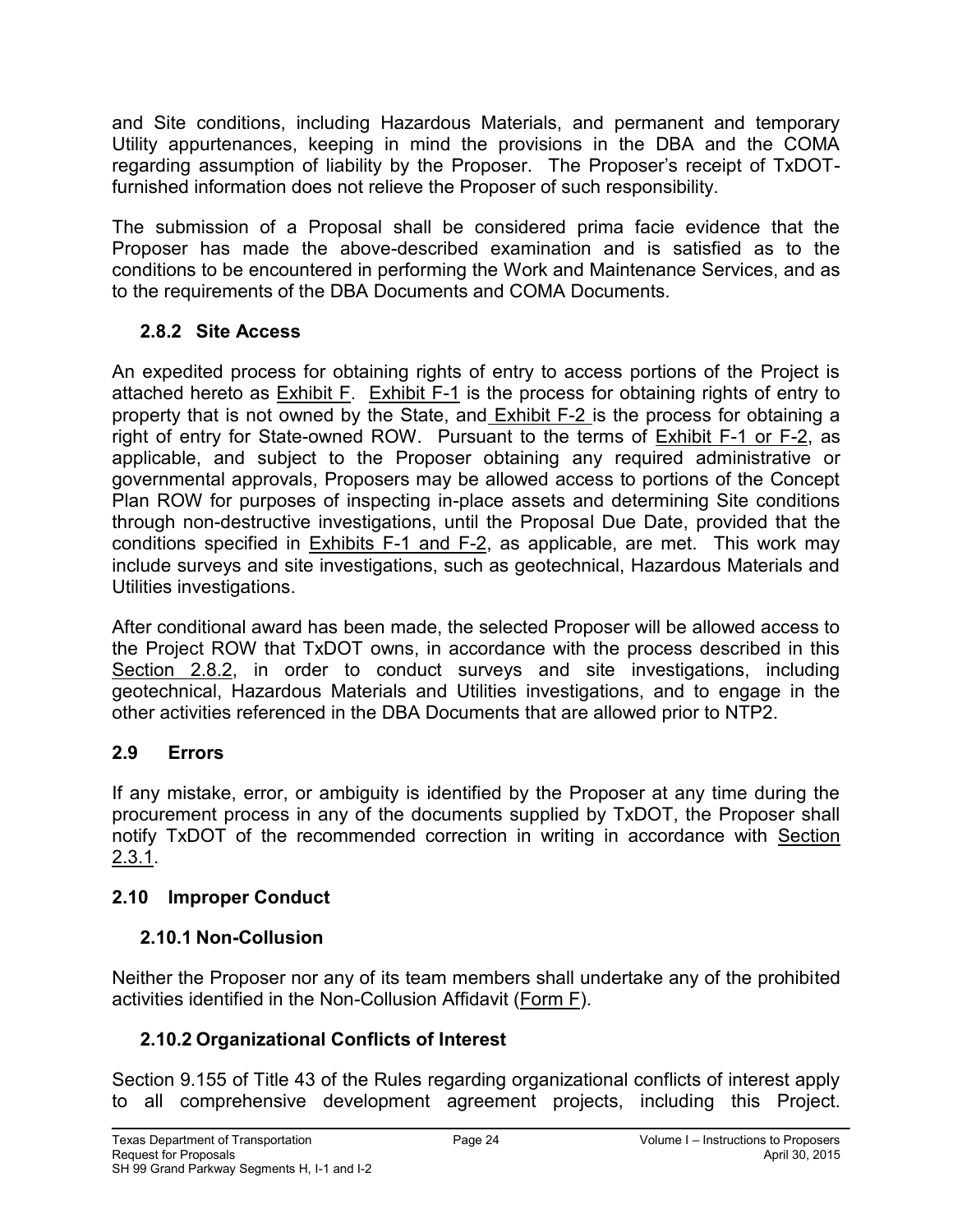Proposers are advised that these rules may preclude certain firms and their subsidiaries and affiliates from participating on a Proposer team.

By submitting its Proposal, each Proposer agrees that, if an organizational conflict of interest (as defined in the Rules) is thereafter discovered, the Proposer must make an immediate and full written disclosure to TxDOT that includes a description of the action that the Proposer has taken or proposes to take to avoid or mitigate such conflicts. If an organizational conflict of interest is determined to exist, TxDOT may, at its sole discretion, cancel the procurement, disqualify any Proposer with a conflict or take other action as necessary to mitigate the conflict. If the Proposer was aware of an organizational conflict of interest prior to the award of the DBA and the COMA and did not disclose the conflict to TxDOT, TxDOT may pursue remedies under the DBA and COMA, including termination of the DBA or, if applicable, COMA, for default.

## <span id="page-32-0"></span>**2.10.3 Equitable Treatment of Proposers**

During the procurement process (including the process for evaluation of ATCs and Proposals), TxDOT will make every reasonable effort to treat Proposers equitably.

#### <span id="page-32-1"></span>**2.11 Changes in a Proposer's Organization; Lead Maintenance Firm; Key Personnel**

# <span id="page-32-2"></span>**2.11.1 Changes in Proposer's Organization**

Proposers are advised that, in order for a Proposer to remain qualified to submit a Proposal after it has been placed on the shortlist, unless otherwise approved in writing by TxDOT, the Proposer's organization as identified in the QS must remain intact for the duration of the procurement process. If a Proposer wishes to make changes in the team members identified in its QS, including, without limitation, additions or deletions of team members (including additional subcontractors), or reorganizations, changes in equity ownership interests and/or role changes in or of any of the foregoing, the Proposer shall submit to TxDOT a written request for approval of the change from TxDOT as soon as possible but in no event later than the applicable last date set forth in Section 1.5. Any such request shall be addressed to TxDOT at the address set forth in Section 2.2.1, accompanied by the information specified for such entities in the RFQ. If a request is made to allow deletion or role change of any Major Participant identified in its QS, the Proposer shall submit such information as may be required by TxDOT to demonstrate that the changed team meets the RFQ and RFP criteria (pass/fail and technical). The Proposer shall submit an original and five copies of each request package. TxDOT is under no obligation to approve such requests and may approve or disapprove in writing a portion of the request or the entire request at its sole discretion. Except as provided herein, in the DBA Documents and, as applicable, the COMA Documents, a Proposer may not make any changes in the team members identified in its QS after the applicable last date set forth in Section 1.5. Between the applicable date set forth in Section 1.5 and execution of the DBA and COMA, TxDOT, in its sole discretion, will consider requests by a Proposer to make changes in that Proposer's organization based only on unusual circumstances beyond the Proposer's control.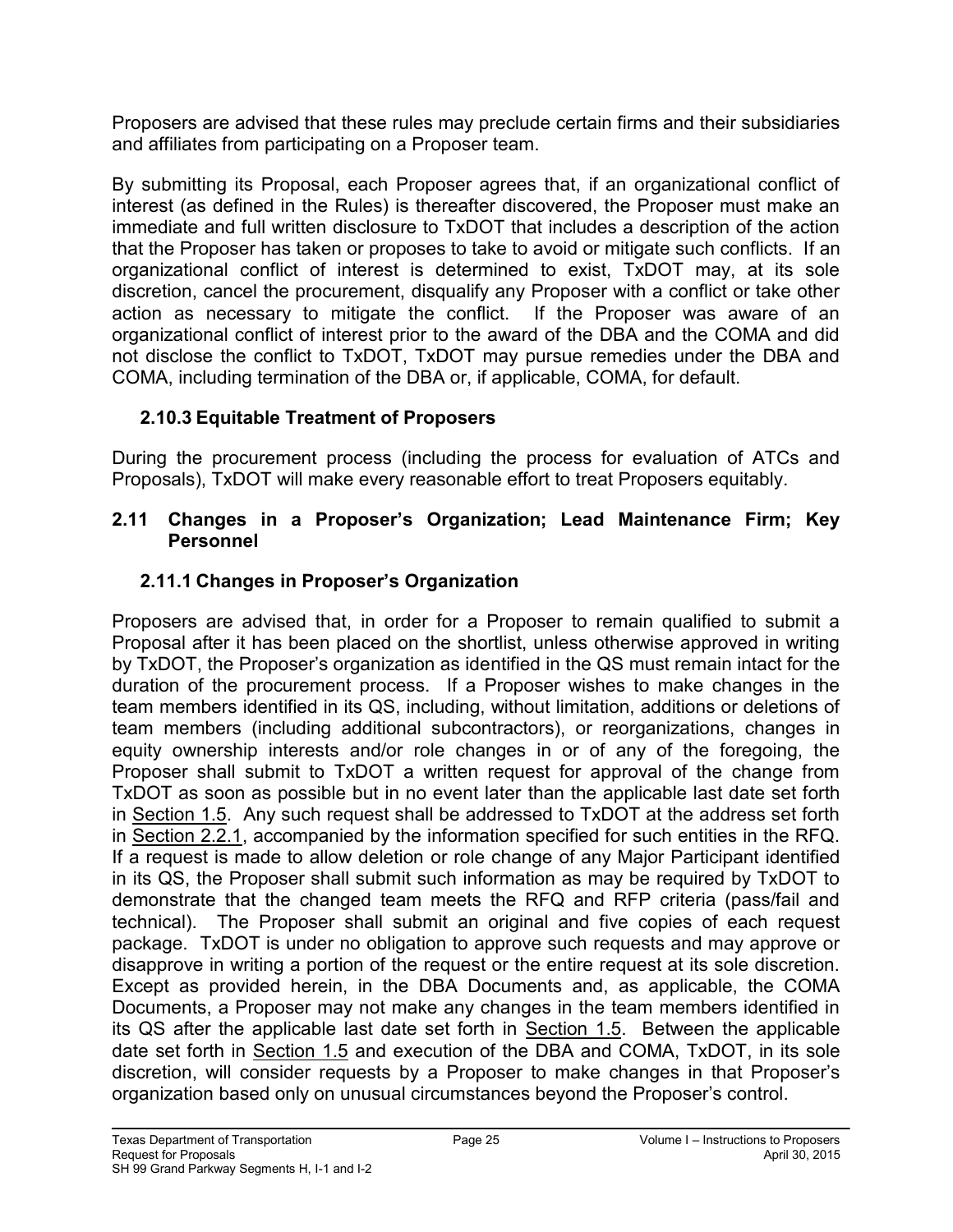### <span id="page-33-0"></span>**2.11.2 Designation of Lead Maintenance Firm**

Each Proposer shall submit a package that includes an original and five copies of the information specified in this Section 2.11.1 to TxDOT, by the date and time for requests for changes to Proposer organization specified in Section 1.5 for review and written approval by TxDOT, in its sole discretion. The package shall be delivered to the address set forth in Section 2.2.1, and shall include (i) identification of a Lead Maintenance Firm, (ii) information regarding the Lead Maintenance Firm's safety record and qualifications as evidenced on RFQ Form F – Safety Questionnaire included in the RID, (iii) information regarding a designated Maintenance Manager submitted on Form G. The Maintenance Manager must have a minimum of five years of experience managing maintenance activities on projects of similar scope and complexity. In addition, the Proposer shall submit information demonstrating that the Lead Maintenance Firm meets the following minimum requirements:

(a) Roadway maintenance experience on projects of similar scope and complexity;

(b) Experience in managing maintenance interfaces with operators of adjacent roadways/facilities;

(c) Experience with life cycle analysis in a long term contracting environment; and

(d) Experience in incident management.

TxDOT discourages changes in a Proposer's organization from that listed in the QS and is under no obligation to approve such requests and may disapprove the request at its sole discretion.

If TxDOT, in its sole discretion, disapproves a proposed Maintenance Contractor or (if applicable) its proposed alternate, Proposer shall submit the information required above for its proposed substitute, for review and approval by TxDOT in accordance with the foregoing process, at least ten Business Days prior to the Proposal Due Date.

## <span id="page-33-1"></span>**2.11.3 Changes in Key Personnel**

Proposers are advised that TxDOT discourages changes in Key Personnel from the individuals listed in the QS. Any proposed changes in Key Personnel from those identified in the QS are subject to TxDOT approval as specified in this Section 2.11. Each Proposer shall submit a package that includes a list of any proposed changes in Key Personnel from those identified in the QS, including any new Key Personnel positions identified in this RFP, along with copies of a completed Form G for each such person. In addition, if any individual to be included in the Proposal is also proposed as a Key Personnel or for another position on any other TxDOT procurement, Proposer shall include in the package either: (1) a statement certifying that said individual will be available to assume its designated role on the Grand Parkway Project if Proposer is the successful Proposer or (2) Form G for a qualified alternate. Each such package shall include an original and five copies of the information specified above. The package shall be submitted to TxDOT by the date and time for submittal of changes in Key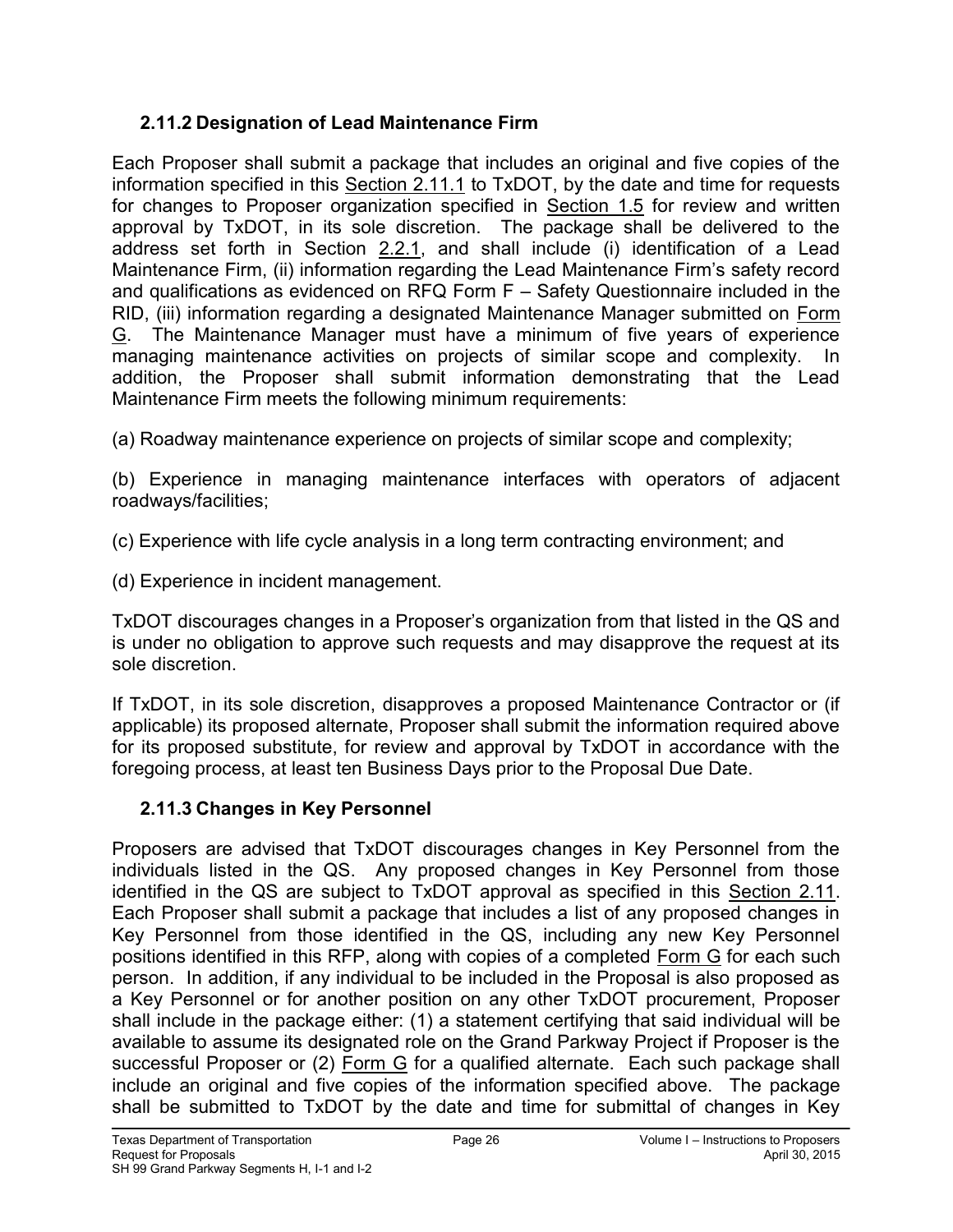Personnel specified in Section 1.5 for review and written approval by TxDOT, in its sole discretion. The package shall be delivered to the address set forth in Section 2.2.1.

TxDOT is under no obligation to approve requested changes in Key Personnel or designations of new Key Personnel and may disapprove such requests at its sole discretion. If TxDOT, in its sole discretion, disapproves a proposed Key Personnel or (if applicable) its proposed alternate, Proposer shall submit the information required above for its proposed substitute for review and approval by TxDOT in accordance with the foregoing process at least ten Business Days prior to the Proposal Due Date. The Proposal may not include any Key Personnel previously disapproved by TxDOT in writing for such Key Personnel position. A Proposer may not make any changes in its Key Personnel after receipt of TxDOT approval as specified in this Section 2.11.

### <span id="page-34-0"></span>**2.12 Changes to Companies or Entities Filling Key Project Roles**

A private entity responding to this RFP (i.e., a Proposer) must identify the companies that will fill the roles of Key Subcontractors. Furthermore, any private entity selected for the Project may not make changes to the Key Subcontractors so identified unless the original company or entity: (a) is no longer in business, is unable to fulfill its legal, financial, or business obligations, or can no longer meet the terms of the teaming agreement with the private entity; (b) voluntarily removes itself from the team; (c) fails to provide a sufficient number of qualified personnel to fulfill the duties identified during the proposal stage; or (d) fails to negotiate in good faith in a timely manner in accordance with provisions established in the teaming agreement proposed for the Project. If the Proposer makes team changes in violation of these requirements, any cost savings resulting from the change accrue to the State and not to the Proposer. Proposer shall identify all Key Subcontractors on Form  $Q$ . Note that all teaming agreements and subcontracts must be executed and provided to TxDOT before the execution of the DBA and COMA.

#### <span id="page-34-1"></span>**2.13 Sales Tax**

Proposers should assume that the Project is exempt from sales tax for certain Expendable Materials as more particularly described in the DBA Documents and the COMA Documents. The selected Proposer will be required to submit a "Texas Sales and Use Tax Exemption Certification" to a seller for exempt items. The referenced form is available online to the public through the Texas Comptroller's website.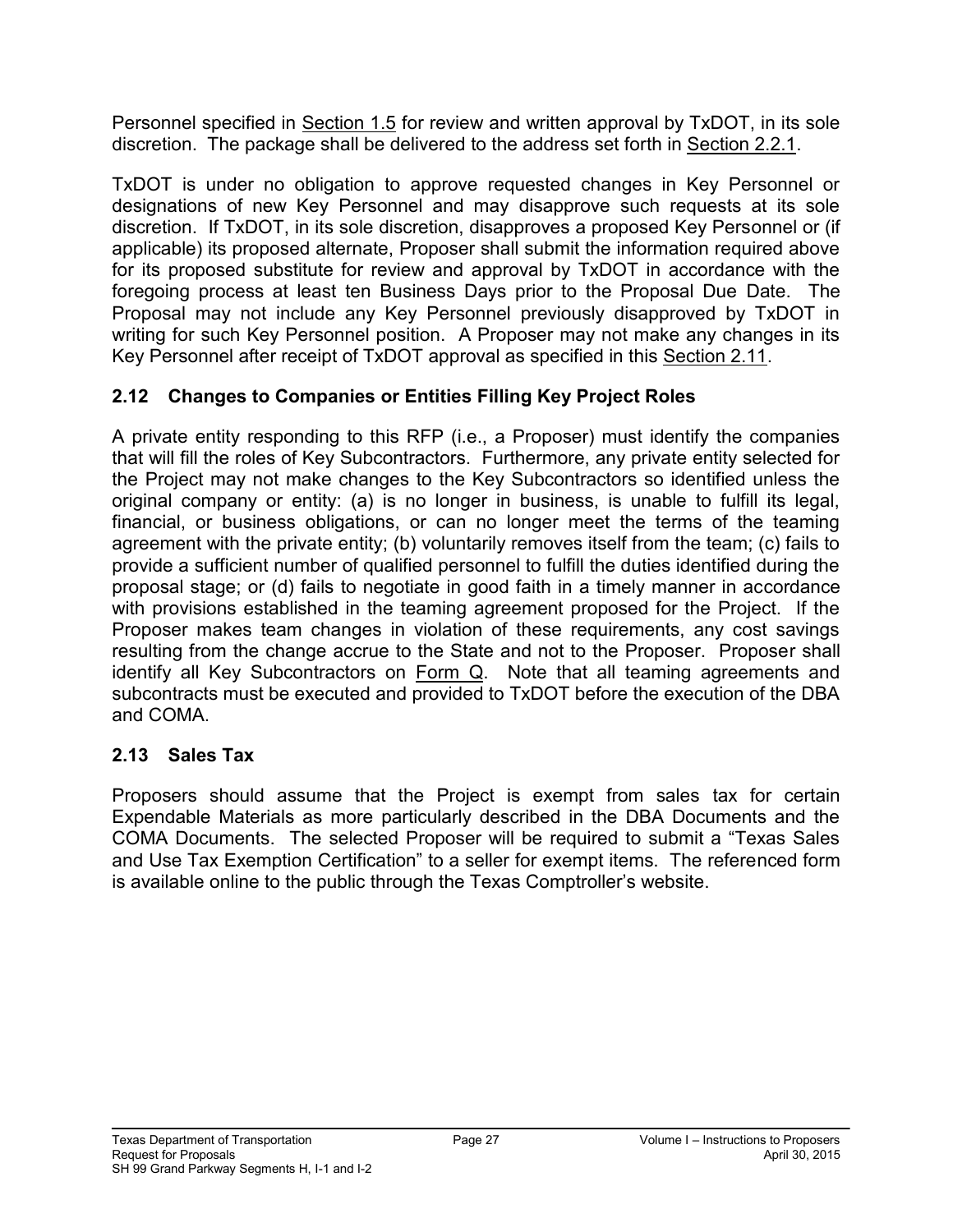# <span id="page-35-0"></span>**SECTION 3.0 ALTERNATIVE TECHNICAL CONCEPTS**

### <span id="page-35-1"></span>**3.1 Alternative Technical Concepts**

"Alternative Technical Concepts" or "ATCs" are concepts that conflict with the requirements for design, construction and comprehensive maintenance of the Project or otherwise require a modification of the Technical Provisions but that may nevertheless be proposed in accordance with the terms and conditions set forth in this ITP. Sections 3.1 through 3.5 set forth a process for review pre-Proposal ATC submissions. This process is intended to allow Proposers to incorporate innovation and creativity into the Proposals, in turn allowing TxDOT to consider Proposer ATCs in making the selection decision, to avoid delays and potential conflicts in the design associated with deferral of reviews of ATCs to the post-award period, and, ultimately, to obtain the best value for the public.

ATCs eligible for consideration hereunder shall be limited to those deviations from the requirements of the as-issued DBA Documents or COMA Documents that result in performance and quality of the end product that is equal to or better than the performance and quality of the end product absent the deviation, as determined by TxDOT in its sole discretion. A concept is not eligible for consideration as an ATC if, in TxDOT's sole judgment, it is premised upon or would require (a) a change in the aesthetic or landscaping provisions set forth in the Technical Provisions, (b) a reduction in Project scope, performance or reliability; or (c) an increase in the amount of time required for Substantial Completion of the Work under the DBA.ATCs that, if implemented, would require further environmental evaluation or reevaluation of the Project, may be allowed, provided that the DB Contractor will bear the schedule and cost risk associated with such additional environmental evaluation. If the DB Contractor is not able to obtain the approvals necessary to implement the ATC, the DB Contractor will be obligated to develop the Project in accordance with existing approvals without additional cost or extension of time.

Any ATC that has been pre-approved may be included in the Proposal, subject to the conditions set forth herein.

If a Proposer is unsure whether a concept is consistent with the requirements of the RFP or if that concept would be considered an ATC by TxDOT, TxDOT recommends that the Proposer submit such concept for review as an ATC.

## <span id="page-35-2"></span>**3.2 Pre-Proposal Submission of ATCs**

Using the form attached hereto at Exhibit I (Form of ATC Proposal), a Proposer may submit ATCs for review to TxDOT's Authorized Representative specified in Section 2.2.1, until the last applicable date and time for submittal of ATCs identified in Section 1.5. Proposers may submit ATCs for Base Scope 1, Base Scope 2 or the Fisher Road Option. All ATCs shall be submitted in writing, with a cover sheet identifying the Proposer and stating "SH 99 Grand Parkway Segments H, I-1 and I-2 – Confidential ATCs," and following the instructions on Exhibit I. If the Proposer does not use Exhibit I,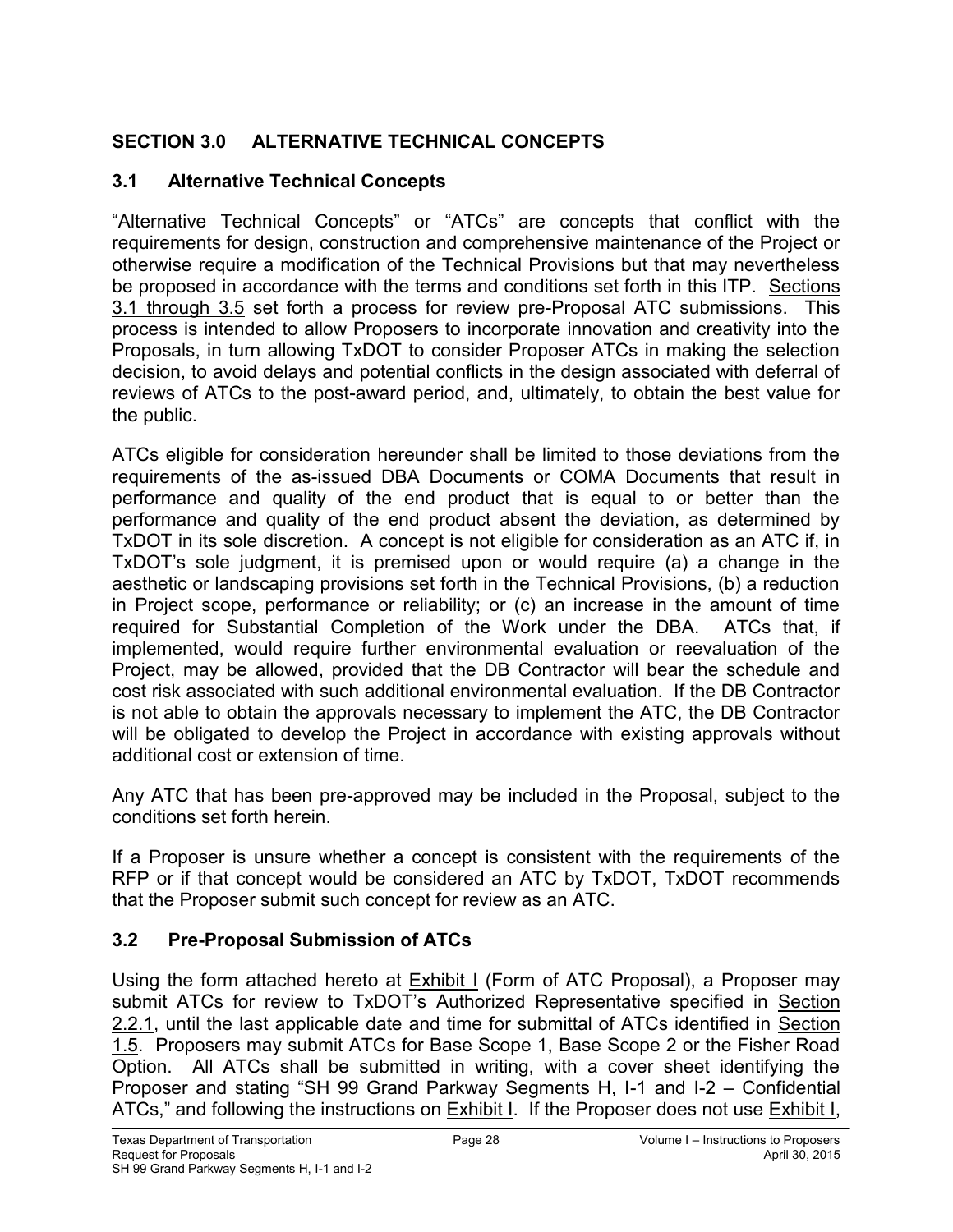the submission may not be treated as an ATC by TxDOT. ATC submittals shall include five copies of Exhibit I.

**3.2.1** Pre-Proposal ATC submissions shall include:

(a) a sequential ATC number identifying Proposer, the ATC number (multipart or multi-option ATCs shall be submitted as separate individual ATCs with unique sequential numbers);

(b) a description and conceptual drawings of the configuration of the ATC or other appropriate descriptive information, including a traffic operational analysis, if appropriate;

(c) the locations where, and an explanation of how, the ATC will be used on the Project;

(d) any changes in roadway requirements associated with the ATC, including ease of operations;

(e) any changes in routine or comprehensive maintenance requirements associated with the ATC, including ease of maintenance;

(f) any changes in the comprehensive maintenance transition requirements associated with the ATC;

 $(q)$  any changes in the anticipated life of the item(s) comprising the ATC;

(h) any reduction in the time period necessary to design and construct the Project resulting from implementing the ATC, including, as appropriate, a description of method and commitments;

(i) references to requirements of the RFP that are inconsistent with the proposed ATC, an explanation of the nature of the deviations from said requirements, and a request for approval of such deviations;

(j) the analysis justifying use of the ATC and why the deviation, if any, from the requirements of the RFP should be allowed;

(k) a preliminary analysis and quantitative discussion of potential impacts on vehicular traffic (both during and after construction), environmental permitting, community impact, safety, and life-cycle Project and infrastructure costs, including impacts on the cost of repair, maintenance and operation;

(l) if and what additional right of way will be required to implement the ATC (and Proposers are advised that they shall (i) be solely responsible for the acquisition of any such right of way, including the cost thereof and obtaining any necessary Environmental Approvals; (ii) not be entitled to any Change Order for time or money as a result of Site conditions (i.e., Hazardous Materials, Differing Site Conditions,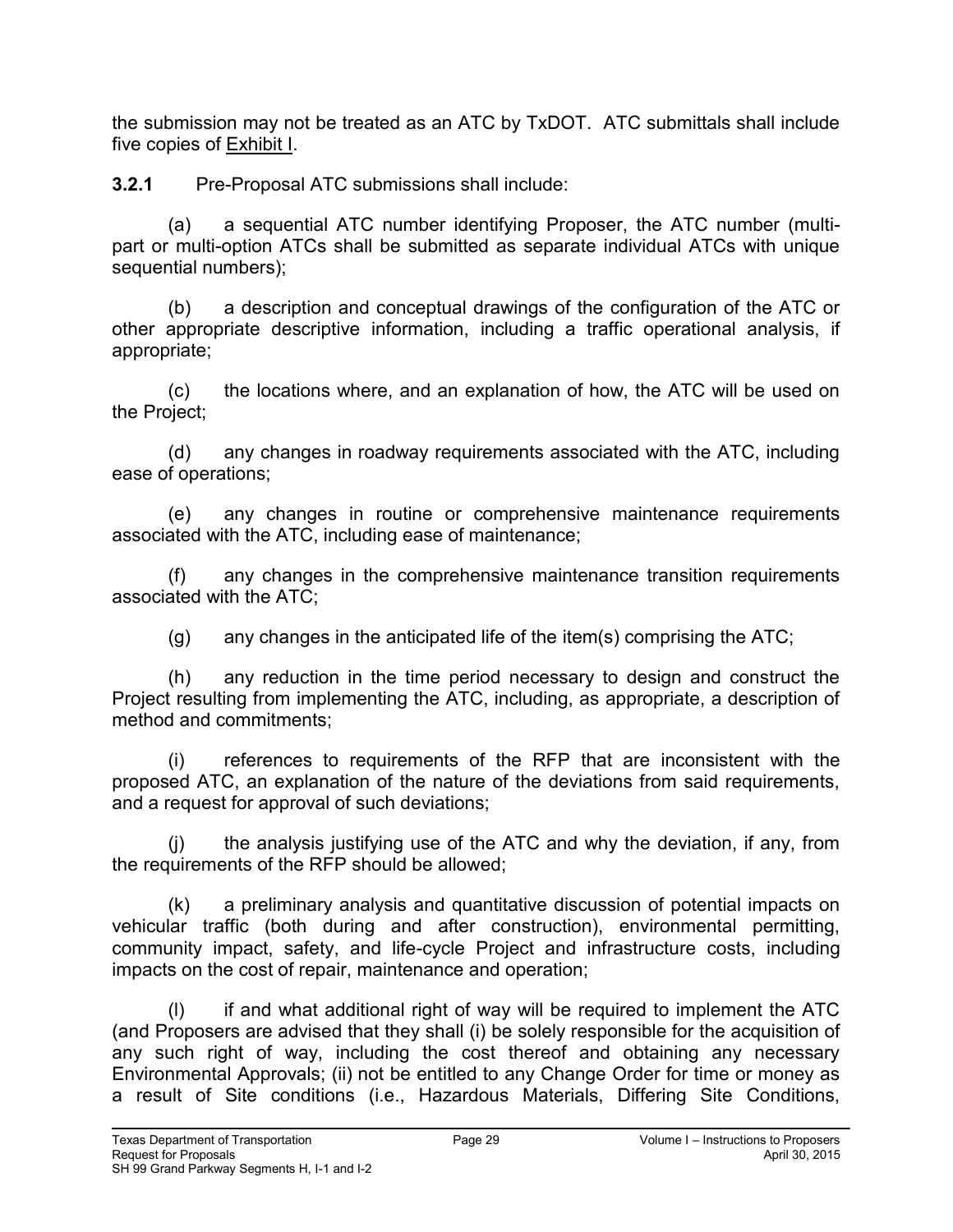geotechnical issues, Utilities, etc.) on such additional right of way; and (iii) not be entitled to any Change Order for time or money as a result of any delay, inability or cost associated with the acquisition of such right of way);

(m) a description of other projects where the ATC has been used, the degree of success or failure of such usage and names and contact information including phone numbers and e-mail addresses for project owner representatives that can confirm such statements;

(n) a description of added risks to TxDOT or third parties associated with implementing the ATC;

(o) a detailed estimate of any additional TxDOT, DB Contractor and thirdparty costs associated with implementation of the ATC;

(p) a detailed estimate of the Base Scope 1 DB Price, Base Scope 2 DB Price and/or Maintenance Price adjustment should the ATC be approved and implemented;

(q) an analysis of how the ATC is equal or better in quality and performance than the requirements of the Contract Documents, as applicable;

(r) if applicable, a detailed estimate of the Option Price and/or Option Maintenance Price adjustment should the ATC be approved and implemented; and

(s) a description (including parcel numbers) of any not yet acquired Schematic ROW parcels that would not be required to be acquired if the ATC were implemented. Any such avoided properties must be complete parcels and must not be parcels that will be donated to TxDOT.

**3.2.2** A Proposer shall not make any public announcement or disclosure to third parties concerning any ATC until after approval (including conditional approval) has been obtained. Following approval (including conditional approval), if a Proposer wishes to make any such announcement or disclosure, it must first notify TxDOT in writing of its intent to take such action, including details as to date and participants, and obtain TxDOT's prior written consent, in its sole discretion, to do so.

**3.2.3** If implementation of an ATC will require approval by a third party (e.g., a governmental authority), a Proposer shall have full responsibility for, and bear the full risk of, obtaining any such approvals after award of the DBA and the COMA and submission of data; provided, however, that TxDOT shall retain its role as liaison with any governmental authorities as more particularly described in the DBA Documents and COMA Documents, as applicable. If any required third-party approval is not subsequently granted with the result that the Proposer must comply with the requirements of the original RFP, the Proposer will not be entitled to a Change Order for additional compensation or time under the DBA or COMA, as applicable.

**3.2.4** If TxDOT approves an ATC that identifies any not yet acquired Preliminary ROW that would not be required to be acquired if the ATC were implemented, Proposer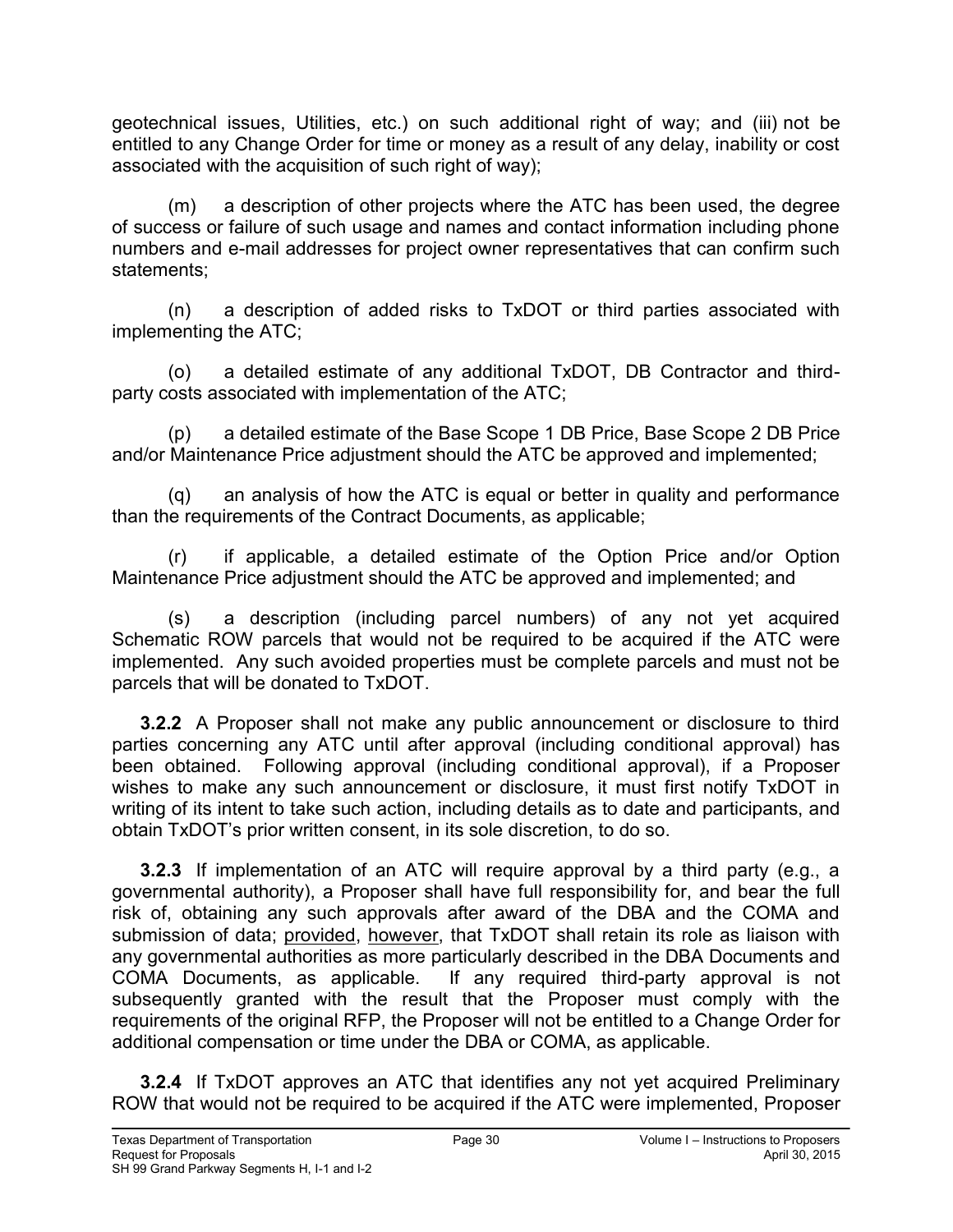shall pay for and be responsible for, and bear the full risk of, meeting any conditions attached to the ATC approval, including obtaining third party approvals, and for completing the Final Design such that the identified Preliminary ROW is not required to be acquired. If the Proposer does not meet the conditions or does not complete the Final Design to avoid the identified parcels, Proposer shall be responsible for obtaining those parcels at its own cost and its own risk, up to the amount of the ATC adjustment identified in the letter described in Section 3.3 in accordance with the provisions regarding DB Contractor Designated ROW. In such case the Proposer shall not be entitled to any additional time or compensation.

**3.2.5** If TxDOT determines, based on a proposed ATC or otherwise, that the RFP contains an error, ambiguity or mistake, TxDOT reserves the right to modify the RFP to correct the error, ambiguity or mistake, regardless of any impact on a proposed ATC.

### **3.3 TxDOT Review of Pre-Proposal Submission of ATCs**

TxDOT may request additional information regarding proposed ATCs at any time and will, in each case, return responses to each Proposer regarding its ATC on or before the last applicable date set forth in Section 1.5, provided that TxDOT has received all required and requested information regarding such ATC.

TxDOT's responses will be limited to one of the following statements:

- (a) the ATC is acceptable for inclusion in the Proposal;
- (b) the ATC is not acceptable for inclusion in the Proposal;

(c) the ATC is not acceptable in its present form, but may be acceptable upon the satisfaction, in TxDOT's sole discretion, of certain identified conditions which must be met or clarifications or modifications that must be made;

(d) the submittal is not eligible as an ATC but may be included in the Proposer's Proposal because it appears to be within the requirements of the RFP; or

 (e) the submittal is not eligible as an ATC and may not be included in the Proposer's Proposal.

In addition, if TxDOT determines that implementation of the ATC will decrease overall project costs but will result in an increase in TxDOT's costs, TxDOT will provide in the ATC approval letter the amount of such increased TxDOT's costs as estimated by TxDOT. Such amount shall be the ATC cost adjustment and shall be added to the Base Scope 1 Design-Build Price and Base Scope 2 Design-Build Price for evaluation purposes only in accordance with Section 5.5.3.

TxDOT will make a preliminary determination on whether to accept and approve an ATC for submission. TxDOT will then provide each Proposer with an opportunity to request a one-hour ATC presentation meeting to discuss the ATCs that were preliminarily given conditional approval or were rejected. If a Proposer chooses to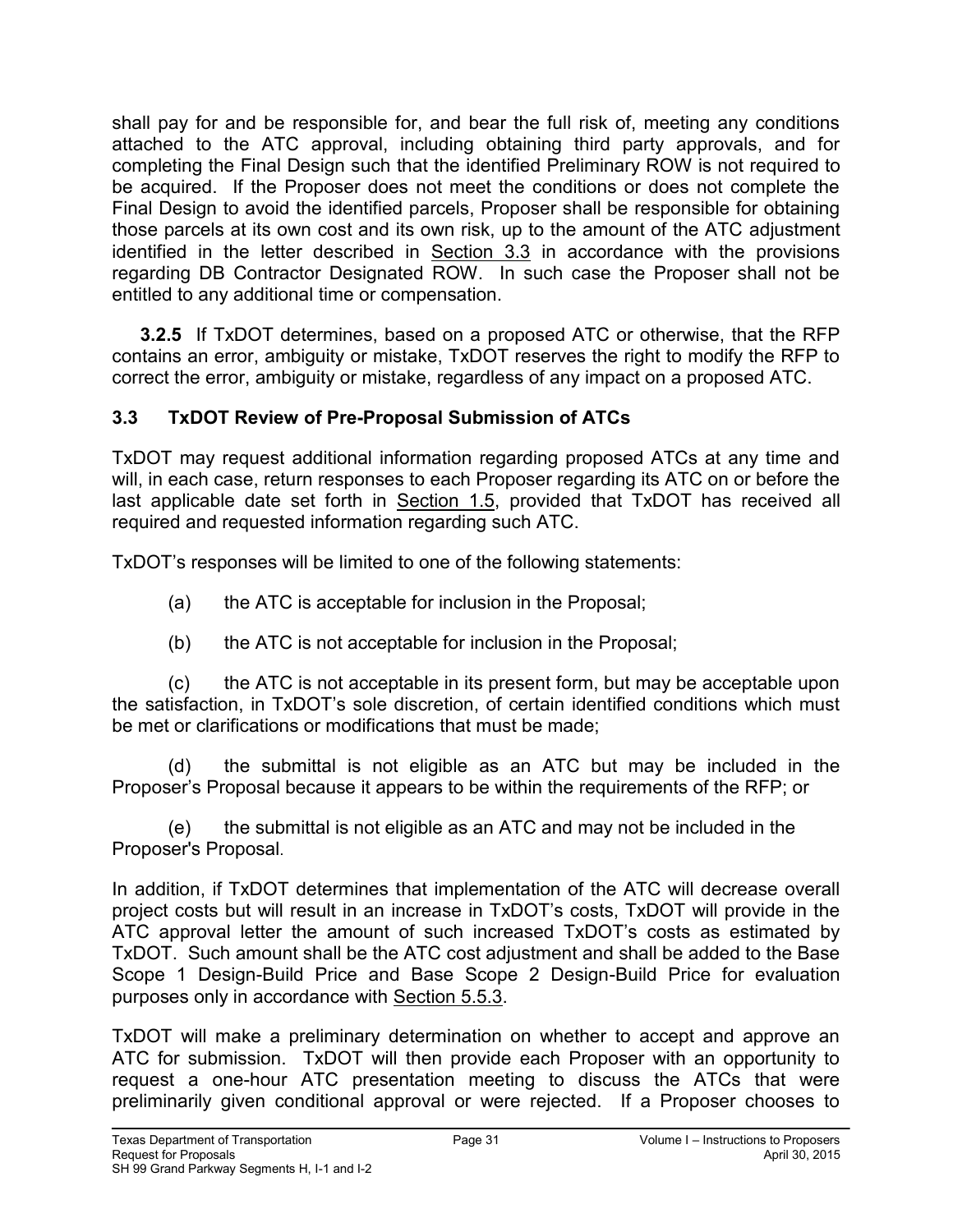request a meeting, the Proposer shall provide TxDOT with an agenda regarding the ATCs it wishes to discuss. Thereafter, TxDOT will provide a final determination regarding the ATCs included on Proposer's meeting agenda and discussed during the meeting. Preliminary decisions for the ATCs not included on the Proposer agenda, or shown on the Proposer agenda but not discussed by the Proposer in the ATC presentation meeting, will be deemed final. Proposers will be responsible for ensuring that the ATCs submitted with the Proposal comply with the requirements of the RFP.

Approval of an ATC will constitute a change in the specific requirements of the DBA Documents or COMA Documents, as applicable, associated with the approved ATC for that specific Proposer. Each Proposer, by submittal of its Proposal, acknowledges that the opportunity to submit ATCs was offered to all Proposers, and waives any right to object to TxDOT's determinations regarding acceptability of ATCs and any ATC cost adjustments made in accordance with this Section 3.3 and Section 5.5.3.

TxDOT's rejection of a pre-Proposal submission of an ATC will not entitle a Proposer to an extension of the Proposal Due Date or the date that the ATCs are due; provided, however, that the foregoing shall not limit TxDOT's absolute and sole right to modify the Proposal Due Date or any other date in connection with this procurement.

TxDOT anticipates that its comments provided to a Proposer will be sufficient to enable that Proposer to make any necessary changes to its ATCs. However, if a Proposer wishes additional clarifications regarding necessary changes, that Proposer may provide a written request for clarifications under Section 2.3.1.

# **3.4 Incorporation of ATCs in the DBA Documents and COMA Documents**

Following conditional award of the DBA and the COMA, the ATCs that were preapproved by TxDOT and incorporated in the Proposal by the successful Proposer shall be included in the DBA Documents or the COMA Documents, as applicable. If TxDOT responded to any ATC by stating that it would be acceptable if certain conditions were met, those conditions will become part of the DBA Documents and COMA Documents, as applicable. The DBA Documents and COMA Documents will be conformed after conditional award, but prior to execution of the DBA and COMA, to reflect the ATCs, including any TxDOT conditions thereto. Notwithstanding anything to the contrary herein, if the DB Contractor or Maintenance Contractor does not comply with one or more TxDOT conditions of pre-approval for an ATC or the DB Contractor or Maintenance Contractor fails to obtain a required third party approval for an ATC, the DB Contractor or Maintenance Contractor will be required to comply with the original requirements of the RFP without additional cost or extension of time as set forth in the DBA or COMA, as applicable.

Prior to execution of the DBA and COMA, ATCs from unsuccessful Proposers that have agreed, at their option, to execute the Payment for Work Product Agreement as described in Section 6.3, thus confirming their acceptance of the stipend, may, in TxDOT's sole discretion, be presented to the selected DB Contractor and Maintenance Contractor for possible incorporation in the DBA Documents or COMA Documents, as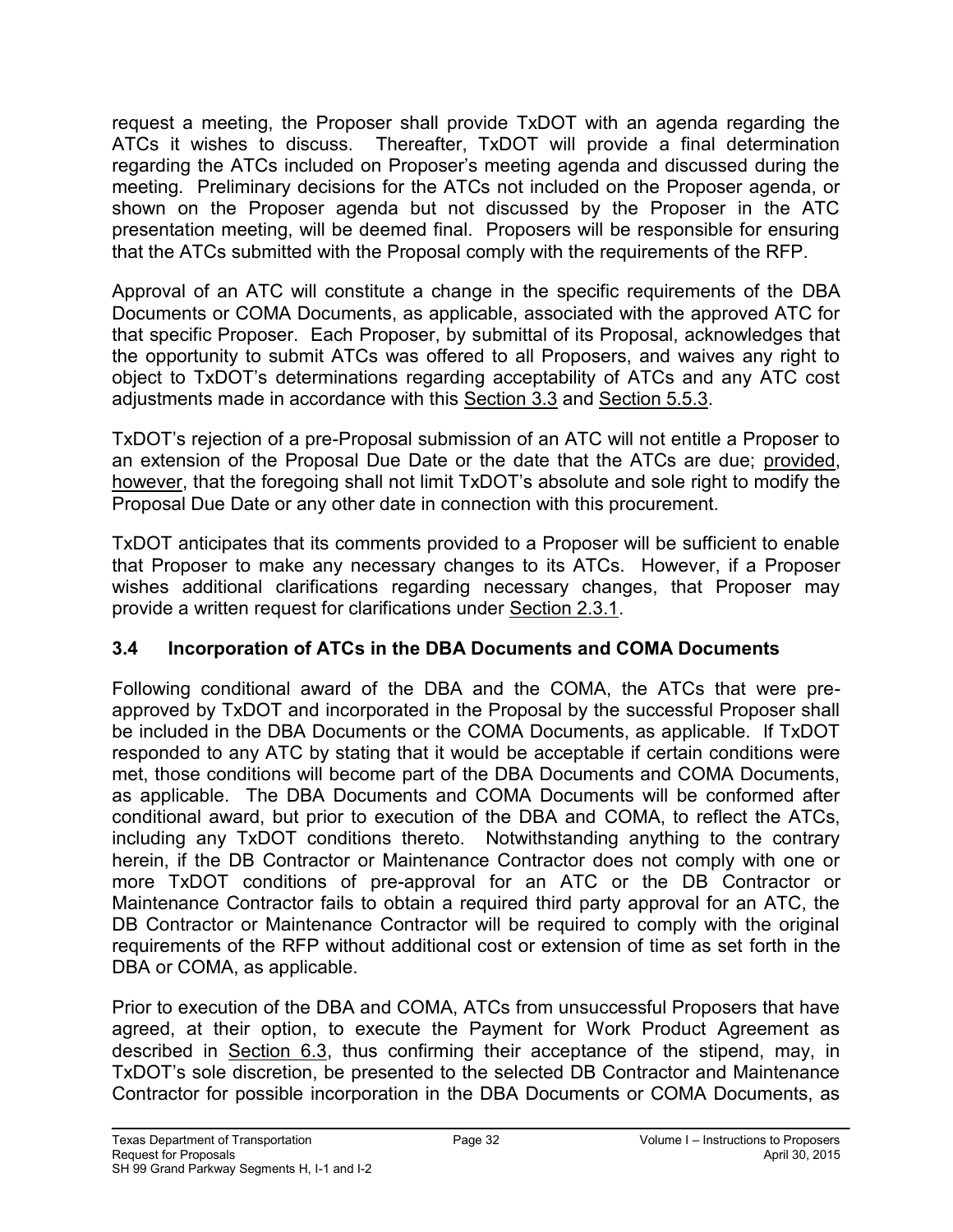applicable, during negotiation of the final terms of the DBA or COMA pursuant to Section 5.11.1. In addition, following execution of the DBA and COMA, ATCs from unsuccessful Proposers may, in TxDOT's sole discretion, be presented to the selected DB Contractor or Maintenance Contractor as a TxDOT Change Order in accordance with the DBA or COMA, as applicable.

# **3.5 Confidentiality**

Subject to the provisions of the Act and the Rules, ATCs and all communications regarding ATCs will remain confidential until a decision is made to select a Proposer or cancel the procurement, at which time all confidentiality rights, if any, shall be of no further force and effect except as otherwise allowed under the Act, applicable Law, and Section 2.6 of the ITP. By submitting a Proposal, each Proposer agrees, if it is not selected, to disclosure of its work product to the successful Proposer.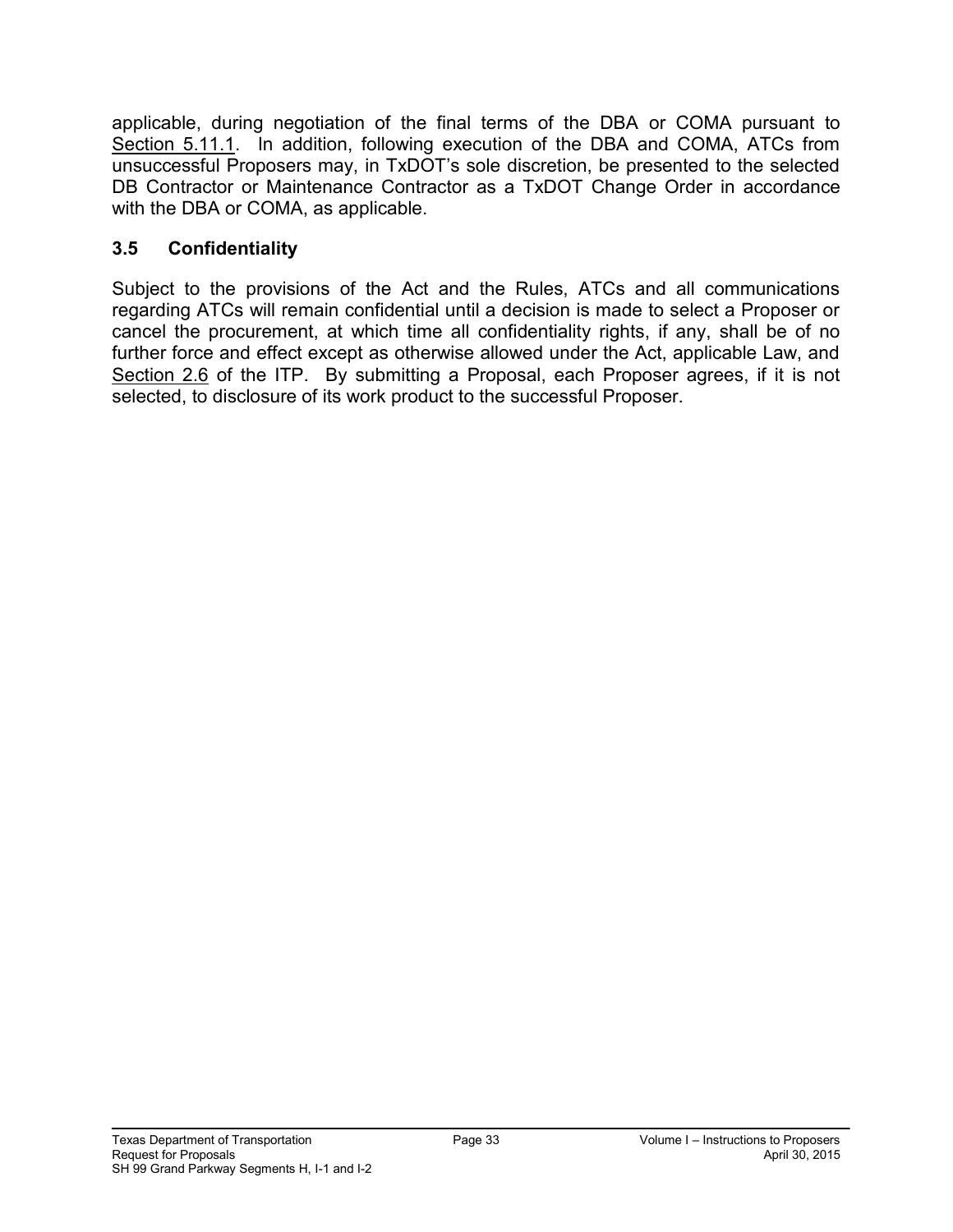### **SECTION 4.0 REQUIREMENTS FOR SUBMITTAL OF PROPOSALS AND ACCEPTANCE OF DELIVERY BY TXDOT**

### **4.1 General Submittal Requirements**

Each Proposal shall include a Technical Proposal, a Financial Proposal and a Price Proposal meeting the requirements set forth in Exhibits B, C-1 and C-2, respectively. The Proposal shall be submitted in recyclable, low cost sealed containers in the format and manner set forth in Sections 4.2, 4.3 and 4.4, respectively.

### **4.1.1 Proposal Due Date**

The components of the completed Proposal shall be delivered no later than the applicable Proposal Due Date and time specified in Section 1.5.

### **4.1.2 Signatures Required**

The Proposal Letter (Form A) shall be signed in blue ink by all parties making up Proposer, and shall be accompanied by evidence of signatory authorization as specified in Form A.

### **4.1.3 Certified Copies**

Where certified copies of the Proposal are required, Proposer shall mark the document or cover with the words "Certified True Copy" and have the mark oversigned by the Proposer's designated representative(s).

### **4.1.4 Consequences of Failure to Follow Requirements**

Failure to use sealed containers or to properly identify the Proposal may result in an inadvertent early opening of the Proposal and may result in disqualification of the Proposal. The Proposer shall be entirely responsible for any consequences, including disqualification of the Proposal, which result from any inadvertent opening if TxDOT determines that the Proposer did not follow the foregoing instructions. It is the Proposer's sole responsibility to see that its Proposal is received as required. Proposals received after the date and time due will be rejected without consideration or evaluation.

# **4.1.5 Requirement to Submit Compliant Proposal**

The Proposal may not include any qualifications, conditions, exceptions to or deviations from the requirements of the RFP, except as contained in pre-approved ATCs (including conditionally pre-approved ATCs that have been revised to satisfy any conditions to approval). If the Proposal does not fully comply with the instructions and rules contained in this ITP, including the ITP exhibits, it may be disqualified. Any Proposal that contains a material alteration, as determined by TxDOT in its sole discretion, to the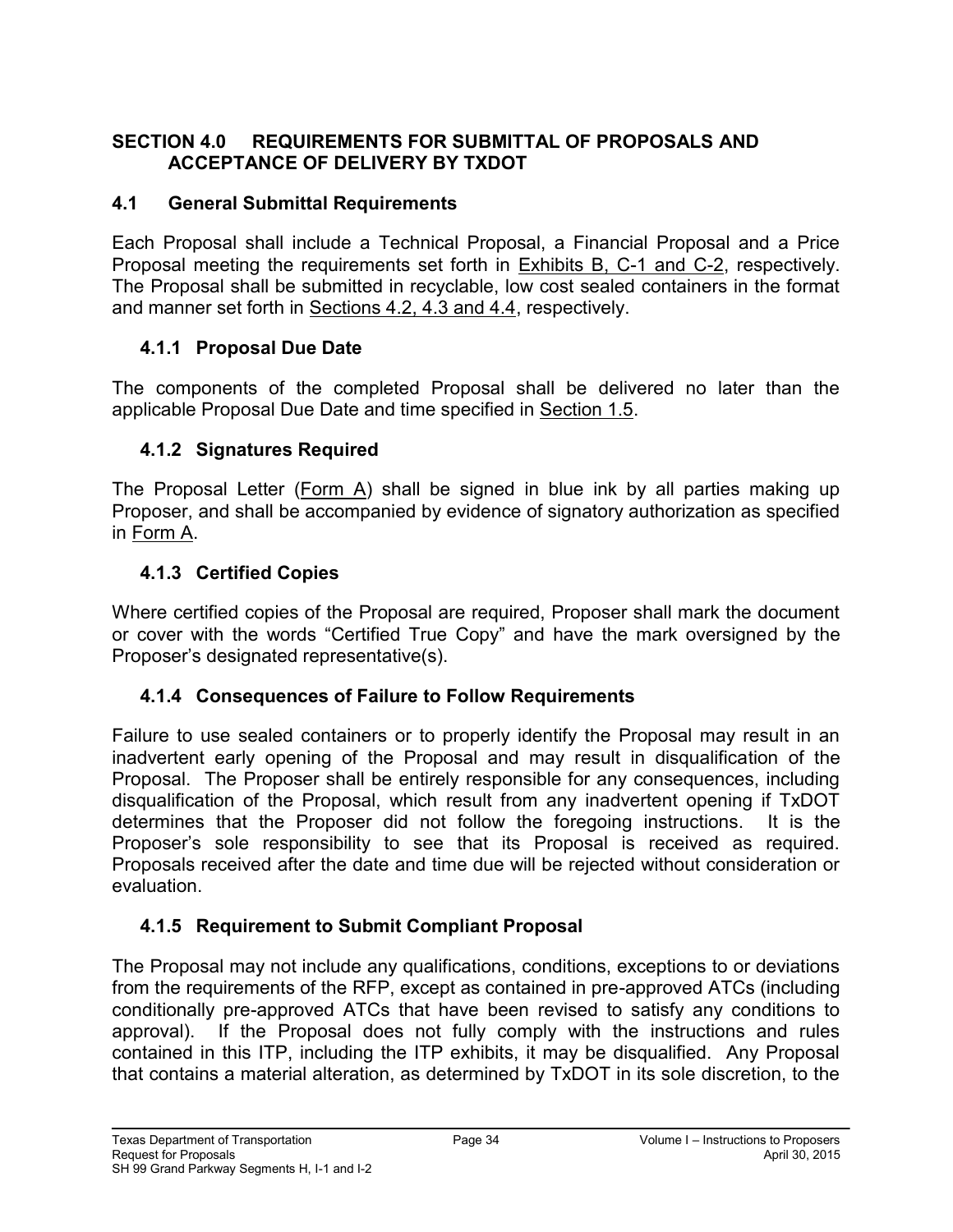ITP forms, will be considered non-responsive and non-compliant. Alterations that have been approved in writing in advance by TxDOT will not be considered material.

If a Proposal is deemed non-responsive or non-compliant, TxDOT may disqualify the Proposal from further consideration, in its sole discretion. Such disqualification will not result in the forfeiture of a Proposer's Proposal Security.

Each Proposal must be submitted in the official format which is specified by TxDOT in the RFP. The Proposer shall sign the original copy of the Proposal submitted to TxDOT.

Proposals may be considered non-compliant and may be rejected for any of the following reasons:

(a) If the Proposal is submitted in paper form or on disk other than that specified by TxDOT; if it is not properly signed; if any part of the Proposal is missing from the Proposal package, and/or if it otherwise does not meet the Proposal submittal requirements;

(b) If TxDOT determines that the Proposal contains irregularities that make the Proposal incomplete, indefinite, or ambiguous as to its meaning, including illegible text, omissions, erasures, alterations, or items not called for in the RFP, or unauthorized additions;

(c) If multiple or alternate Proposals are submitted or if the Proposal includes any conditions or provisions reserving the right to accept or reject an award or to enter into a DBA or COMA following award;

(d) If the Proposer attempts to limit or modify the Proposal Security, if the Proposal Security is not provided (*see* Exhibit B, Section 3.3.2), and/or if requested information deemed material by TxDOT is not provided; and

(e) Any other reason TxDOT determines the Proposal to be non-compliant.

### **4.1.6 Format**

The Proposal shall contain concise written material and drawings enabling a clear understanding and evaluation of the capabilities of the Proposer and the characteristics and benefits of the Proposal. Legibility, clarity, and completeness of the Technical Proposal and Financial Proposal are essential. The Technical Proposal shall not exceed the page limitation set forth in  $Exhibit B$ , Section 2.0. No page limit applies to appendices and exhibits, however, TxDOT does not commit to review any information in appendices and exhibits other than those required to be provided, and the Proposal evaluation process will focus on the body of the Proposal and any required appendices and exhibits.

An 8 ½ by 11-inch format is required for typed submissions and an 11 by 17-inch format is required for drawings, except that (i) any support letters provided from parties outside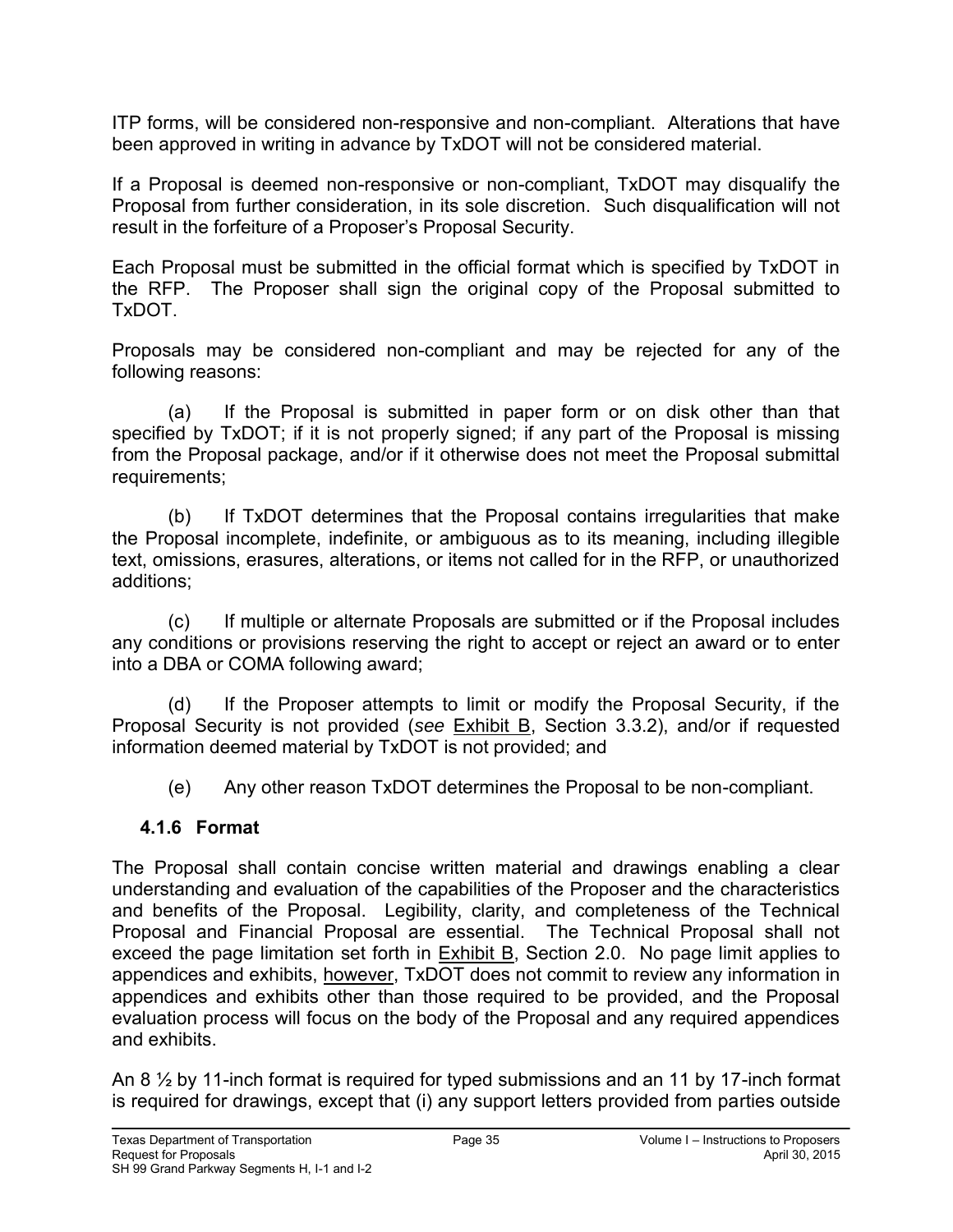the United States may be submitted in ISO A4 format and (ii) design drawings may be submitted on scroll mats not to exceed 34 inches in width (and such design drawings shall be submitted on CD or DVD in Adobe Acrobat (.pdf) format and in Bentley Microstation format). Preliminary schedule submissions shall include both a hard copy and the electronic files necessary to view and manipulate the schedule in Primavera.

Submittals must be bound with all pages in a binder sequentially numbered. Printed lines may be single-spaced with the type font size being no smaller than 12-point, other than in tables and figures which may be prepared using ten-point font size. The use of 11 by 17-inch foldouts for tables, graphics and maps is acceptable in the main body of the Proposal. Each 11 by 17–inch foldout will be considered one page.

# **4.1.7 Additional Requirements for Proposal Delivery**

The completed Technical, Financial and Price Proposals shall be submitted and delivered in sealed containers no later than the Proposal Due Date and time specified in Section 1.5. Each binder of the Proposal shall be labeled to indicate its contents and the Proposer. The original Technical and Financial Proposals shall be clearly identified as "original"; copies of the Proposals shall be sequentially numbered, labeled and bound.

The Proposal is to be delivered to TxDOT at the following address:

Mr. Dieter Billek, P.E. Texas Department of Transportation 7600 Chevy Chase Drive, Bldg. 2, 4<sup>th</sup> Floor Austin, TX 78752 E-mail: [TxDOT-HOU-PPP-GrandParkway-SegH&I@txdot.gov](mailto:TxDOT-HOU-PPP-GrandParkway-SegH&I@txdot.gov)

# **4.2 Technical Proposal**

The Proposer shall deliver one original and 15 certified copies, except for the Proposal Security (*see* Section 4.2.2), of the Technical Proposal to TxDOT at the address identified in Section 4.1.7 by the Proposal Due Date.

All of the binders comprising the original Technical Proposal, together with an electronic copy on one or more CDs shall be packaged in a single container, clearly addressed to TxDOT as provided herein, and labeled "[Proposer Name]: Original Technical Proposal for SH 99 Grand Parkway Segments H, I-1 and I-2."

The containers that include the required certified hard copies of the Technical Proposal shall be labeled "Copies of Technical Proposal for SH 99 Grand Parkway Segments H, I-1 and I-2."

The electronic copies shall be in Adobe Acrobat (.pdf) format on CD(s); provided, however, that: (a) Proposal forms may be submitted in either Adobe Acrobat (.pdf) or Word format; and (b) corporate, partnership, joint venture and limited liability company documents (e.g., articles of incorporation, bylaws, partnership agreements, joint venture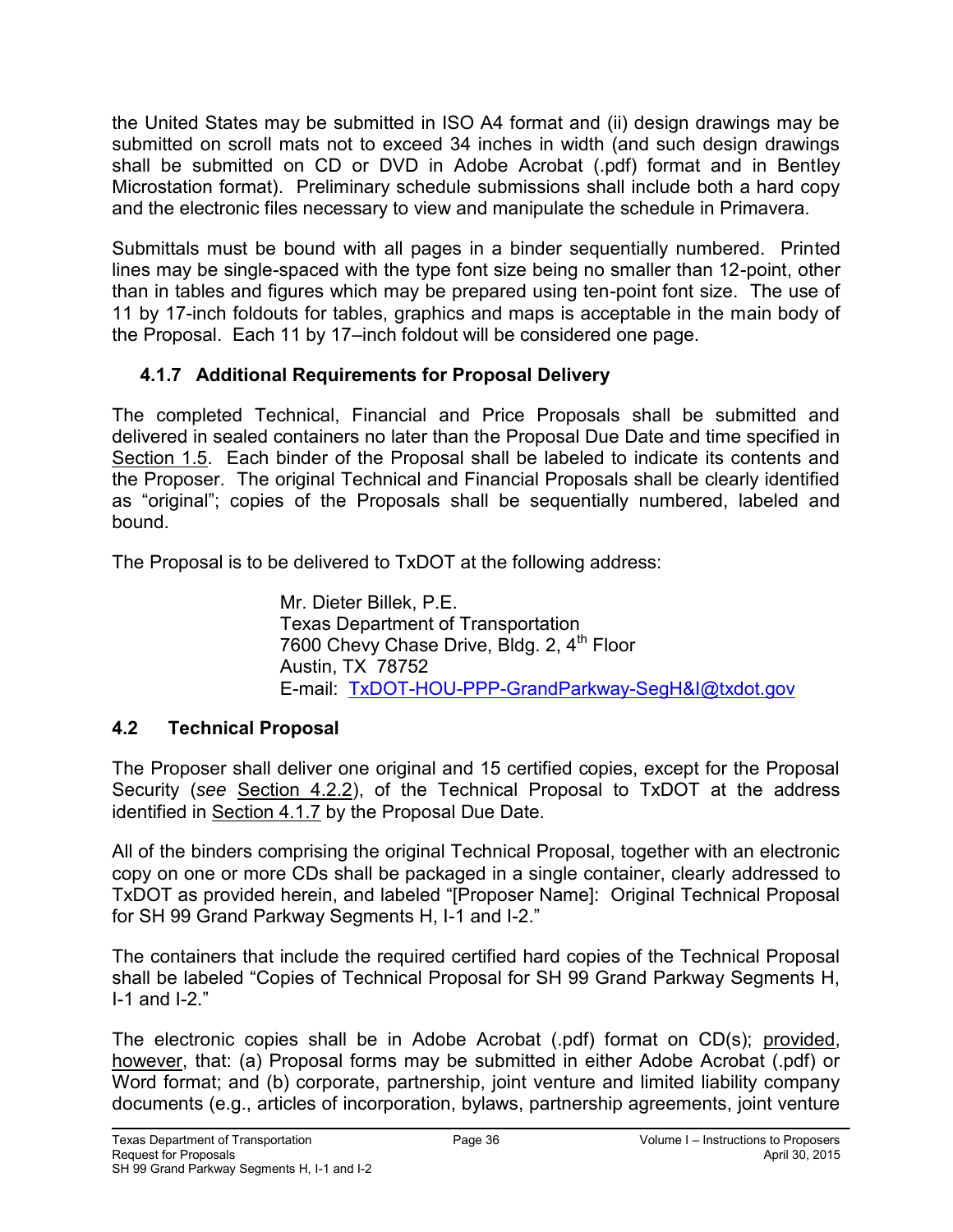agreements and limited liability company operating agreements) may be submitted in hard copy and need not be submitted electronically.

# **4.2.1 Proposal Security**

One original and three certified copies of the Proposal Security shall be provided with the Technical Proposal, and shall be in a separate envelope labeled "[Proposer Name]: Proposal Security for SH 99 Grand Parkway Segments H, I-1 and I-2."

### **4.3 Financial Proposal**

One original and six certified copies of the Financial Proposal shall be delivered to TxDOT at the address identified in Section 4.1.7 by the Proposal Due Date.

The financial statements and other financial capacity information submitted in response to Exhibit C-1 Section 2.0 shall be submitted in binders. One original and six hard copies, as well as one digital copy on CD, of the financial capacity information shall be submitted in a container labeled "[Proposer Name]: Financial Proposal/Financial Capacity information for SH 99 Grand Parkway Segments H, I-1 and I-2."

### **4.4 Price Proposal**

The Price Proposal shall include three separate parts as described below and delivered to TxDOT at the address identified in Section 4.1.7 by the Proposal Due Date. The Price Proposal shall be divided as follows:

- (a) In a sealed envelope marked "Envelope A," one original and six certified copies, as well as one digital copy in .pdf on a CD, of all price information pertaining to Base Scope 2 (including Forms M-2, M-2.1, M-2.2, M-2.3 and N- $2)$ ;
- (b) In a sealed envelope marked "Envelope B," one original and six certified copies, as well as one digital copy in .pdf on a CD, of all price information pertaining to Base Scope 1 (including Forms M-1, M-1.1, M-1.2, M-1.3 and N-1); and
- (c) One original and six certified copies, as well as one digital copy in .pdf on a CD, of all price information pertaining to the Fisher Road Option (including Forms M-3, M-3.1, M-3.2, M-3.3 and N-3).

All parts of the Price Proposal that indicate information identifying the Proposer shall be submitted in a sealed container labeled "[Proposer Name]: Price Proposal for SH 99 Grand Parkway Segments H, I-1 and I-2." All portions of the proposal containing pricing information shall not include any information identifying the Proposer and shall be included in a separate sealed container labeled "[Proposer Name]: Price Proposal Pricing Forms for SH 99 Grand Parkway Segments H, I-1 and I-2."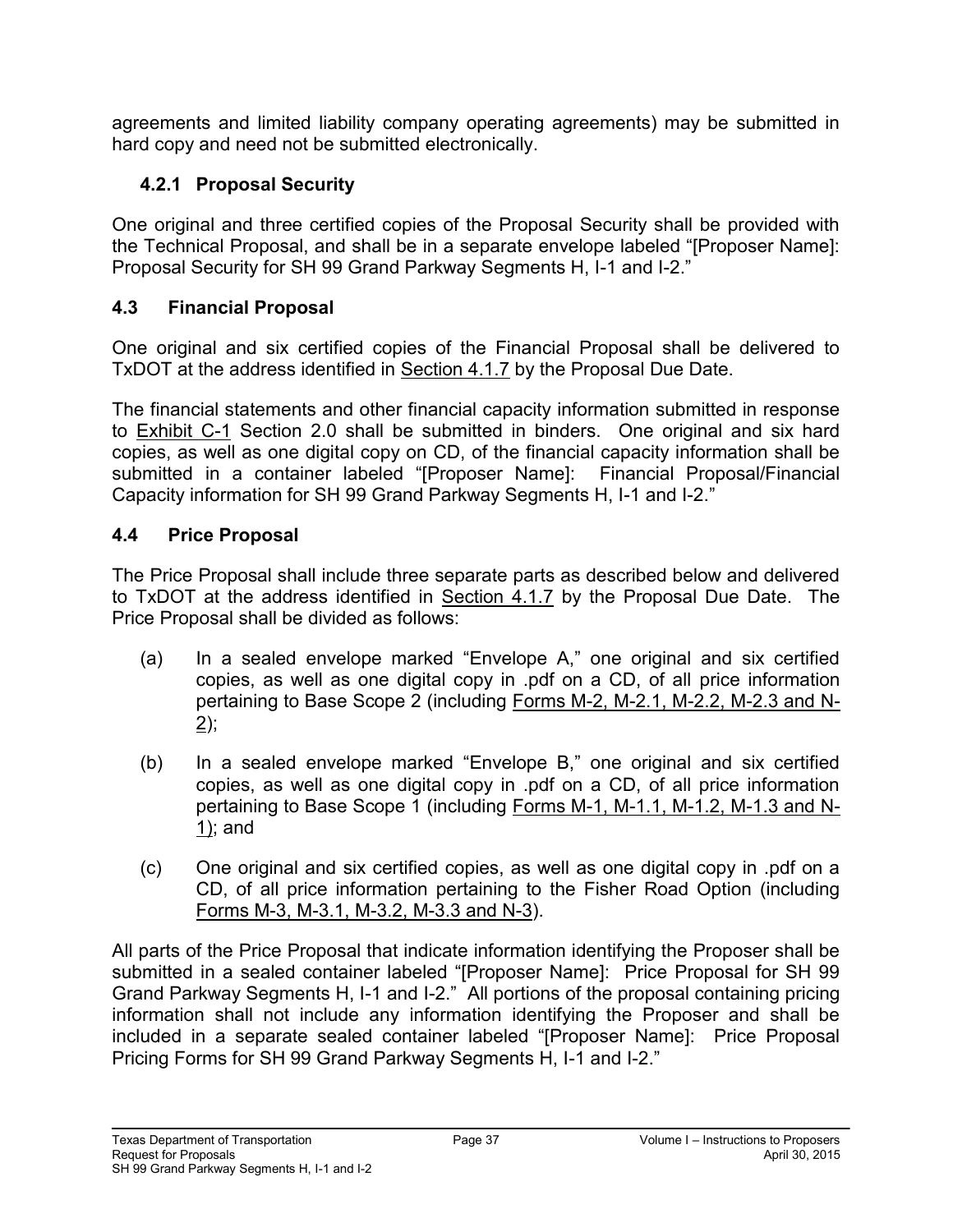### **4.5 Base Scope 1, Base Scope 2 and Fisher Road Option**

Proposer shall include the Base Scope 1 work and Base Scope 2 work in its Proposal. The Proposer is required to address the Base Scope 1 work and Base Scope 2 work in its Technical Proposal as set forth in Section 4 of Exhibit B and shall submit price information for the Base Scope 1 work and Base Scope 2 work as part of its Price Proposal as described in Section 4.4.1 and Exhibit C-2. TxDOT may elect to require DB Contractor to undertake either the Base Scope 1 work or the Base Scope 2 work and the scope and Price in the DBA will be conformed to reflect such election prior to execution of the DBA.

TxDOT has defined one Option (the "Fisher Road Option"), which Proposer must include in the Proposal. The Option is further described in Section 1.1.3 of the Technical Provisions.

The Proposer is required to address the Option in the Technical Proposal as required under Exhibit B and submit price information for the Option as part of its Price Proposal as described in Exhibit C-2. TxDOT shall have the option to include the Option in the Work by issuance of written notice in accordance with Section 4.1.6 of the DBA.

### **4.6 Currency**

All required pricing, financial and cost information shall be provided in United States dollars (US\$) currency only.

# **4.7 Modifications, Withdrawals and Late Submittals**

# **4.7.1 Modifications to a Proposal**

A Proposer may modify its Technical, Financial, and Price Proposals in writing prior to the specified time on the Proposal Due Date. The modification shall conform in all respects to the requirements for submission of the applicable component of the Proposal. Modifications shall be clearly delineated as such on the face of the document to prevent confusion with the original components of the Proposal and shall specifically state that the modification supersedes the previous components of the Proposal and all previous modifications, if any. If multiple modifications are submitted, they shall be sequentially numbered so TxDOT can accurately identify the final Proposal. The modification must contain complete Proposal sections, complete pages or complete forms as described in Exhibits B, C-1 and C-2. Line item changes will not be accepted. No facsimile or other electronically transmitted modifications will be permitted.

# **4.7.2 Withdrawal and Validity of Proposals**

A Proposer may withdraw its Proposal at any time prior to the time due on the Proposal Due Date by means of a written request signed by the Proposer's designated representative. Such written request shall be delivered to the address in Section 2.2.1. A withdrawal of a Proposal prior to the Proposal Due Date and time will not prejudice the right of a Proposer to file a new Proposal, provided that it is received before the time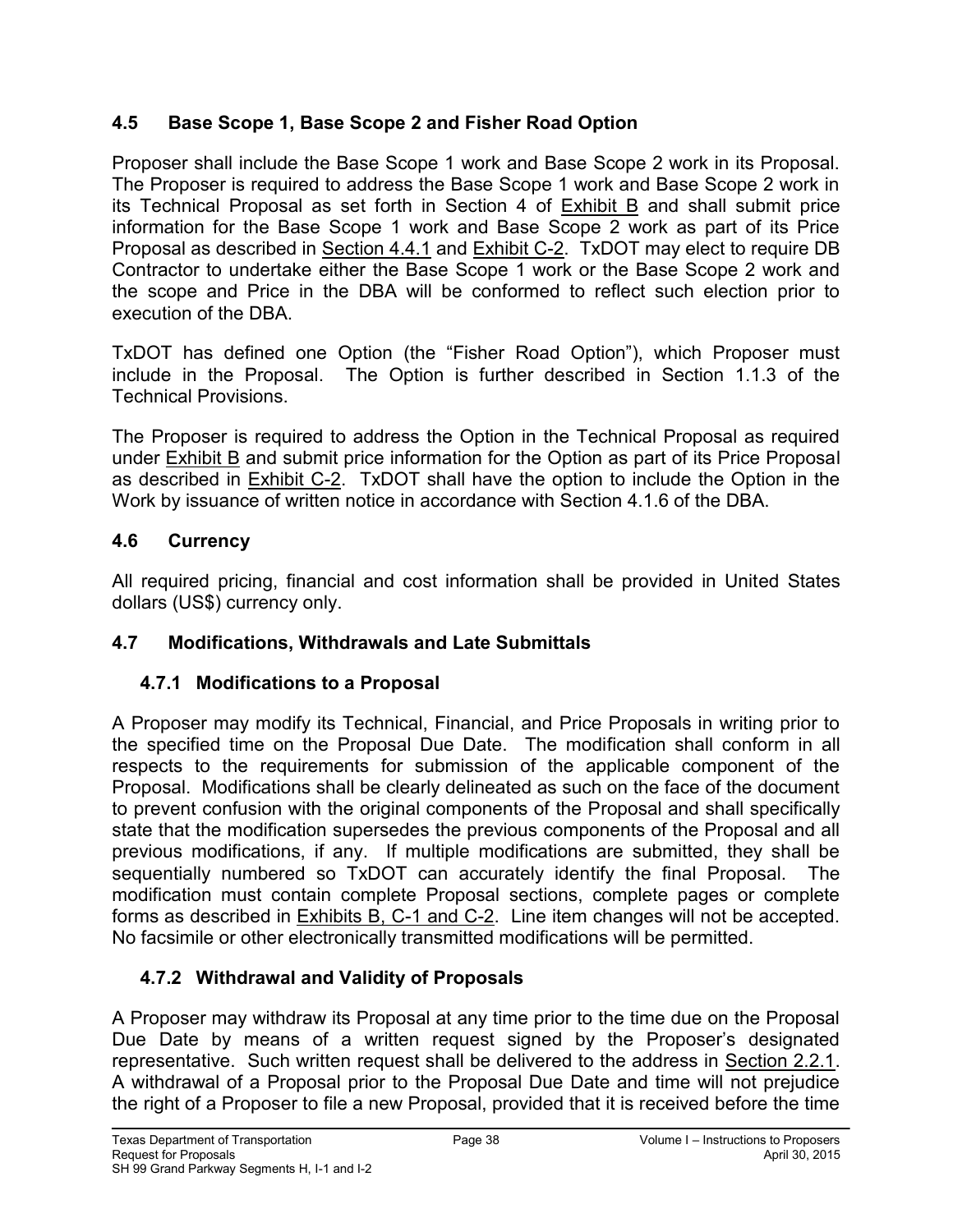due on the Proposal Due Date. No Proposal may be withdrawn on or after the time due on the Proposal Due Date and any attempt to do so will result in a draw by TxDOT upon the Proposal Security.

Proposals shall be valid for a period of 180 days after the Proposal Due Date. Except as set forth in the previous paragraph, no Proposer shall withdraw its Proposal prior to expiration of the 180-day period, unless notified by TxDOT that (i) no DBA or COMA for the Project will be awarded by TxDOT pursuant to the RFP; (ii) TxDOT has awarded the DBA and COMA to another Proposer and has received the executed DBA and COMA and other required documents; (iii) TxDOT does not intend to award the DBA and COMA to the Proposer; or (iv) such Proposer is not the apparent best value or next highest ranking Proposer. If the next best value Proposer is notified during the 180-day period that it is selected for negotiations, such Proposer shall extend the validity of its Proposal for a period of 270 days after the Proposal Due Date.

Any Proposer may elect, in its sole discretion, to extend the validity of its Proposal beyond the time periods set forth above.

# **4.7.3 Late Proposals**

TxDOT will not consider any late Proposals. Proposals and/or modification requests received after the date and time for submittal on the Proposal Due Date will be returned to Proposer without consideration or evaluation.

### **4.8 Forfeiture of Proposal Security**

The dollar amount of the Proposal Security to be submitted with each Technical Proposal shall be \$25 million (*see* Exhibit B, Section 3.2.2). By submitting its Proposal, each Proposer understands and agrees that it shall forfeit its Proposal Security if: (i) it withdraws, repudiates or otherwise indicates in writing that it will not meet all or any part of its commitments made in its Proposal except as specifically permitted hereunder; (ii) it is selected for negotiations, but fails to negotiate in good faith with TxDOT as set forth in Section 5.11.1; or (iii) it is selected as the apparent best value Proposer, but fails to provide the documents required under Sections 6.1 and 6.1.1, unless the failure is directly attributable to TxDOT's election not to enter into the Contract Documents in the form included in the RFP, following the failure of the Parties to agree upon changes to the terms of the Contract Documents pursuant to Section 5.11.1.

Any Proposal that contains a material alteration, as determined by TxDOT, in its sole discretion, to the ITP forms, including any material alteration to the form of Proposal Security (Form K), will be considered non-responsive and non-compliant. Alterations that have been approved in writing in advance by TxDOT will not be considered material. If a Proposal is deemed non-responsive or non-compliant, TxDOT may disqualify the Proposal from further consideration. Such disqualification will not result in the forfeiture of Proposer's Proposal Security.

Each Proposer, by submittal of its Proposal, shall be deemed to have agreed to the foregoing.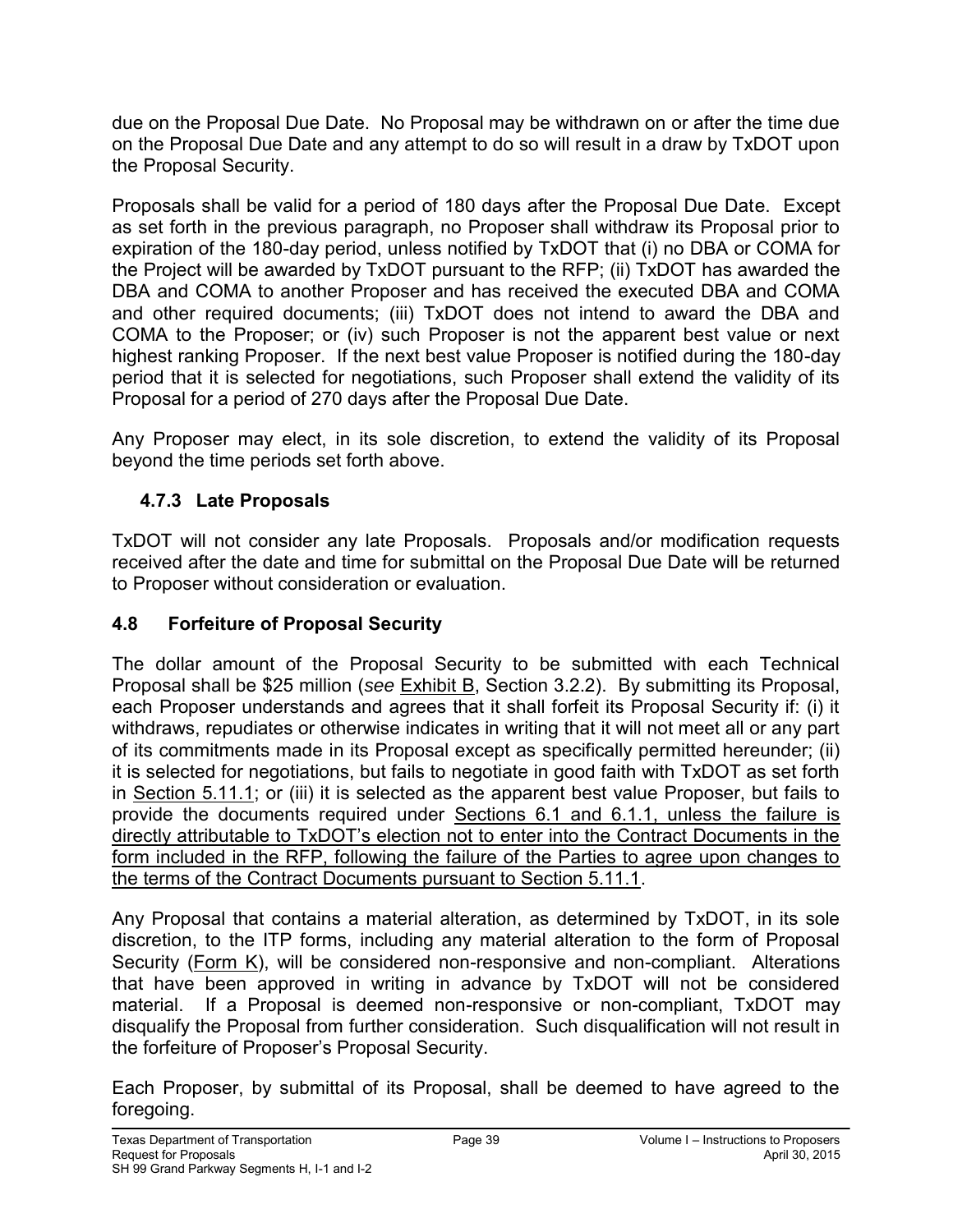### **4.9 Acceptance of Delivery by TxDOT**

TxDOT will provide receipts for Proposals that are timely delivered to TxDOT as specified herein.

#### **4.10 Costs Not Reimbursable**

The cost of preparing the Proposal and any costs incurred at any time before final award and execution of the DBA and the COMA, including costs incurred for any interviews, and costs associated with Post-Selection Deliverables, shall be borne by Proposer, except for any costs paid by TxDOT in accordance with Section 6.3.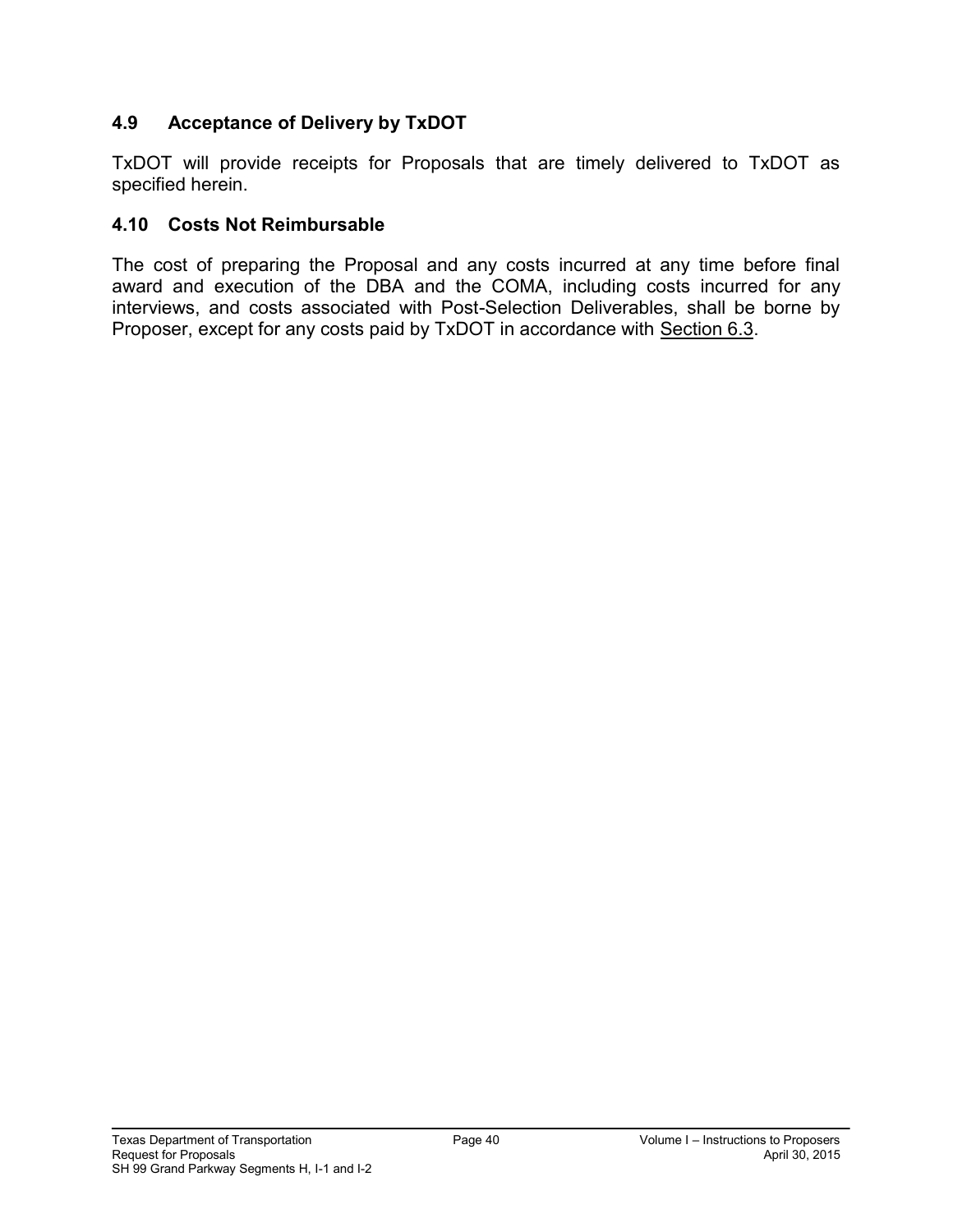### **SECTION 5.0 EVALUATION AND POST-SELECTION PROCESS**

TxDOT's goal is to create a fair and uniform basis for the evaluation of the Proposals in compliance with all applicable legal requirements governing this procurement.

The Proposal evaluation process will include review of each Proposal for responsiveness and pass-fail criteria, qualitative evaluation of the Project Development Plan, quantitative evaluation of the Financial Proposal, evaluation of the Price Proposal, a ranking determination and a best value determination. The process may, at TxDOT's sole discretion, include a request for Proposal Revisions, and may include a limited negotiations phase with the selected Proposer(s). The steps in the process and evaluation criteria are set forth in Sections 5.3 through 5.10. The evaluation and selection process is subject to modification by TxDOT, in its sole discretion.

The evaluation process will involve the following steps:

1. TxDOT evaluation committees will:

(a) evaluate the Proposals and determine which Proposer has offered the apparent best value Proposal with specific analysis of the overall value of money to TxDOT, based on the specific evaluation criteria set forth herein; and

(b) provide a recommendation to TxDOT senior management regarding the apparent best value.

2. TxDOT senior management will review and consider the recommendations from the TxDOT evaluation committees, and will provide a recommendation for conditional award to the Commission. The Commission will issue notice of conditional award after considering the recommendations received.

The details of the evaluation and selection process are set forth more fully in this Section 5.

# **5.1 Organization of the TxDOT Evaluation Committee and Subcommittees**

Evaluation of Proposals will be conducted by TxDOT's Evaluation and Selection Recommendation Committee ("ESRC") with assistance from three separate subcommittees – a pass/fail and responsiveness subcommittee, a Development Plan Evaluation Subcommittee ("DPES"), and a Financial Proposal Evaluation Subcommittee ("FPES").

The ESRC and the various subcommittees will be comprised of representatives from TxDOT. In addition to TxDOT voting members, the ESRC and subcommittees may also be assisted by advisors, including TxDOT representatives and outside consultants who will offer advice on the technical, financial and legal aspects of each Proposal. The primary responsibility of these advisors will be to assist the ESRC and subcommittees in making the educated and informed assessment of the individual strengths and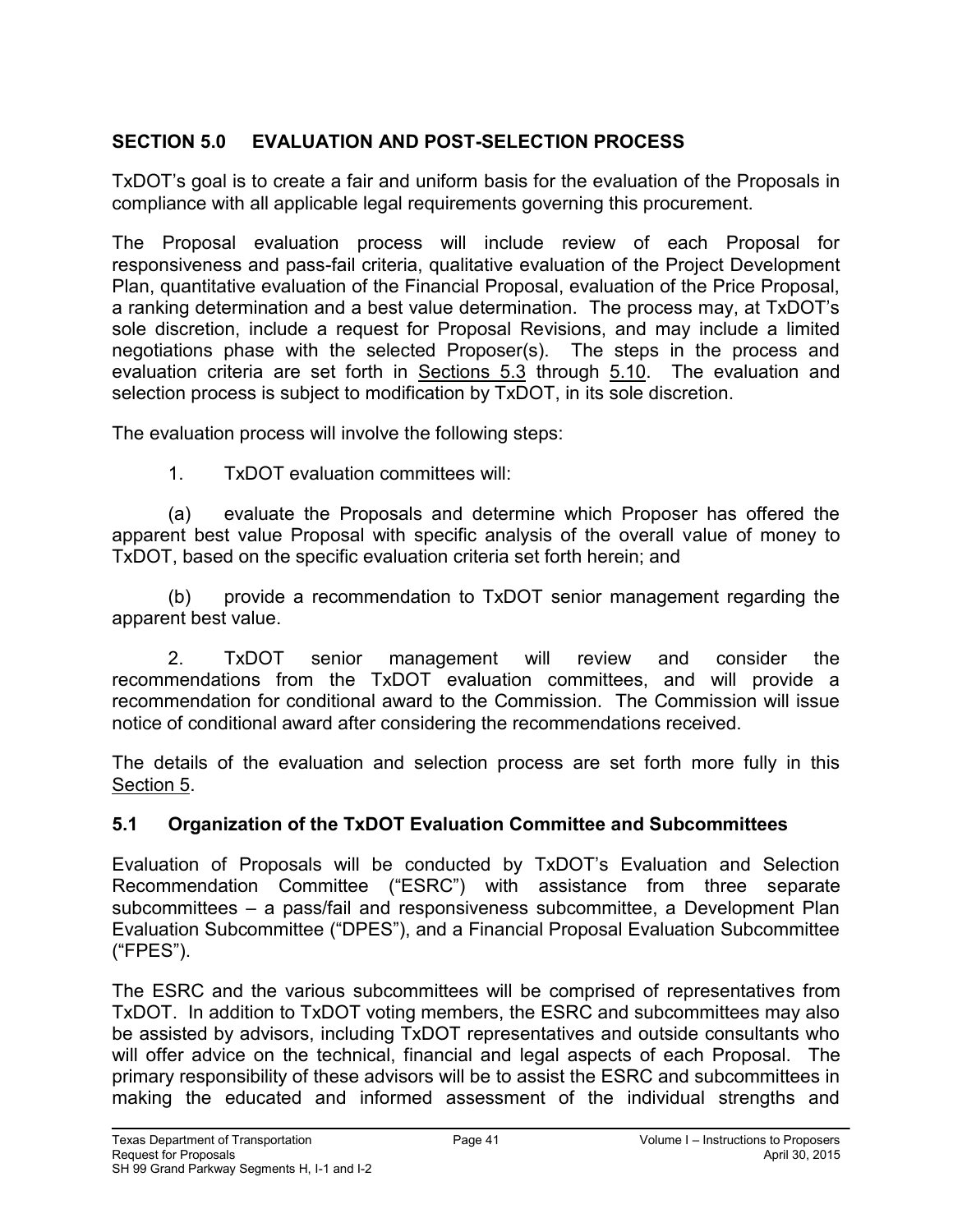weaknesses of the Proposals. In addition, observers, including representatives from federal and other agencies and municipalities, with specific interests and responsibilities associated with the Project may be invited to observe aspects of the evaluation process. All evaluators, outside consultants and observers (other than FHWA officials) will be required to sign confidentiality statements, and all evaluators, outside consultants and observers will be subject to TxDOT conflict of interest control requirements.

# **5.2 Best Value Determination**

# **5.2.1 Total Proposal Score**

The best value determination will be based on an 80-20 point scale. The Price Score will represent up to 80 points of the total score and the Technical Score will represent up to 20 points of the total score. The determination of apparent best value shall be based on the highest Total Proposal Score computed based on the following formula:

Total Proposal Score (max. 100 points) = Price Score (max. 80 points) + Technical Score (max. 20 points)

# **5.2.2 Price Score**

The Price Score will be based on the Base Scope 1 Price Value or Base Scope 2 Price Value (as determined pursuant to Section 5.5) using the following formula:

Price Score = (Lowest Price Value / Price Value) \* 80

Lowest Price Value = Lowest Price Value submitted by a Proposer

Price Value = Proposer's Price Value

# **5.2.3 Technical Score**

The Technical Score will be calculated based on the ESRC evaluation score for the Project Development Plan (maximum of 100 points) as described in Section 5.4.3. The Technical Score will be calculated using the following formula:

Technical Score = ESRC evaluation score \* 20

# **5.3 Pass/Fail and Responsiveness Evaluation**

Upon receipt, the Technical Proposals, Financial Proposals, and Price Proposals will be made available for review by the relevant pass/fail and responsiveness subcommittees. The components of the Proposals will be reviewed (a) for the Proposal's conformance to the RFP instructions regarding organization and format and responsiveness to the requirements set forth in the RFP and (b) based on the pass/fail criteria set forth below.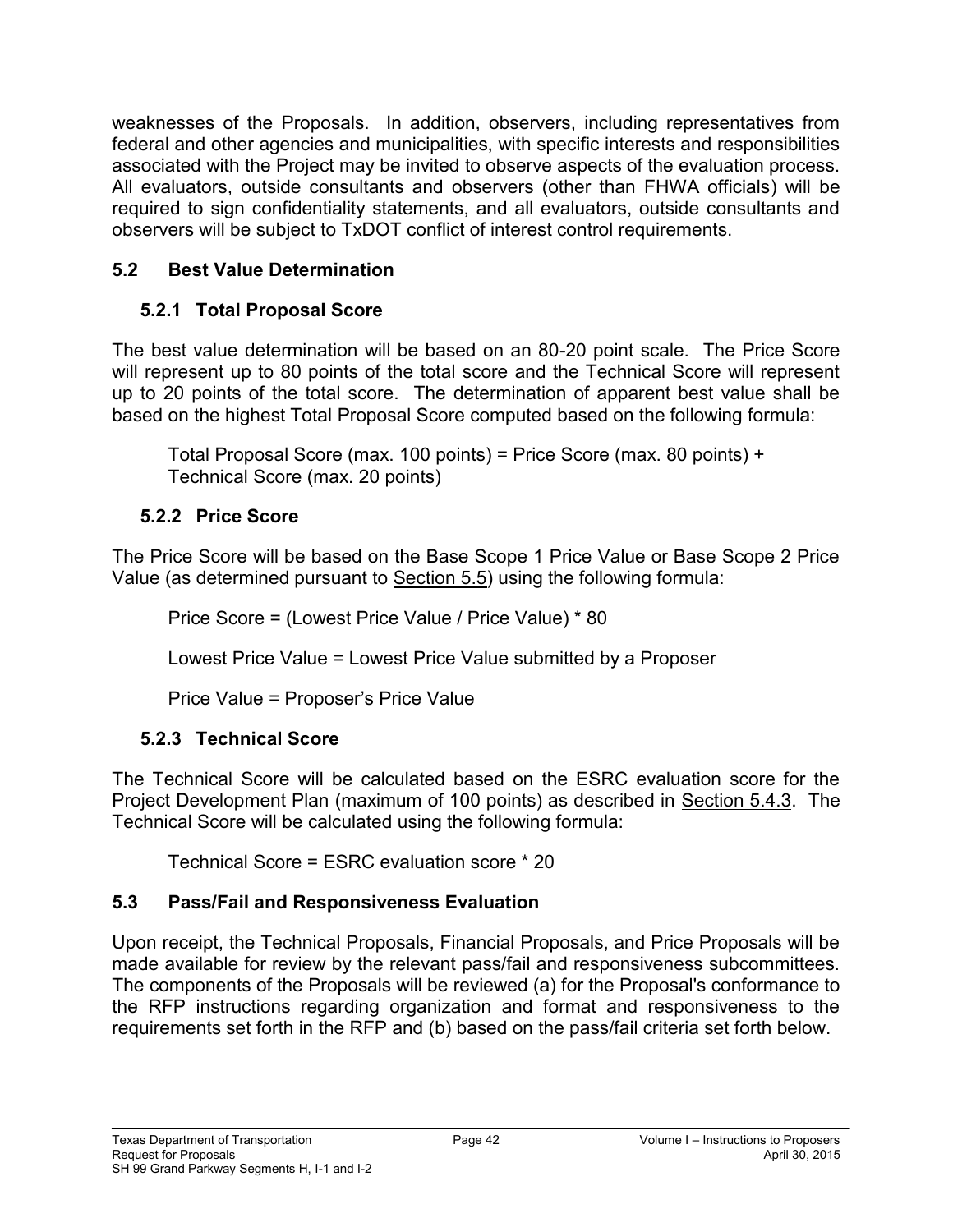### **5.3.1 Technical Proposals**

Technical Proposals will be evaluated based on the following pass/fail or responsiveness criteria:

(a) The business form of Proposer and any entities that will have joint and several liability (i.e., joint venture members or partners) under the DBA or COMA, as applicable, or that will provide a guaranty (including any joint venture agreement, partnership agreement, operating agreement, articles of incorporation, bylaws, association agreements or equivalent documents) is consistent with the requirements of the Project and DBA Documents or COMA Documents, as applicable.

(b) Proposer has provided a DBE certification in accordance with the requirements of Exhibit B, Section 3.2.8.

(c) Proposer information, certifications, signed statements and documents as listed in Exhibit B, Section 3.2 are included in the Proposal and do not identify any material adverse information.

(d) The Technical Proposal as outlined in Exhibit B meets all applicable RFP requirements.

(e) Proposer has delivered Proposal Security in the form of a complete, properly executed proposal bond that complies with the requirements of Exhibit B, Section 3.3.2.

# **5.3.2 Schedule Evaluations**

The Preliminary Baseline Schedule and Form O will be evaluated on a pass/fail basis based on the Proposer's commitment to meet or beat each applicable "TxDOT Last Allowable Date for Substantial Completion" for all segments of the Project, as set forth in Form O. In addition, the Preliminary Project Baseline Schedule will be evaluated for consistency with the Technical Solutions provided and for compliance with the requirements listed in Exhibit B, Section 4.3.2.

### **5.3.3 Financial Proposals**

Financial Proposals will be evaluated based on the following pass/fail criteria:

(a) The Proposer's financial condition and capabilities shall not have materially adversely changed from its financial condition and capabilities as evidenced by the financial data submitted in the QS, such that the Proposer continues to have the financial capacity to develop, design, construct and maintain a project of the nature and scope of the Project. Factors that will be considered in evaluating the Proposer's financial capacity include the following:

(i) Profitability;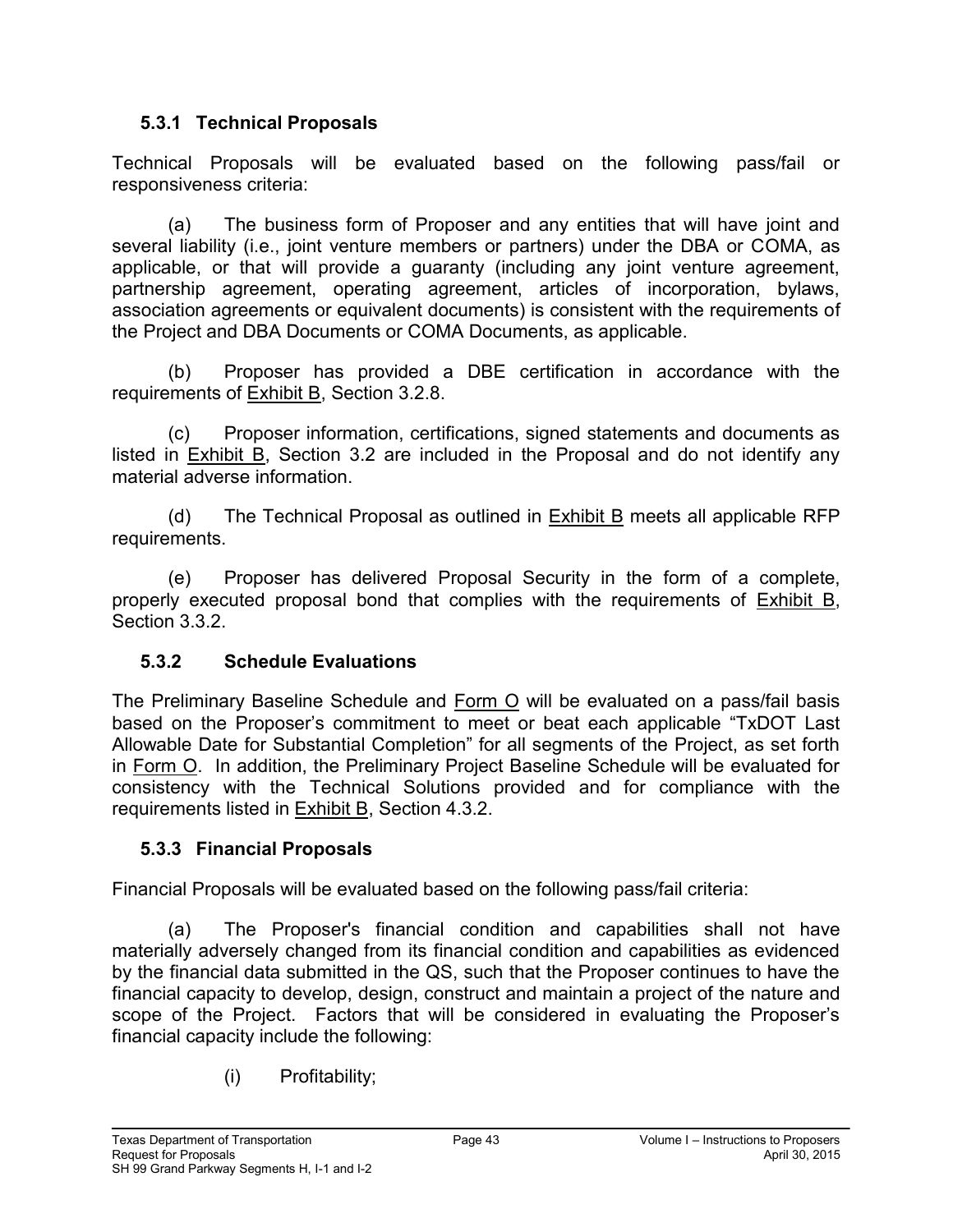- (ii) Capital structure;
- (iii) Ability to service existing debt; and
- (iv) Other commitments and contingencies.

If TxDOT determines that a Proposer has insufficient financial capacity, it will offer Proposer the opportunity to meet the financial requirement through one or more guarantors acceptable to TxDOT.

# **5.3.4 Price Proposals**

Price Proposals will be evaluated based on the following pass/fail criteria:

(a) Proposer has provided a Base Scope 1 Design-Build Price, Base Scope 2 Design-Build Price and Option Design-Build Price using Forms M-1, M-2 and M-3, respectively, that comply with the requirements of Exhibit C-2, Section 3.1.1.

(b) Proposer has provided the DB Contractor Draws/Cash Flow Tables for Base Scope 1, Base Scope 2 and the Fisher Road Option using Forms M-1.3, M-2.3 and M-3.3, respectively, that comply with the requirements of Exhibit C-2, Section 3.1.1.

(c) Proposer has provided a Base Scope 1 Maintenance Price, Base Scope 2 Maintenance Price and Option Maintenance Price using Forms N-1, N-2, and N-3, respectively, that comply with the requirements of Exhibit C-2, Section 3.1.2.

#### **5.3.5 TxDOT Right to Exclude Proposals from Consideration or to Waive Mistakes**

Those Proposals not responsive to the RFP, or that do not pass the pass/fail criteria, may be excluded from further consideration, and Proposer will be so advised. TxDOT may also exclude from consideration any Proposer whose Proposal contains a material misrepresentation. TxDOT reserves the right to waive minor informalities, irregularities and apparent clerical mistakes which are unrelated to the substantive content of the Proposals.

# **5.4 Evaluation of Project Development Plan by DPES**

Upon receipt of the Technical Proposals, the Project Development Plan will be evaluated by the DPES based on the evaluation factors set forth below. In addition, in evaluating the Project Development Plan against the evaluation factors, the DPES will consider the extent to which the Proposal meets the objectives stated below and includes any improvements over the requirements of the DBA Documents and COMA Documents, such as additional benefits and/or value to TxDOT and the public.

Value-added concepts as described in Exhibit B, Section 4.3(b) shall be reviewed and evaluated based on the Proposer's creativity and innovativeness to create a quality facility that meets or exceeds the requirements and objectives of TxDOT.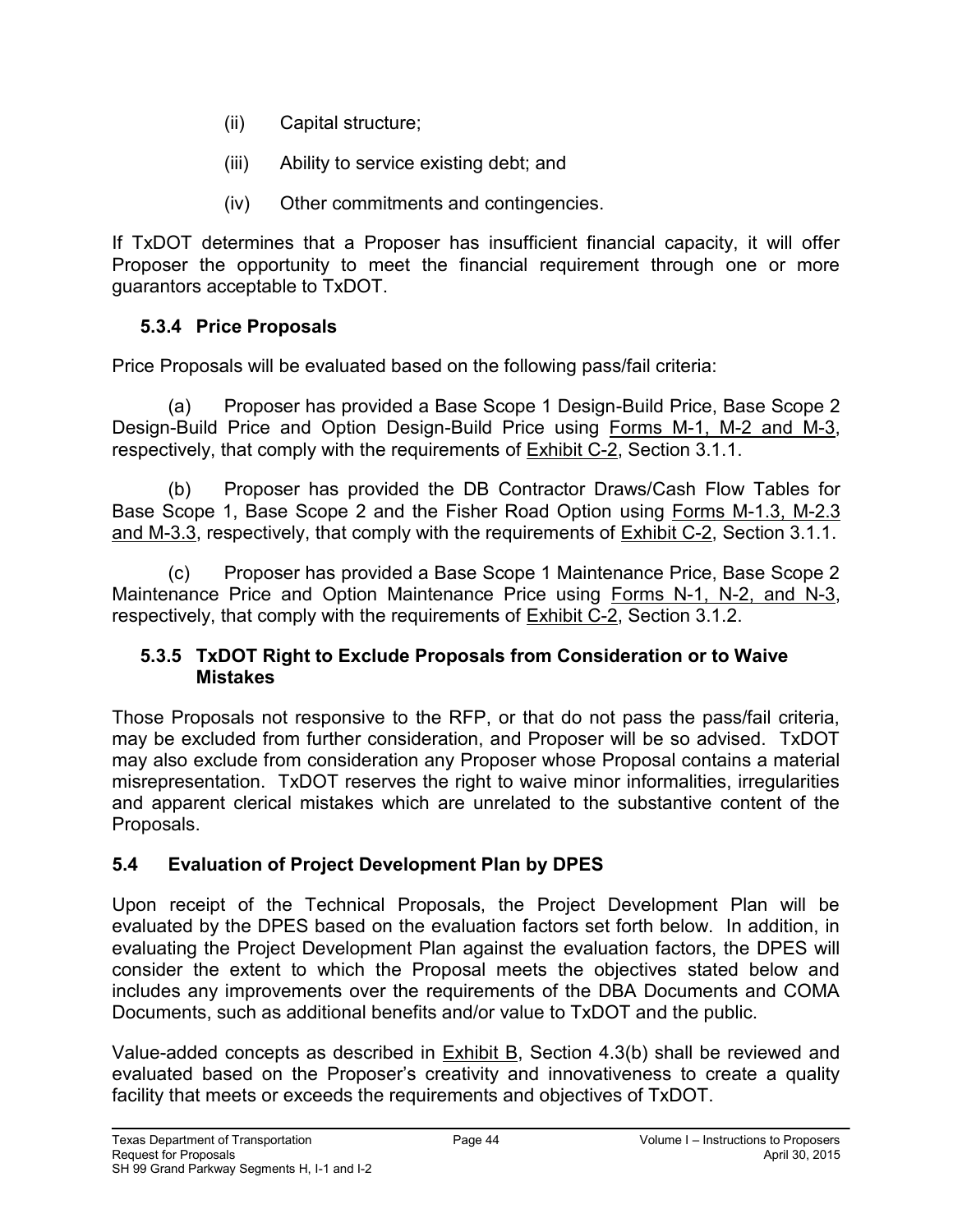### **5.4.1 Project Development Plan Evaluation Factors**

The evaluation factors for the Project Development Plan are as follows:

- (a) Project Management Plan;
- (b) Quality Management Plan; and
- (c) Technical Solutions.

Note that these evaluation factors are also the components of the Project Development Plan, the submittal requirements for which are described in Exhibit B. The assigned weights for the Project Development Plan evaluation factors identified in clauses (a) through (c) above are set forth in Table 5.2. Subfactors and their relative weighting are listed in Sections 5.4.1.1 through 5.4.1.3.

The evaluation factors will be evaluated and rated using the rating guidelines specified in Section 5.4.2, with special attention given to the objectives presented in Sections 5.4.1.1 through 5.4.1.3, which describe the expectations of TxDOT with regard to the work to be performed and the related information to be submitted in the Project Development Plan. Along with the Project goals identified in Section 1.3, these objectives will guide TxDOT's assessment of the evaluation factors and subfactors.

#### **5.4.1.1 Project Management Plan**

**Objective:** An organization that is designed with clear lines of responsibility, quality Key Personnel and well-defined roles that respond to the requirements and objectives of the Project and TxDOT that includes the following:

- empowerment at all levels of the organization to make decisions in coordination with their TxDOT counterparts;
- a disciplined strategy for design, safety, risk management, and securing of third-party approvals;
- a comprehensive strategy for construction management, DBEs, and other job training; and
- an approach to operations and maintenance that provides (i) a wellmaintained Project in compliance with all Technical Provisions; (ii) efficient and safe responses to the maintenance needs of the Project, the adjacent communities and the traveling public; (iii) effective interfacing, communication and coordination with separate contractors, Stakeholders and other third parties; (iv) handback requirements in compliance with all Technical Provisions and the COMA; and (v) a disciplined strategy for public involvement.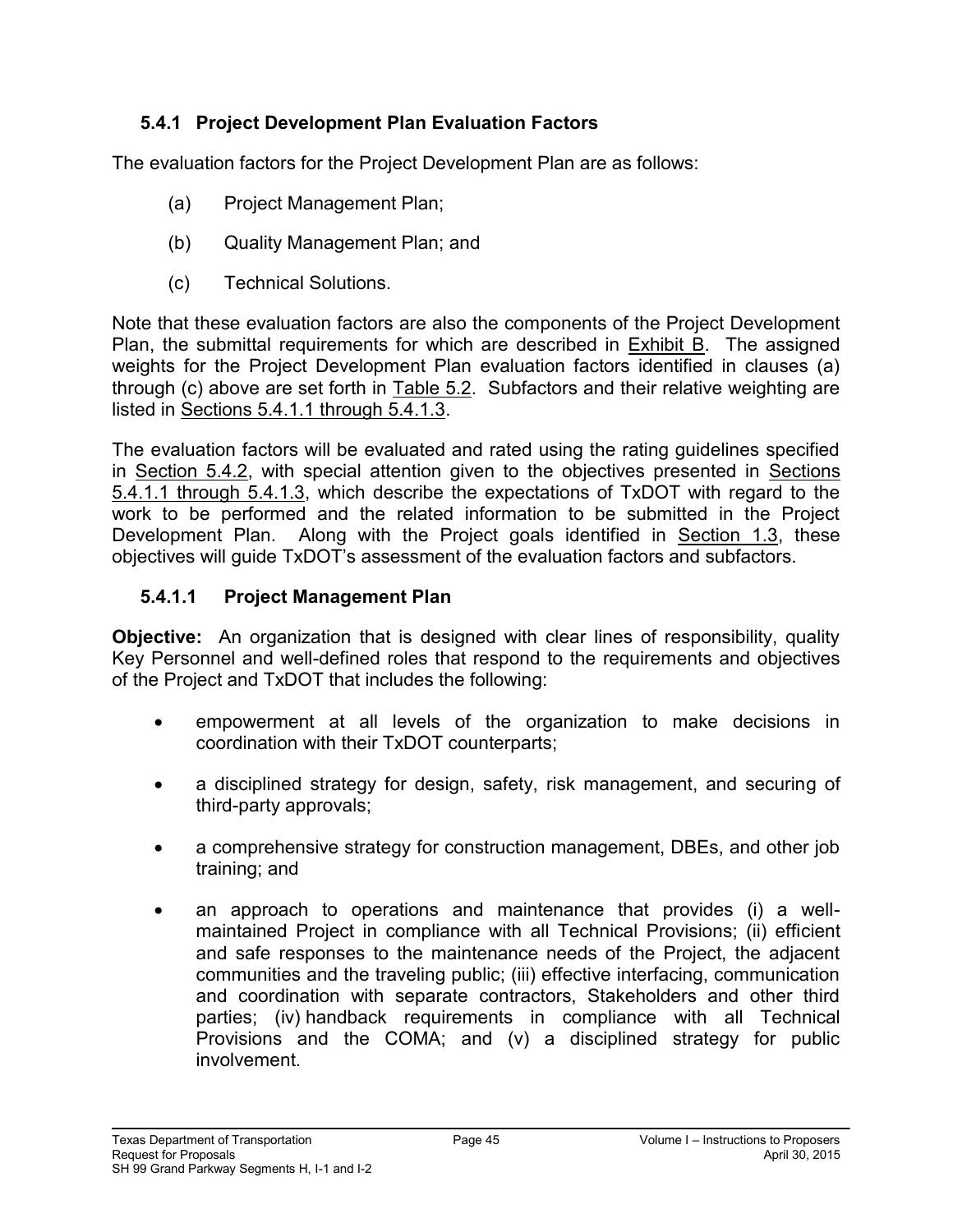The Project Management Plan evaluation subfactors are as follows:

- (a) General Project Management;
- (b) Risk Management;
- (c) Schedule and Cost Control Management;
- (d) Environmental Management;
- (e) Mentoring and Job Training;
- (f) Tolling Facility Infrastructure Coordination; and
- (g) Maintenance Management Plan.

The subfactors are listed in descending order of importance; provided, however, that a subfactor may have equal importance with the subfactors listed immediately above it. TxDOT may use performance evaluations prepared by TxDOT in accordance with Title 43, Texas Administrative Code, Section 27.3 or Section 9.152 of the Rules, or other performance evaluations prepared by TxDOT that are relevant to the Project, as deemed appropriate by TxDOT, to assist in the evaluation of the criteria set forth in Section 5.4.1.1 to the extent such evaluations concern the performance of the Proposer or any individual Proposer team members.

*See* Exhibit B for additional detail regarding the specific information concerning this factor and its subfactors to be submitted as part of the Project Development Plan.

### **5.4.1.2 Quality Management Plan**

**Objective:** A Quality Management Plan that is ISO compliant, that integrates TxDOT into the quality management system and enables TxDOT to monitor, audit, and measure the DB Contractor's and Maintenance Contractor's performance in the management of design, construction and comprehensive maintenance of the Project.

The Quality Management Plan evaluation subfactors are as follows:

- (a) Quality control and quality acceptance procedures; and
- (b) Organizational structure.

The subfactors are listed in descending order of importance; provided, however, that a subfactor may have equal importance with the subfactors listed immediately above it.

*See* Exhibit B for details regarding the specific information concerning this factor to be submitted as part of the Project Development Plan.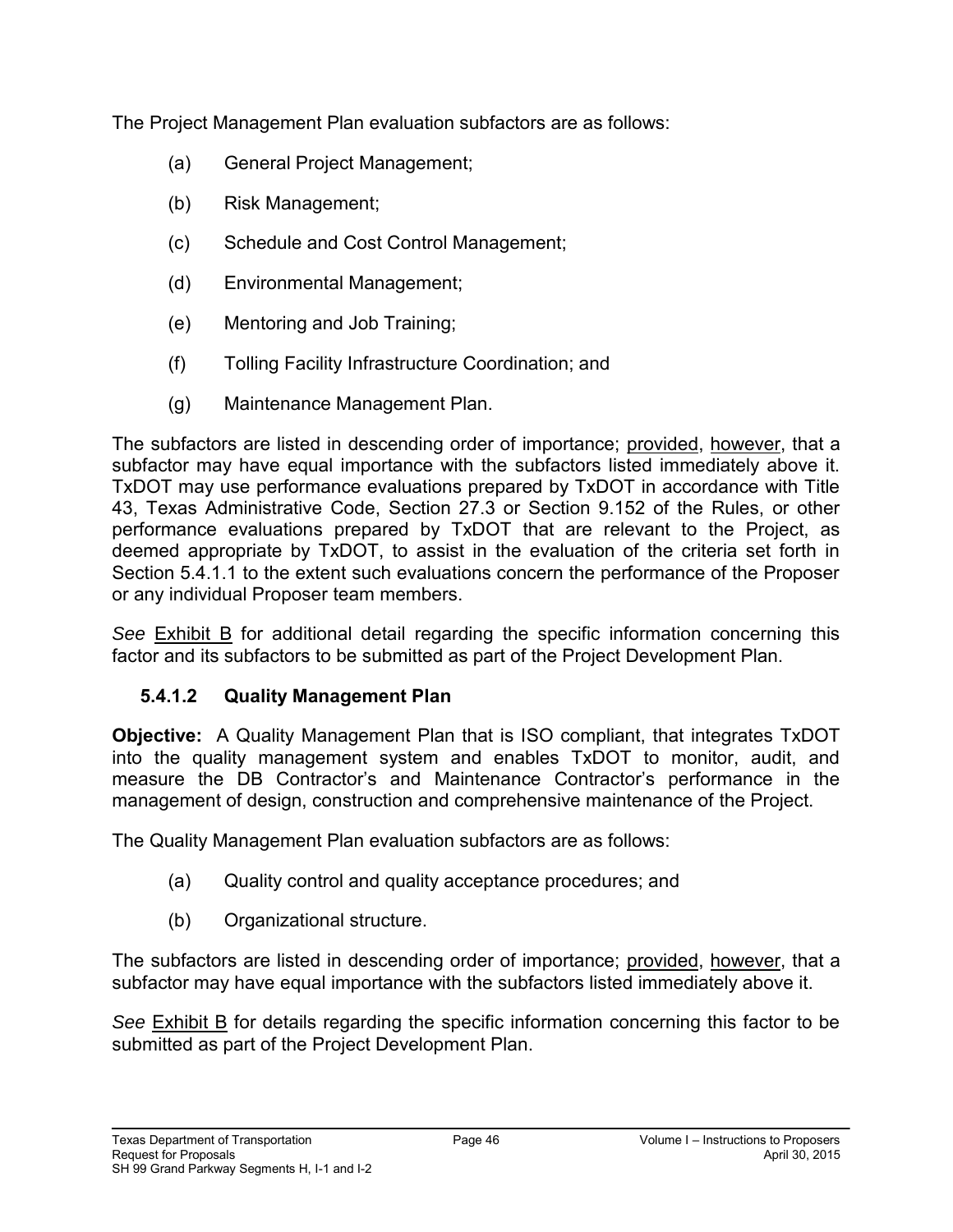### **5.4.1.3 Technical Solutions**

**Objective:** Innovative design, construction and operations and maintenance solutions that effectively respond to and address the Project's requirements, including the following:

- the requirement to plan and coordinate the design, construction and maintenance activities with other projects and Stakeholders;
- the efficient and coordinated design and relocation of Utilities; and
- the environmental and community sensitivities and commitments.

The Technical Solutions evaluation subfactors are as follows:

- (a) Construction Staging, Sequencing and Traffic Management;
- (b) ROW Acquisition Plan;
- (c) Utilities;
- (d) Pavement;
- (e) Life Cycle Plan;
- (f) Drainage; and
- (g) Roadway.

The subfactors are listed in descending order of importance; provided, however, that a subfactor may have equal importance with the subfactors listed immediately above it.

*See* Exhibit B for additional detail regarding the specific information concerning this factor and its subfactors to be submitted as part of the Project Development Plan.

### **5.4.2 Evaluation Guidelines**

The DPES will review the Project Development Plan with reference to the evaluation factors specified in Section 5.4.1, in accordance with the guidelines provided in this Section 5.4.2 and assign a qualitative rating for each of the evaluation subfactors in accordance with Table 5.1.

| <b>ADJECTIVE</b><br><b>RATING</b> | <b>DESCRIPTION</b> |          |         |         |     |        |
|-----------------------------------|--------------------|----------|---------|---------|-----|--------|
| Excellent                         | The                | Proposal | greatly | exceeds | the | stated |

#### **Table 5.1**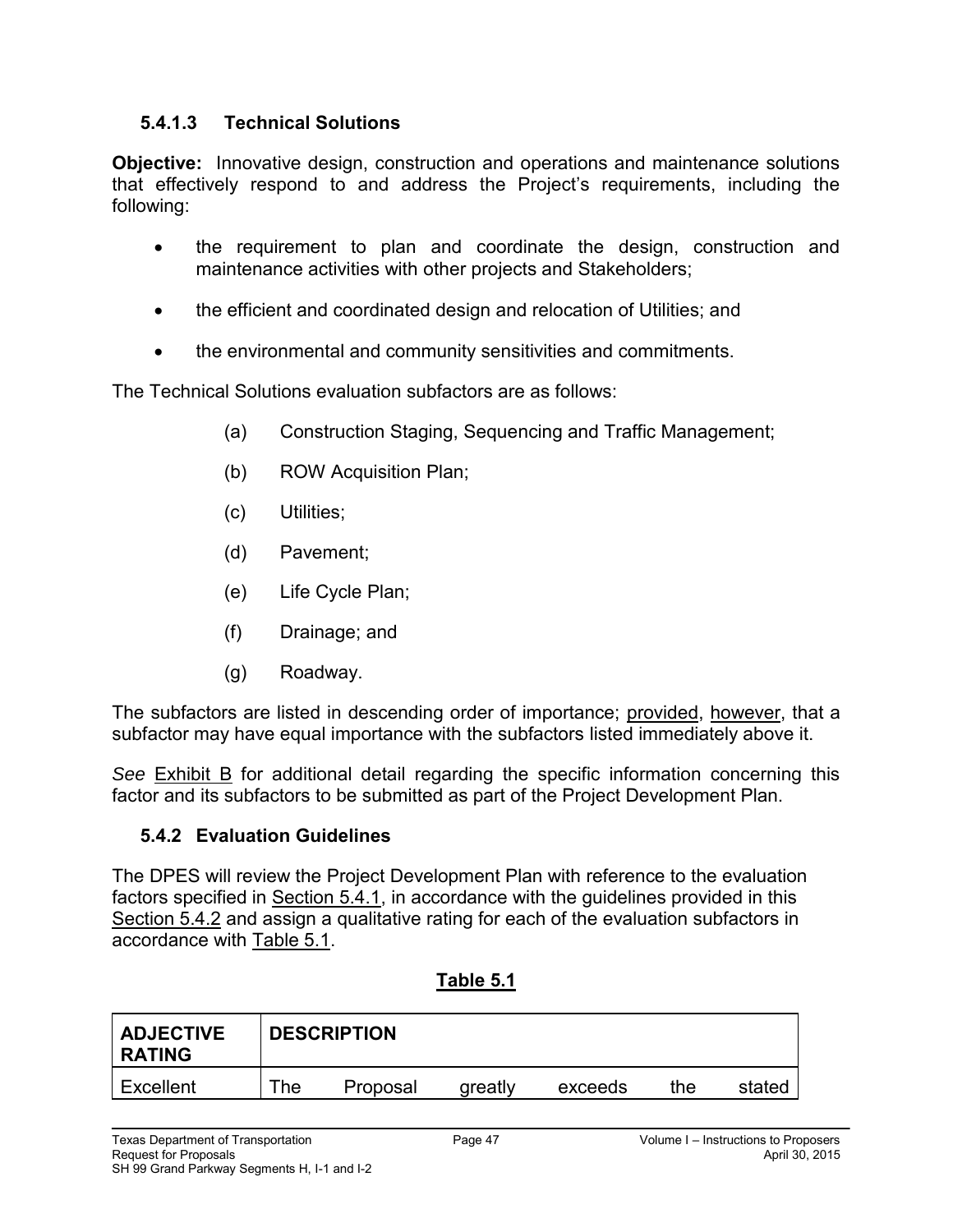| <b>ADJECTIVE</b><br><b>RATING</b> | <b>DESCRIPTION</b>                                                                                                                                                                                                                                                                                                                                                                                                                                                                                                                     |
|-----------------------------------|----------------------------------------------------------------------------------------------------------------------------------------------------------------------------------------------------------------------------------------------------------------------------------------------------------------------------------------------------------------------------------------------------------------------------------------------------------------------------------------------------------------------------------------|
|                                   | requirements/objectives, offering material benefits and/or<br>added value, and providing assurance that a consistently<br>outstanding level of quality will be achieved. There is very little<br>or no risk that the Proposer would fail to satisfy the<br>requirements of the DBA Documents or COMA Documents, as<br>applicable. Weaknesses, if any, are very minor and can be<br>readily corrected. Significant unique and/or innovative<br>characteristics are present.                                                             |
| <b>Very Good</b>                  | Proposal significantly exceeds<br>The<br>the<br>stated<br>requirements/objectives, offering advantages, benefits and/or<br>added value, and providing assurance that a level of quality<br>will be achieved that is materially better than acceptable.<br>There is little risk that the Proposer would fail to satisfy the<br>requirements of the DBA Documents or COMA Documents, as<br>applicable. Weaknesses, if any, are very minor and can be<br>readily corrected. Some unique and/or innovative<br>characteristics are present. |
| Good                              | Proposal materially exceeds<br>the<br>The<br>stated<br>requirements/objectives and provides assurance that the level<br>of quality will meet or exceed minimum requirements. There<br>may be a slight probability of risk that the Proposer may fail to<br>satisfy the requirements of the DBA Documents or COMA<br>Documents, as applicable. Weaknesses, if any, are minor and<br>can be readily corrected. Little or minimal unique and/or<br>innovative characteristics are present.                                                |
| Fair                              | The Proposal marginally exceeds<br>stated<br>requirements/objectives and provides satisfactory assurance<br>that the level of quality will meet or marginally exceed<br>minimum requirements. There may be questions about the<br>likelihood of success and there is a little risk that the Proposer<br>may fail to satisfy the requirements of the DBA Documents or<br>COMA Documents, as applicable.<br>Weaknesses<br>are<br>correctable or acceptable per minimum standards.                                                        |
| <b>Meets Minimum</b>              | The Proposal meets stated requirements/objectives and<br>provides satisfactory assurance that the minimum level of<br>quality will be achieved. There may be questions about the<br>likelihood of success and there is some risk that the Proposer<br>may fail to satisfy the requirements of the DBA Documents or<br>COMA Documents, as applicable.<br>Weaknesses<br>are<br>correctable or acceptable per minimum standards.                                                                                                          |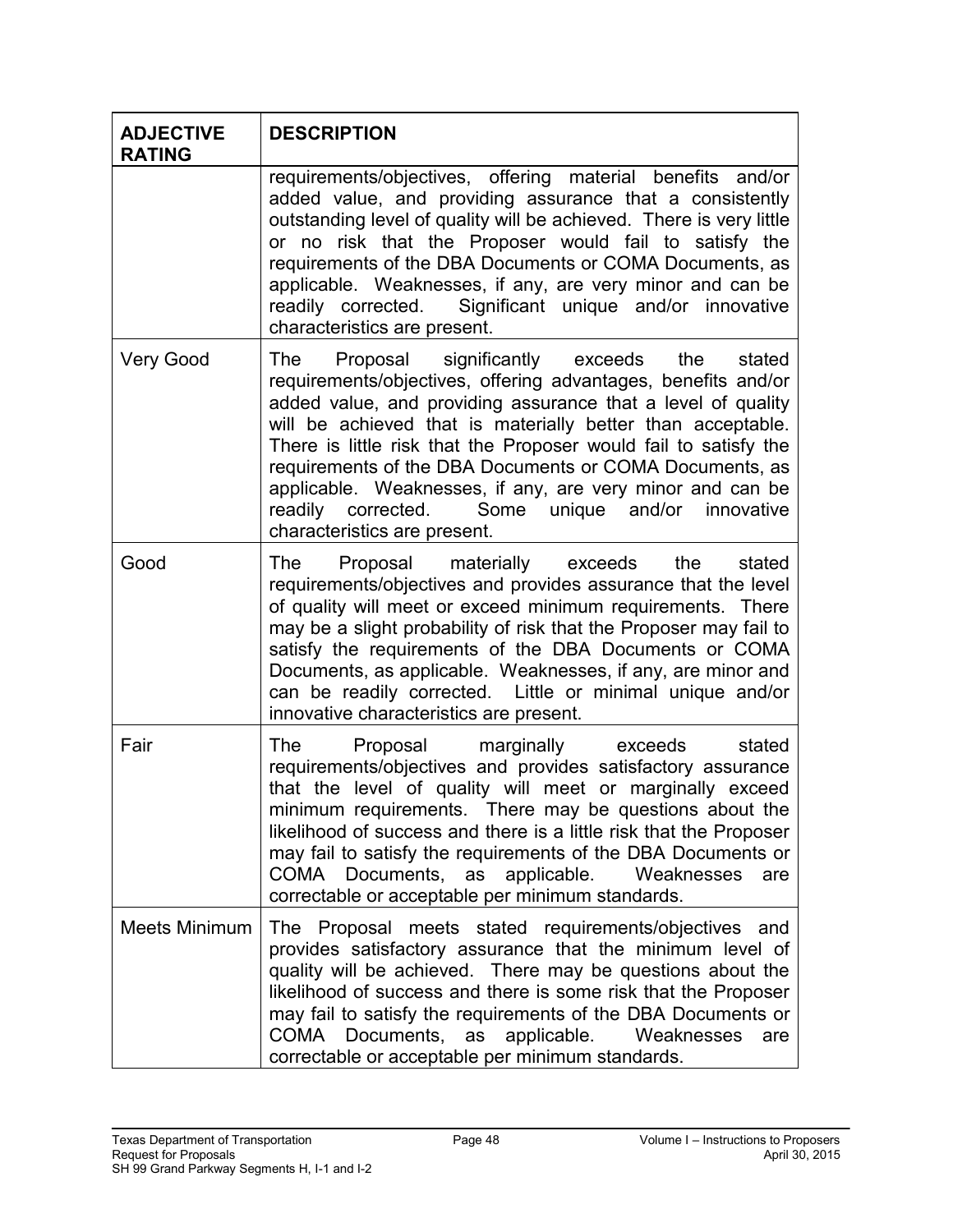The term "weakness," as used herein, means any flaw in the Proposal that increases the risk of unsuccessful contract performance.

# **5.4.3 Technical Score**

During the evaluation, each subfactor as described in Section 5.4.1 above will be assigned a consensus rating by TxDOT, which will be converted to points. The points for each subfactor will be added to determine the Proposal's score for each of the corresponding evaluation factors. The score of each of the evaluation factors will then be added to arrive at the total evaluation score for the Project Development Plan, with 100 maximum possible points. The Technical Score will be calculated using the following formula:

Technical Score = total evaluation score (maximum 100) \* (0.20)

| <b>Project Development Plan</b> | <b>Maximum Qualitative Rating</b> |  |  |
|---------------------------------|-----------------------------------|--|--|
|                                 | $(100$ Points)                    |  |  |
| <b>Project Management Plan</b>  | 60 Points                         |  |  |
| <b>Quality Management Plan</b>  | 20 Points                         |  |  |
| <b>Technical Solutions</b>      | 20 Points                         |  |  |

# **Table 5.2**

# **5.5 Evaluation of Price Proposal by PPES**

After completion of the pass/fail and responsiveness review, the Price Proposal will be evaluated by the Price Proposal Evaluation Subcommittee ("PPES"). The PPES will conduct "blind" reviews and evaluations of the Price Proposals to determine the Price Score of the Proposal in accordance with Section 5.2.1, using either the Base Scope 1 Price Value or Base Scope 2 Price Value as set forth below.

The PPES shall proceed by first opening Envelope A from each Proposal to determine if the price information contained therein for Base Scope 2 is responsive to the RFP. If the contents of Envelope A from at least one Proposal are responsive and acceptable, the PPES shall determine the Price Score for each Proposal based on the Base Scope 2 Price Value. The Base Scope 2 Price Value for each Proposal will be the present value of the Base Scope 2 Design-Build Price as determined in accordance with Section 5.5.2, plus the value of the ATC cost adjustments for Base Scope 2 as determined in accordance with Section 5.5.3, plus the present value of the Base Scope 2 Maintenance Price as determined in accordance with Section 5.5.5, plus the Option Price Value as determined in accordance with this Section 5.5.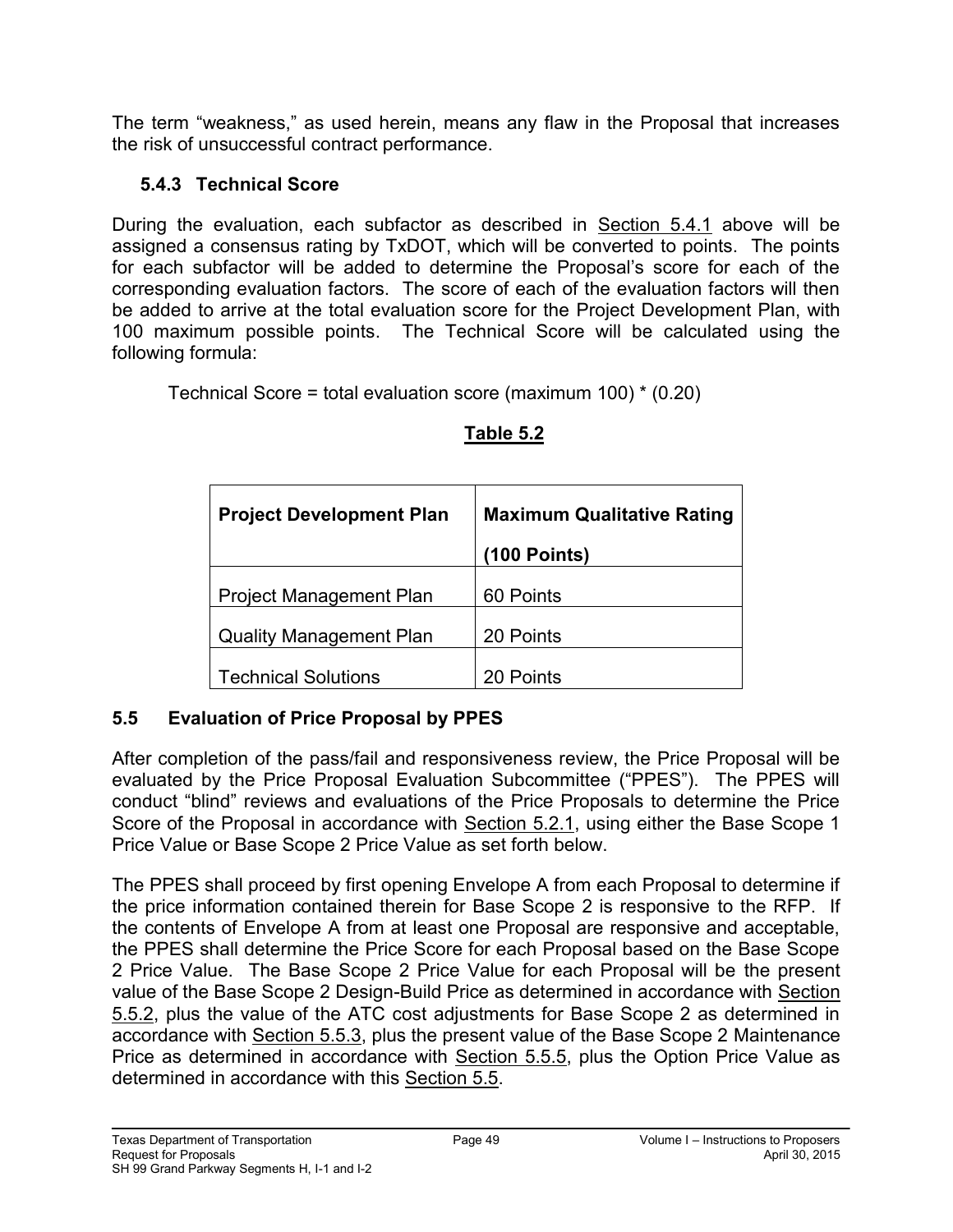If the PPES determines that the contents of Envelope A from all Proposals are either unacceptable or nonresponsive, the PPES shall then proceed by opening Envelope B containing the price information for Base Scope 1. If the contents of Envelope B from at least one Proposal are responsive and acceptable, the PPES shall determine the Price Score based on the Base Scope 1 Price Value. The Base Scope 1 Price Value for each Proposal will be the present value of the Base Scope 1 Design-Build Price as determined in accordance with Section 5.5.1, plus the value of the Base Scope 1 ATC cost adjustments as determined in accordance with Section 5.5.3, plus the present value of the Base Scope 1 Maintenance Price as determined in accordance with Section 5.5.4, plus the Option Price Value as determined in accordance with this Section 5.5.

The Option Price Value will be the sum total of the present value of the Option Price as determined in accordance with Section 5.5.6, plus the value of the Option ATC cost adjustments as determined in accordance with Section 5.5.3, and the present value of the total Option Maintenance Price as determined in accordance with Section 5.5.7.

# **5.5.1 Present Value of the Base Scope 1 Design-Build Price**

The present value of the Base Scope 1 Design-Build Price will be based on the Base Scope 1 Design-Build Price as set forth in Form M-1.3.

# **5.5.2 Present Value of the Base Scope 2 Design-Build Price**

The present value of the Base Scope 2 Design-Build Price will be based on the Base Scope 2 Design-Build Price as set forth in Form M-2.3.

# **5.5.3 Value of ATC Cost Adjustments**

The ATC cost adjustment will be the costs identified by TxDOT in the ATC response letter(s) pursuant to Section 3.3 regarding the use of an ATC in a Proposal. The ATC cost adjustments relating to each of Base Scope 1, Base Scope 2 and the Fisher Road Option will also be set forth on Forms M-1.2, M-2.2 and M-3.2, respectively.

# **5.5.4 Present Value of the Base Scope 1 Maintenance Price**

The present value of the Base Scope 1 Maintenance Price will be the Maintenance Price for the maximum term of the COMA in 2015 dollars (as of the Proposal Due Date) as set forth on Form N-1.

# **5.5.5 Present Value of the Base Scope 2 Maintenance Price**

The present value of the Base Scope 2 Maintenance Price will be the Maintenance Price for the maximum term of the COMA in 2015 dollars (as of the Proposal Due Date) as set forth on Form N-2.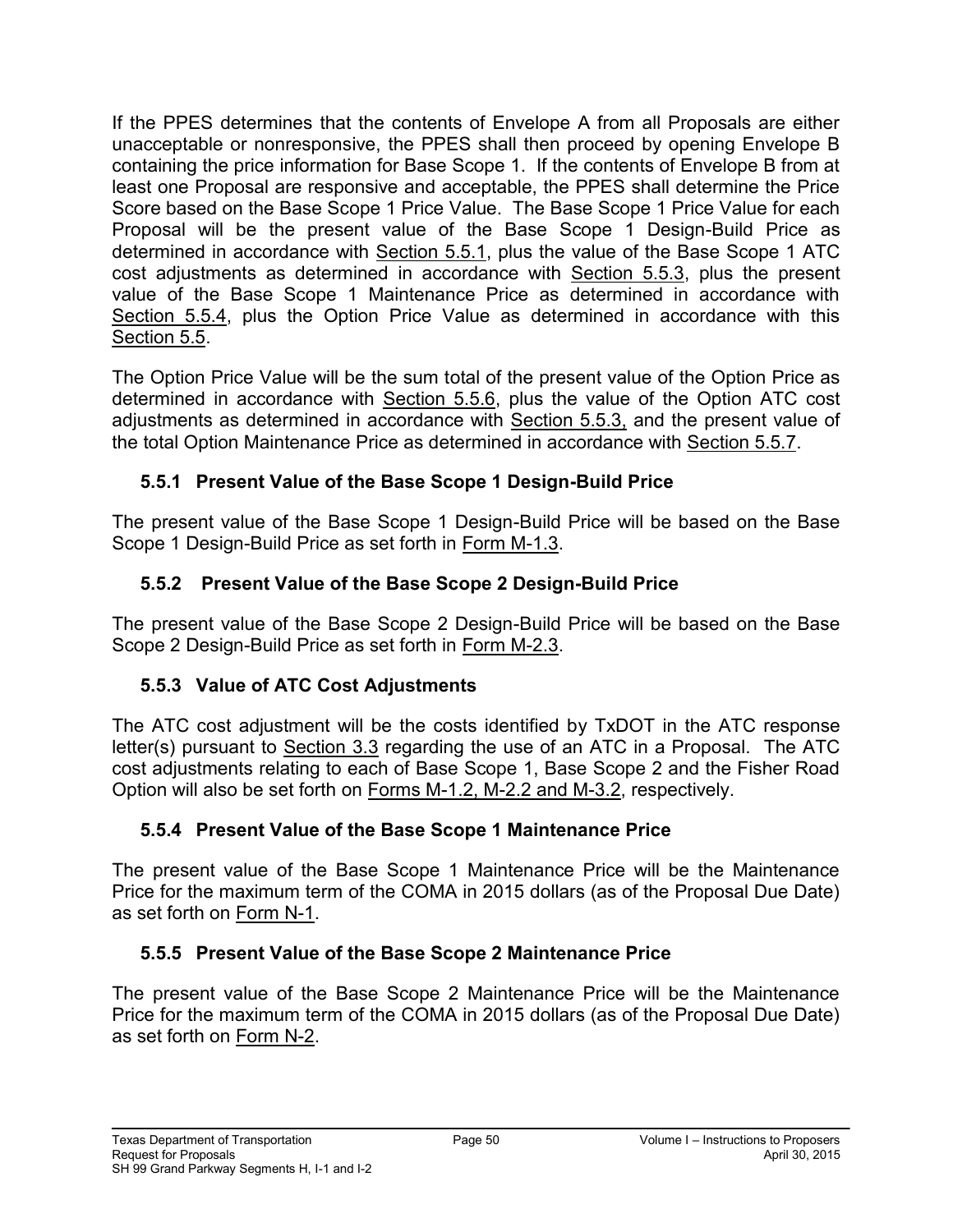# **5.5.6 Present Value of the Option Price**

The present value of the Option Price for the Fisher Road Option will be based on the Option Price set forth in Form M-3.3.

### **5.5.7 Present Value of the Option Maintenance Price**

The present value of the total Option Maintenance Price will be the present value of the sum of the Option Maintenance Price as set forth in Form N-3.

### **5.6 ESRC Evaluation of Proposals**

Before reviewing the Price Proposal and PPES evaluation results, the ESRC will review the Project Development Plans and the ratings and points recommendations provided by the DPES with respect to each Project Development Plan. The ESRC may accept the recommendations provided by the DPES, may request the DPES to reconsider its recommendations, or may develop its own recommendations.

After determining each Proposal's Technical Score, the ESRC will review the Price Proposal and PPES evaluation results and determine each Proposal's Price Score. The ESRC may accept the evaluation results provided by the PPES, may request the PPES to re-perform the evaluation, or may perform the evaluation itself.

Finally, the ESRC will determine the Total Proposal Score for each Proposal based on the formula set forth in Section 5.2.1 and determine the rankings and the apparent best value.

### **5.7 Requests for Clarification**

TxDOT may at any time issue one or more requests for clarification to the individual Proposers, requesting additional information or clarification from a Proposer, or may request a Proposer to verify or certify any aspect of its Proposal. Any requests for clarification shall be in writing to the Proposer's designated representative. Proposers shall respond to any such requests within two business days (or such other time as is specified by TxDOT) from receipt of the request. The scope, length and topics to be addressed in clarifications shall be prescribed by, and subject to the discretion of, TxDOT.

Upon receipt of requested clarifications and additional information as described above, if any, the Proposals may be re-evaluated to factor in the clarifications and additional information.

### **5.8 Requests for Proposal Revisions**

Depending on the quality of the Proposals, TxDOT may, at any time after receipt of Proposals and prior to final award and execution of the DBA and the COMA, determine that it is appropriate to request changes to the Proposals ("Proposal Revisions"). Before requesting any such Proposal Revisions TxDOT will engage in separate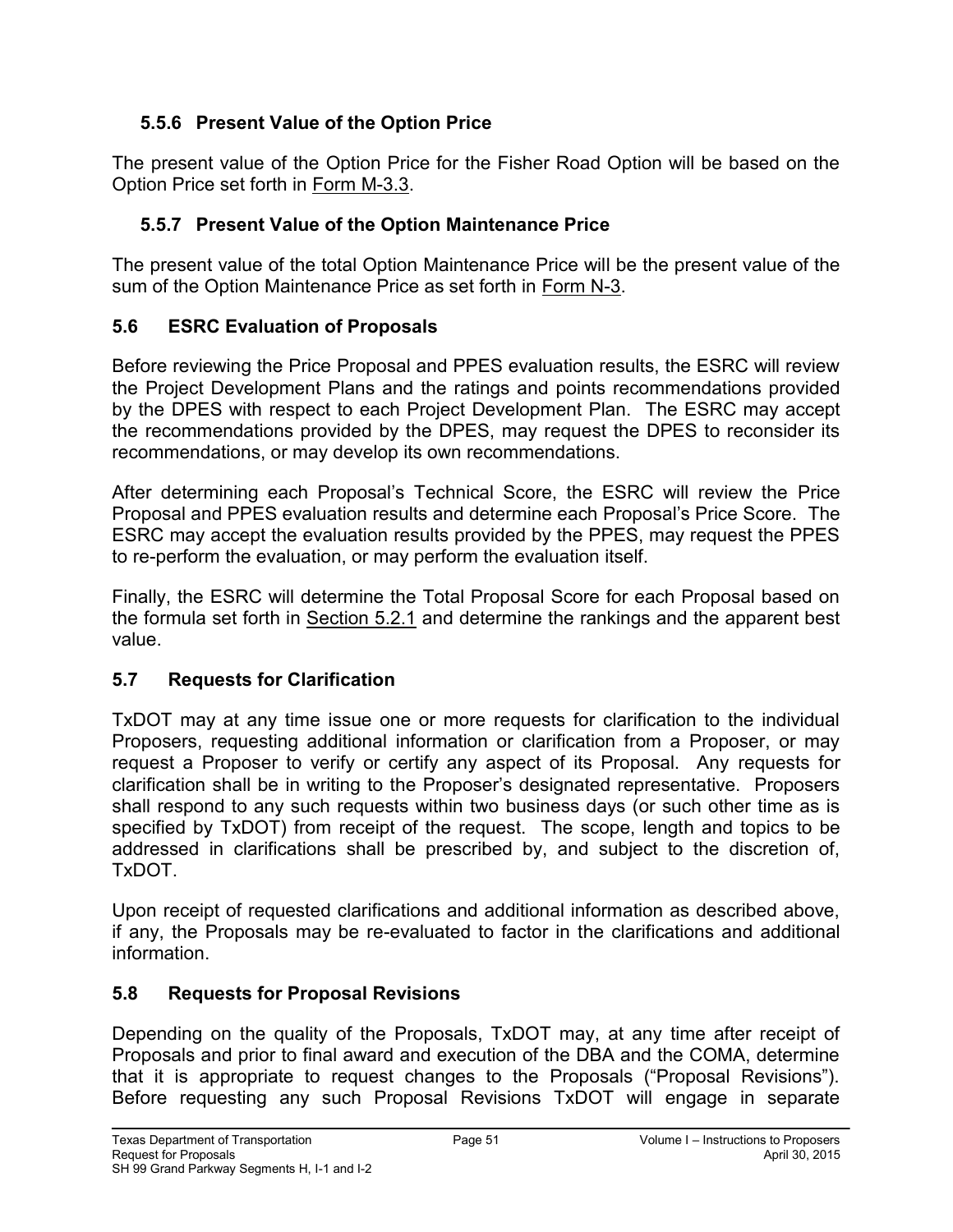discussions (either in writing or in person through one-on-one meetings) with each Proposer and in accordance with the procedures for proposal revisions described in 23 C.F.R. § 636.501 *et seq*. The request for Proposal Revisions will identify any revisions to the RFP and will specify terms and conditions applicable to the Proposal Revisions, including identifying a time and date for delivery. In the event that Proposal Revisions are requested, the term "Proposal," as used in the RFP, shall mean the original Proposal, as modified by the Proposal Revision.

Upon receipt of any Proposal Revisions, the ESRC, with assistance from the appropriate subcommittees, will re-evaluate the Proposals as revised, and will revise ratings and value estimates as appropriate following the process described above.

### **5.9 Identification of Apparent Best Value Proposal**

Once the ESRC has determined a Total Proposal Score for each Proposal, assigned rankings to the Proposals based on the Total Proposal Scores (whether based on the original Proposals or Proposal Revisions), and determined the apparent best value, the ESRC will present its recommended rankings to a steering committee comprised of the Director of the Strategic Projects Division, TxDOT's Chief Financial Officer and the Beaumont and Houston District Engineers ("Steering Committee").

# **5.10 Recommendation to Commission**

The Steering Committee will review the Proposals and the recommendations and supporting information provided by the ESRC, and may accept the recommendation or reject the recommendation and cancel the procurement. If the Steering Committee accepts the ESRC's recommendation, the Steering Committee will provide the recommendation to the TxDOT Executive Director or his designee regarding which Proposal provides the best overall value. In completing its review, TxDOT will compare the Proposals with a reference case based on TxDOT's internal cost estimate for the Project.

Upon receipt of recommendations from the Steering Committee, the TxDOT Executive Director or his designee will review the recommendations and may accept the recommendation or reject the recommendation and cancel the procurement. If the Executive Director accepts the Steering Committee's recommendation, the Executive Director will make a recommendation to the Commission regarding the rankings of Proposers and designation of the best value. The Commission will evaluate the recommendations and will determine whether to proceed with award of a DBA and COMA to the apparent best value Proposer or take any other action. The Commission's decision of conditional award of the DBA and COMA to the apparent best value Proposer will be made in a public hearing and will be considered a public announcement of intent to award the DBA and COMA by the Commission.

The Commission's decision regarding award of the DBA and COMA shall be final.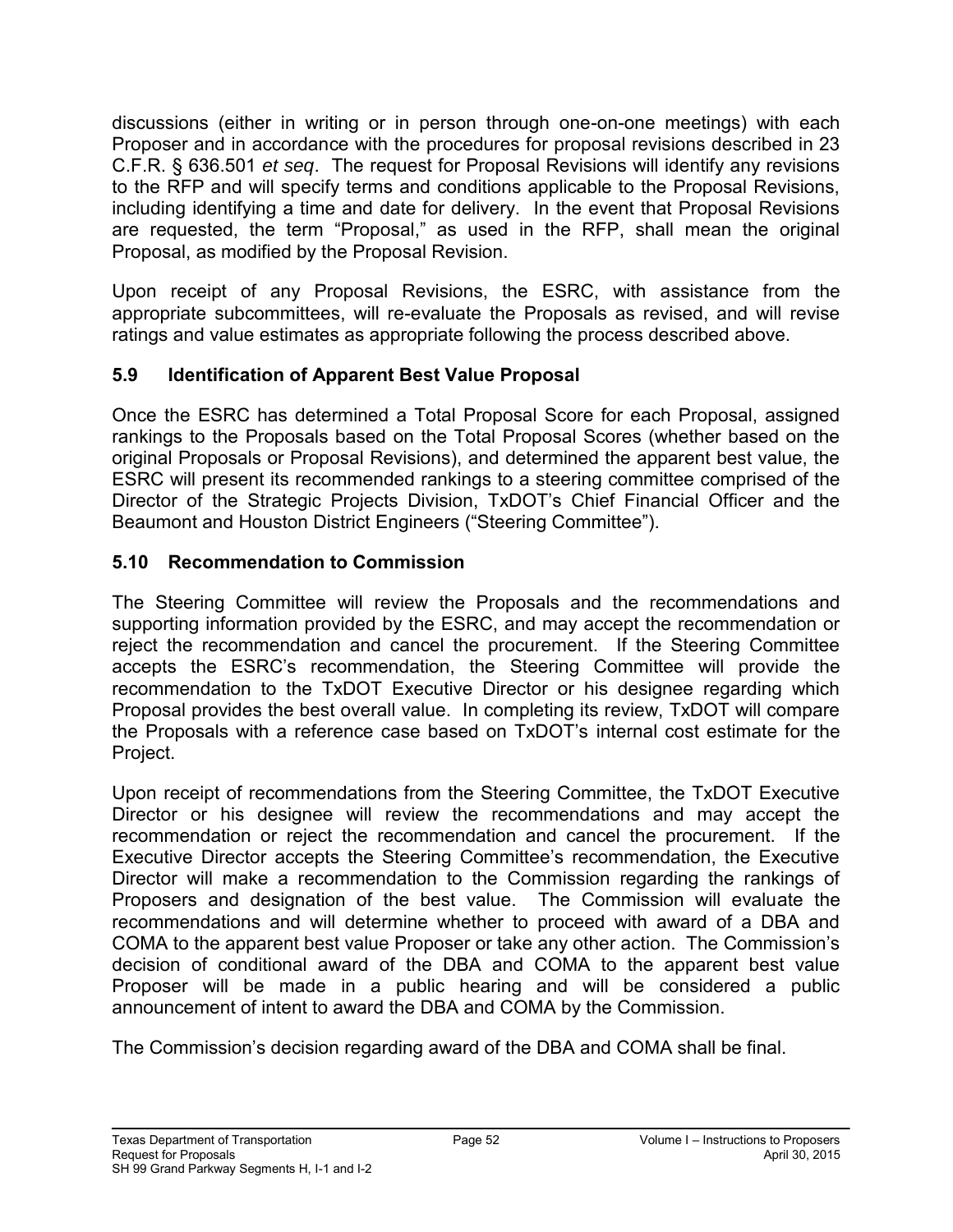#### **5.11 Finalization of the DBA Documents and COMA Documents; Post-Selection Process**

### **5.11.1 Negotiation of DBA Documents and COMA Documents**

If authorized by the Commission, TxDOT will proceed with the apparent best value Proposer to finalize the DBA Documents and COMA Documents. TxDOT may agree to limited negotiations with the apparent best value Proposer to clarify any remaining issues regarding scope, schedule, financing or any other information provided by that Proposer. In addition, limited negotiations may be conducted as necessary to incorporate into the DBA Documents or COMA Documents the ideas and concepts of unsuccessful Proposers' work product. Any decision to commence limited negotiations is at TxDOT's sole discretion. By submitting its Proposal, each Proposer commits to enter into the form of DBA and COMA included in the RFP, without negotiation or variation, except to fill in blanks and include information that the form of DBA and COMA indicates is required from the Proposal.

If a DBA or COMA satisfactory to TxDOT cannot be negotiated with the apparent best value Proposer, TxDOT will formally end negotiations with that Proposer and take action consistent with the direction provided by the Commission. Such action may include (a) requiring the best value Proposer to enter into the DBA and COMA in the forms included in the RFP, without variation except to fill in blanks and include information that the forms of the DBA and COMA indicate is required from the Proposal, (b) rejection of all Proposals, (c) issuance of a request for Proposal Revisions to Proposers, but only if the ATCs of one or more Proposers have not been revealed to the original successful Proposer, or (d) proceeding to the next most highly ranked Proposal to attempt to negotiate a DBA and COMA with that Proposer in accordance with this Section 5.11. If option (d) is selected, the Proposer that submitted the next most highly ranked Proposal will be considered the apparent best value Proposer.

In the event TxDOT elects to commence negotiations with a Proposer, such Proposer will be deemed to have failed to engage in good faith negotiations with TxDOT if the Proposer fails to attend and actively participate in reasonably scheduled negotiation meetings with TxDOT or insists upon terms or conditions for any documents to be negotiated or provided by the DB Contractor and Maintenance Contractor hereunder that are inconsistent with the DBA Documents or COMA Documents, as applicable. Failure of the Proposer to engage in good faith negotiations shall result in forfeiture of its Proposal Security as set forth in Section 4.8.

# **5.12 Post-Selection Deliverables**

### **5.12.1 Documents to Be Submitted Following Conditional Award**

As a condition precedent to final award of the DBA and COMA, the successful Proposer shall deliver the following to TxDOT within seven days after notification of conditional award: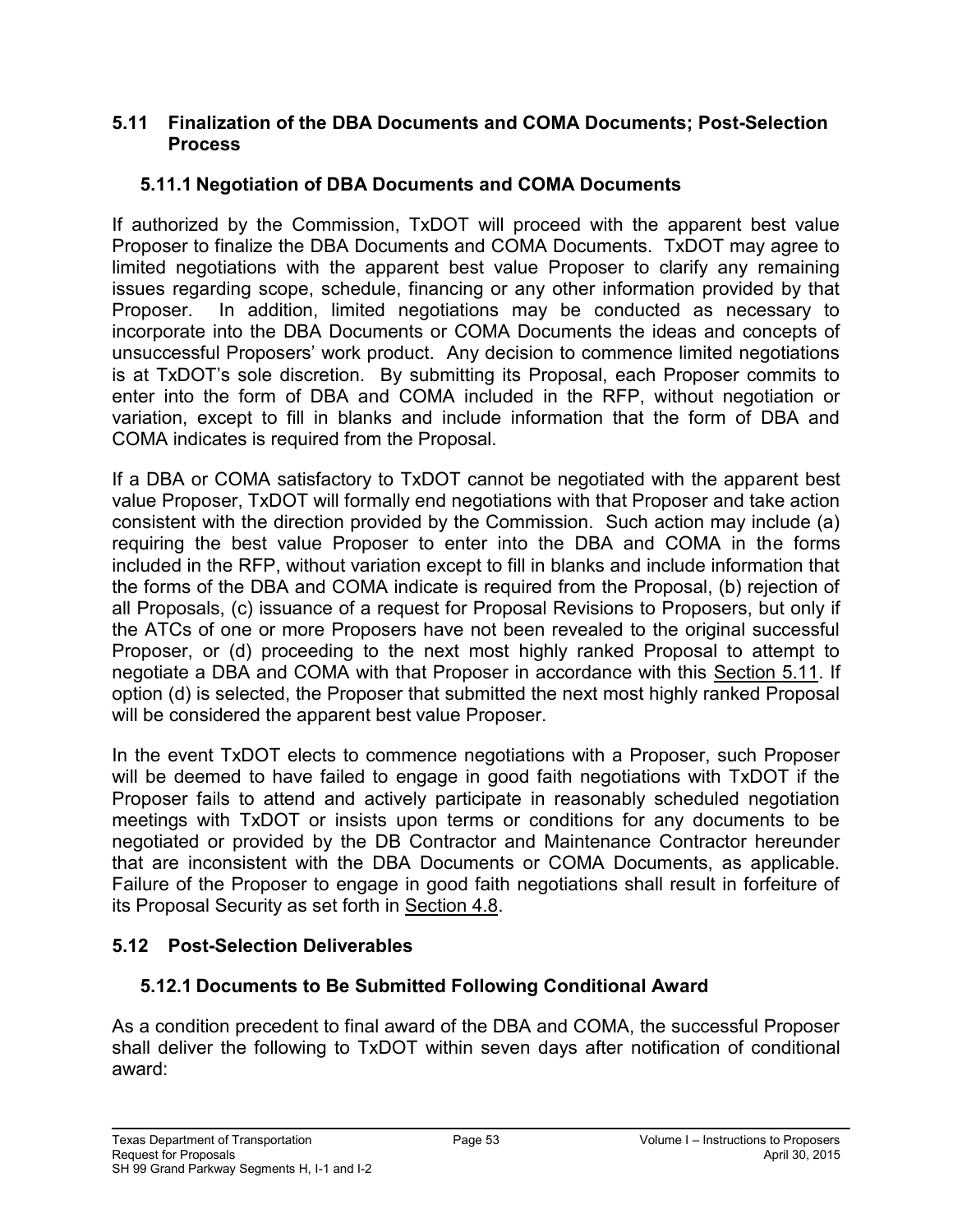(a) Evidence of authority to transact business in the State of Texas for all members of Proposer's team that will transact business in the State, dated no earlier than 30 days prior to the Proposal Due Date. Depending on the form of organization, such evidence may be in the form of (i) a certificate of authority to transact business in Texas along with a certificate of good standing from the state of organization of the member; (ii) a certificate of good standing from the Texas Comptroller; or (iii) other evidence acceptable to TxDOT.

(b) If not previously submitted, a copy of the final form of the organizational documents for the DB Contractor and Maintenance Contractor and, if the DB Contractor and/or Maintenance Contractor is a limited liability company, partnership or joint venture, for each member or partner of the DB Contractor and/or Maintenance Contractor. The final form of the organizational documents may not differ materially from the draft organizational documents included with the Proposal. If the DB Contractor and/or Maintenance Contractor is a joint venture, attach a letter from each joint venturer stating that the joint venturer agrees to be held jointly and severally liable for any and all of the duties and obligations of the DB Contractor and/or Maintenance Contractor under the Proposal and under any contract arising therefrom.

(c) If security for Proposer's obligations under the DBA is required by TxDOT pursuant to Exhibit C-1, Section 2.0(3)(b), the form of the proposed guarantees, which shall be in form and substance acceptable to TxDOT, in its sole discretion.

(d) Escrowed proposal documents ("EPDs") as required by Section 5.12.4.

During the negotiation period, as a condition to final award, the Proposer shall deliver drafts of the deliverables identified in Sections 6.1 and 6.1.1, for pre-approval by TxDOT.

# **5.12.2 TxDOT Comments on Post-Selection Deliverables**

TxDOT shall provide comments on any Post-Selection Deliverables required to be delivered to TxDOT hereunder within 14 days of the date of TxDOT's receipt of such deliverable. TxDOT shall have five Business Days to review and respond to subsequent submittals of the deliverable.

# **5.12.3 Escrowed Proposal Documents**

 (a) Within the timeframe stated in Section 5.12.2, the DB Contractor and/or Maintenance Contractor shall deliver to TxDOT EPDs containing information regarding the Proposer's assumptions made in determining the scope of work and calculating the Proposal prices and meeting all requirements of Section 21.1 of the DBA and Section 17.1 of the COMA. The EPDs shall include detailed information from all subcontractors identified in the Proposal and any other potential subcontractors who provided data upon which the Proposal is based. The documents shall be in sealed containers labeled "[Proposer Name]: Escrowed Proposal Materials for SH 99 Grand Parkway Segments H, I-1 and I-2." TxDOT shall have the right to review the EPDs for completeness and consistency with the Proposal.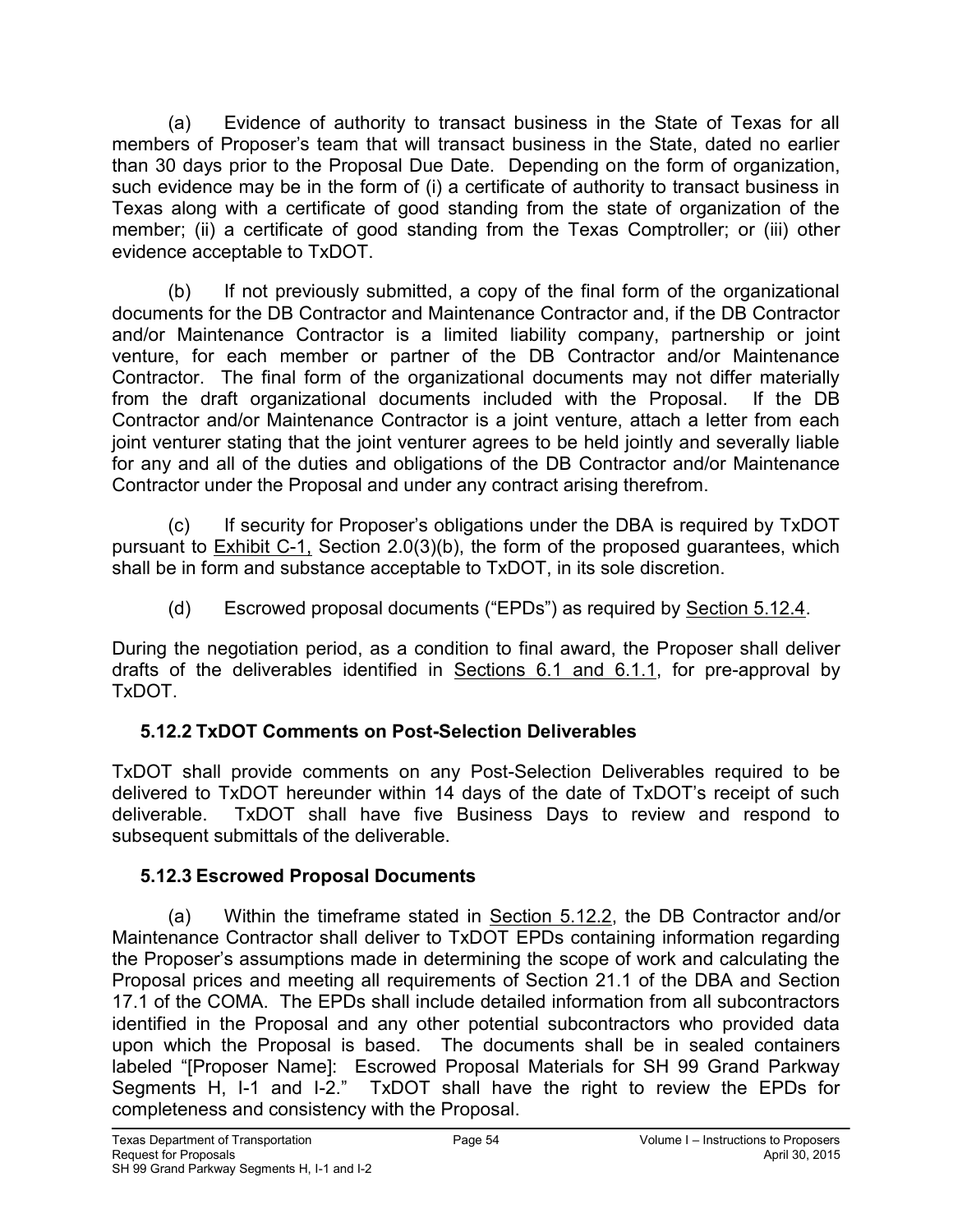(b) Representatives of TxDOT (and/or its consultants) and the successful Proposer shall review the EPDs prior to execution of the DBA and COMA to determine whether they are complete. Such representatives shall also organize the EPDs, labeling each page so that it is obvious that each page is a part of the EPDs, and to enable a person reviewing the page out-of-context to determine where it can be found within the EPDs. Such representatives shall compile an index that lists each document included in the EPDs, and briefly describes the document and its location in the EPDs. TxDOT will have the right to retain a copy of the index. After the joint review, the EPDs shall be kept in a locked cabinet at TxDOT's offices.

 (c) If, following the initial review and organization, TxDOT determines that the EPDs are incomplete, TxDOT may, as a condition to final award, require the selected Proposer to supply data to make the EPDs complete.

 (d) Following execution of the DBA and COMA, the EPDs will be available for joint review only as specified in DBA Section 21.1.1 and COMA Section 17.1.1.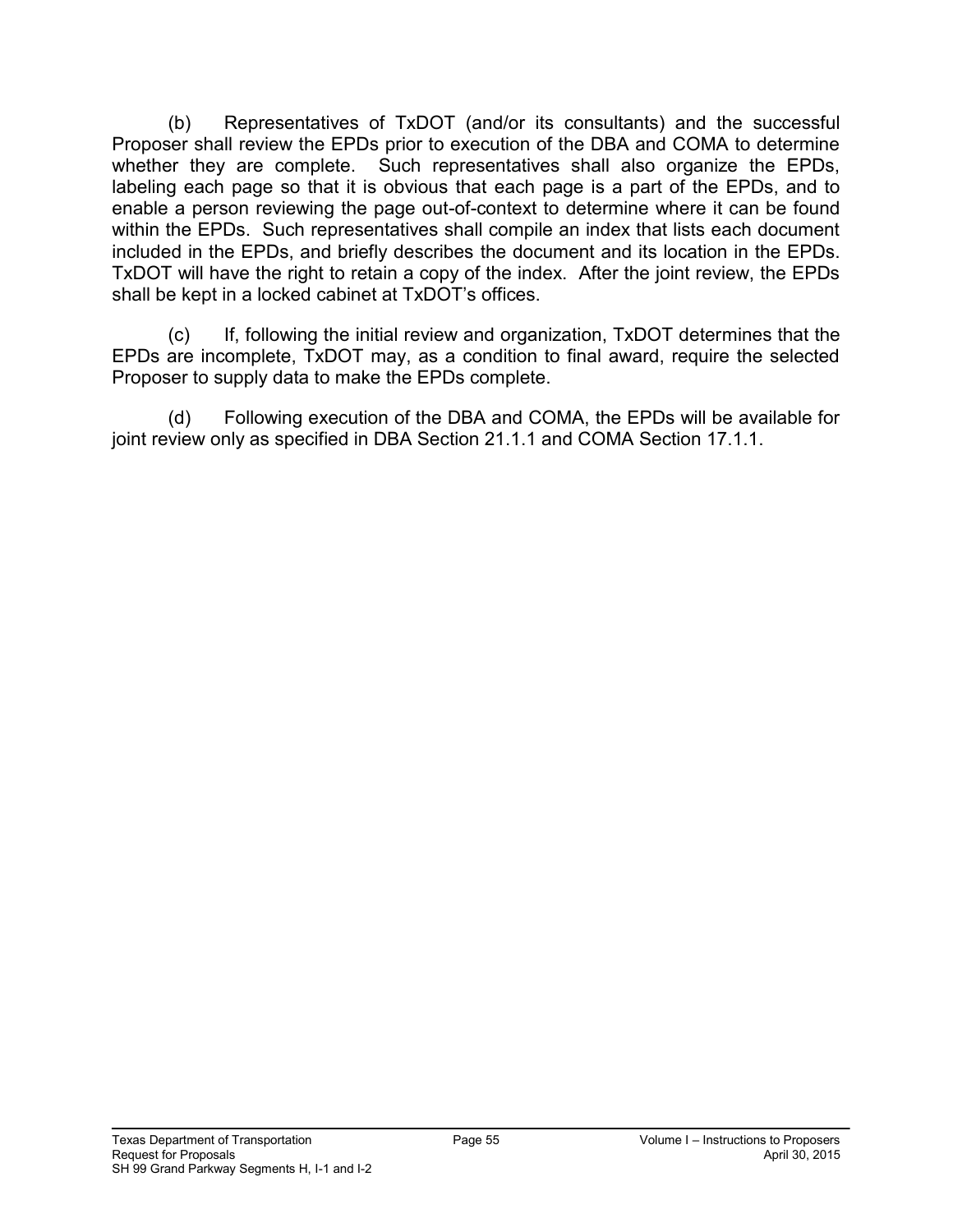# **SECTION 6.0 FINAL AWARD AND EXECUTION; POST-EXECUTION ACTIONS**

### **6.1 Final Award, Execution and Delivery of DBA and COMA**

The following are conditions precedent to final award of the DBA and COMA: (a) successful completion of negotiations (if held); (b) concurrence in award by FHWA; (c) receipt by TxDOT of all of the documents required to be provided prior to execution of the DBA and COMA under Section 6.1.1; (d) execution of the DBA and COMA by the Executive Director of TxDOT or his designee; and (e) any other conditions required by the Commission.

Upon satisfaction of the conditions set forth in Section 6.1 (a), (b), (c), (e), (f) and (g), TxDOT will deliver execution copies of the DBA Documents and COMA Documents to the selected Proposer, along with a number of sets of execution copies as reasonably requested by Proposer. The selected Proposer shall obtain all required signatures and deliver all of the execution sets to TxDOT within seven Business Days of receipt, together with the required documents described in Section 6.1.1 below. If the DB Contractor and/or Maintenance Contractor is a joint venture or a partnership, the DBA and COMA must be executed by all joint venture members or general partners, as applicable. Within 15 Business Days of TxDOT's receipt of all required and compliant documents from Proposer, TxDOT will execute the agreements, retain TxDOT's sets of the agreements and deliver the other executed sets to Proposer. Final award shall be deemed to have occurred upon delivery of the fully executed sets to Proposer.

# **6.1.1 Documents to Be Delivered By Proposer With Executed DBA and COMA**

The Proposer shall deliver the documents listed below to TxDOT concurrently with the executed DBA and COMA as a condition to execution of the DBA and COMA by TxDOT. On or before the date that TxDOT delivers the execution sets of the DBA and COMA to the Proposer, TxDOT shall notify the Proposer regarding the number of originals and copies required to be delivered.

(a) For each Proposer, its general partners and its joint venture members and each other Major Participant, (i) a certificate of authority to transact business in Texas along with a certificate of good standing from the state of its organization; or (ii) a certificate of good standing from the Texas Comptroller, in each case dated no earlier than 30 days prior to the Proposal Due Date and in form and substance acceptable to TxDOT. If such documents are not available due to the form of organization of the entity, the Proposer shall provide appropriate documents evidencing its ability to transact business in the State of Texas;

(b) For entities formed after submission of the Proposal, a copy of the entity's final organizational documents. The final form of the organizational documents shall not differ materially from the draft organizational documents included with the Proposal;

(c) If security for the Proposer's obligations under the DBA is required by TxDOT pursuant to Exhibit C-1, Section 2.0(3)(b), the Proposer shall submit one or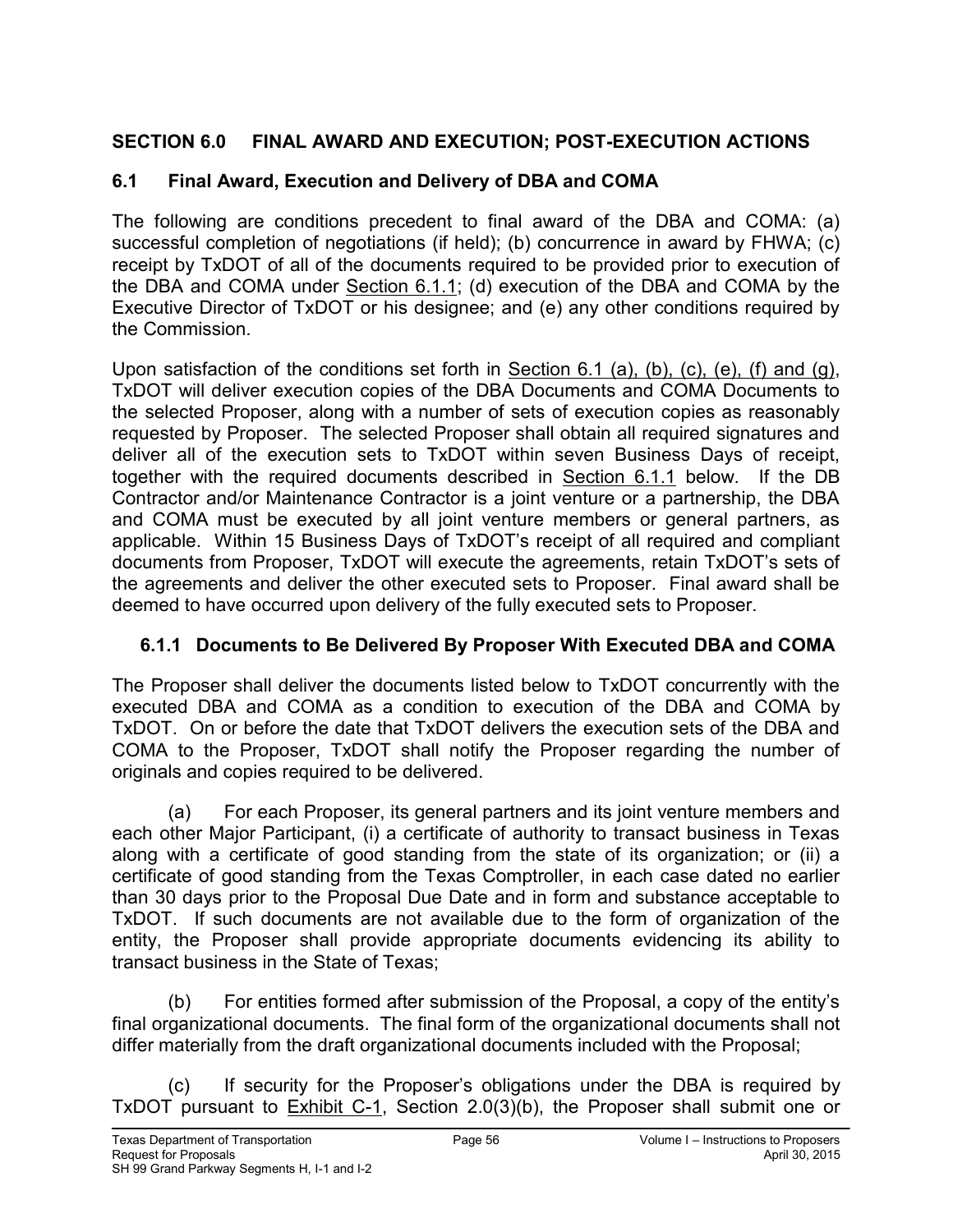more guarantees from guarantor(s) acceptable to TxDOT, in its sole discretion, in the form of Exhibit 13 to the DBA and/or Exhibit 9 to the COMA, as appropriate;

(d) Evidence of approval of the final form, and of due authorization, execution, delivery and performance, of the DBA and COMA by the DB Contractor and/or Maintenance Contractor and, if the DB Contractor and/or Maintenance Contractor is a joint venture, by its joint venture members. Such evidence shall be in a form and substance satisfactory to TxDOT. If the DB Contractor and/or Maintenance Contractor is a corporation, such evidence shall be in the form of a resolution of its governing body certified by an appropriate officer of the corporation. If the DB Contractor and/or Maintenance Contractor is a partnership, such evidence shall be in the form of a resolution signed by the general partners and appropriate evidence of authorization for each of the general partners, in each case, certified by an appropriate officer of the general partner. If the DB Contractor and/or Maintenance Contractor is a limited liability company, such evidence shall be in the form of: (i) a resolution of the governing body of the limited liability company, certified by an appropriate officer of the company, (ii) a managing member(s) resolution, certified by an appropriate officer of the managing member(s), or (iii) if there is no managing member, a resolution from each member, certified by an appropriate officer of such member. If the DB Contractor and/or Maintenance Contractor is a joint venture, such evidence shall be in the form of a resolution of each joint venture member, certified by an appropriate officer of such joint venture member;

(e) A written opinion from counsel for the DB Contractor and/or Maintenance Contractor, which counsel shall be approved by TxDOT (which may be in-house or outside counsel, provided that the organization/authorization/execution opinion shall be provided by an attorney licensed in the State of the formation/organization of the entity for which the opinion is rendered (i.e., DB Contractor, Maintenance Contractor, joint venture member, etc.) and the qualification to do business in Texas and the enforceability opinion shall be provided by an attorney licensed in the State of Texas), in substantially the form attached hereto as  $Form L$  (with such changes as agreed to by</u> TxDOT in its sole discretion); provided, however, that the organization/authorization/execution opinion for an entity formed or organized under the laws of the State of Delaware may be issued by an in-house or outside counsel not licensed in Delaware;

(f) Evidence of insurance required to be provided by the DB Contractor and Maintenance Contractor under the DBA Documents and COMA Documents, as applicable;

(g) Evidence that the DB Contractor and/or Maintenance Contractor and its Major Participants hold all licenses required for performance of the work under the DBA Documents and COMA Documents;

(h) A TxDOT approved DBE Performance Plan in accordance with the requirements of Section 1.8.2;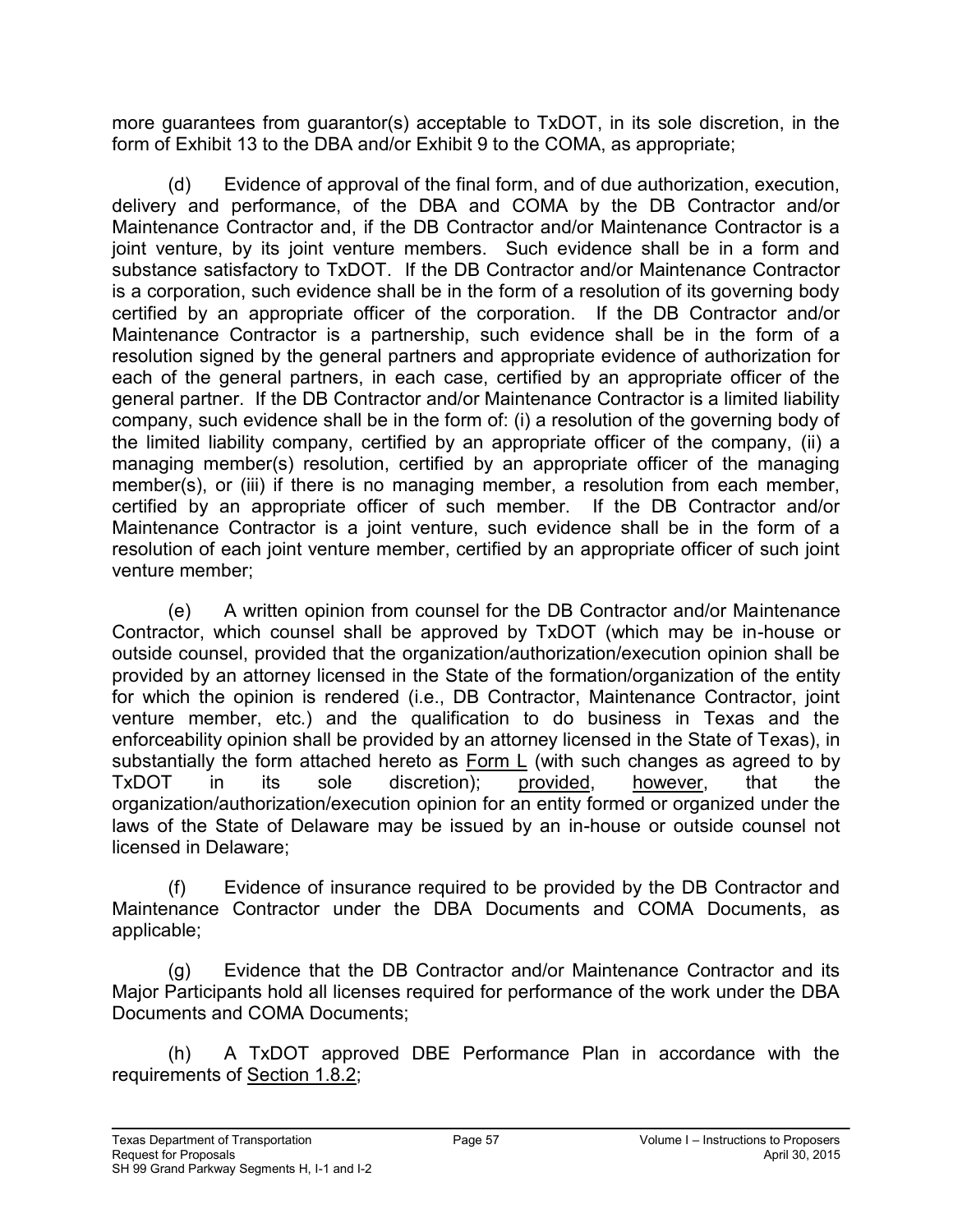(i) A letter from a licensed Surety, rated in the top two categories by two nationally recognized rating agencies or at least A minus (A-) or better and Class VIII or better by A.M. Best and Company, signed by an authorized representative as evidenced by a current certified power of attorney, committing to provide a Performance Bond and Payment Bond, each in the amount specified and in the forms attached as Exhibits 9 and 10 to the DBA, respectively, and a Retainage Bond in the form attached as Exhibit 11 to the DBA. If multiple Surety letters are provided, the Proposal shall identify which Surety will be the lead Surety. The commitment letter may include no conditions, qualifications or reservations for underwriting or otherwise, other than a statement that the commitment is subject to award and execution of the DBA and issuance of NTP1; provided, however, that the Surety may reserve in its letter the right to reasonably approve any material adverse changes made to the DBA Documents, but excluding any changes or information reflected in the Proposal, such as ATCs and Proposer commitments;

 $(i)$  If required by TxDOT pursuant to Exhibit B, Section 3.2.12, a guaranty in the form of Exhibit 13 to the DBA and/or Exhibit 9 to the COMA, as applicable;

(k) A Job Training and Small Business Mentoring Plan as described in Section 7.9 of the DBA and Section 6.4 of the COMA; and

(l) Any other requirements identified by TxDOT during pre-award negotiations.

### **6.2 Debriefings**

All Proposers submitting Proposals will be notified in writing of the results of the evaluation process. Proposers not selected for award may request a debriefing. Debriefings shall be provided at the earliest feasible time after execution of the DBA and COMA. The debriefing shall be conducted by a procurement official familiar with the rationale for the selection decision and DBA and COMA award.

Debriefings shall:

(a) Be limited to discussion of the unsuccessful Proposer's Proposal and may not include specific discussion of a competing Proposal;

(b) Be factual and consistent with the evaluation of the unsuccessful Proposer's Proposal; and

(c) Provide information on areas in which the unsuccessful Proposer's Technical Proposal had weaknesses or deficiencies.

Debriefing may not include discussion or dissemination of the thoughts, notes, or rankings of individual members of the ESRC, but may include a summary of the rationale for the selection decision and DBA and COMA award.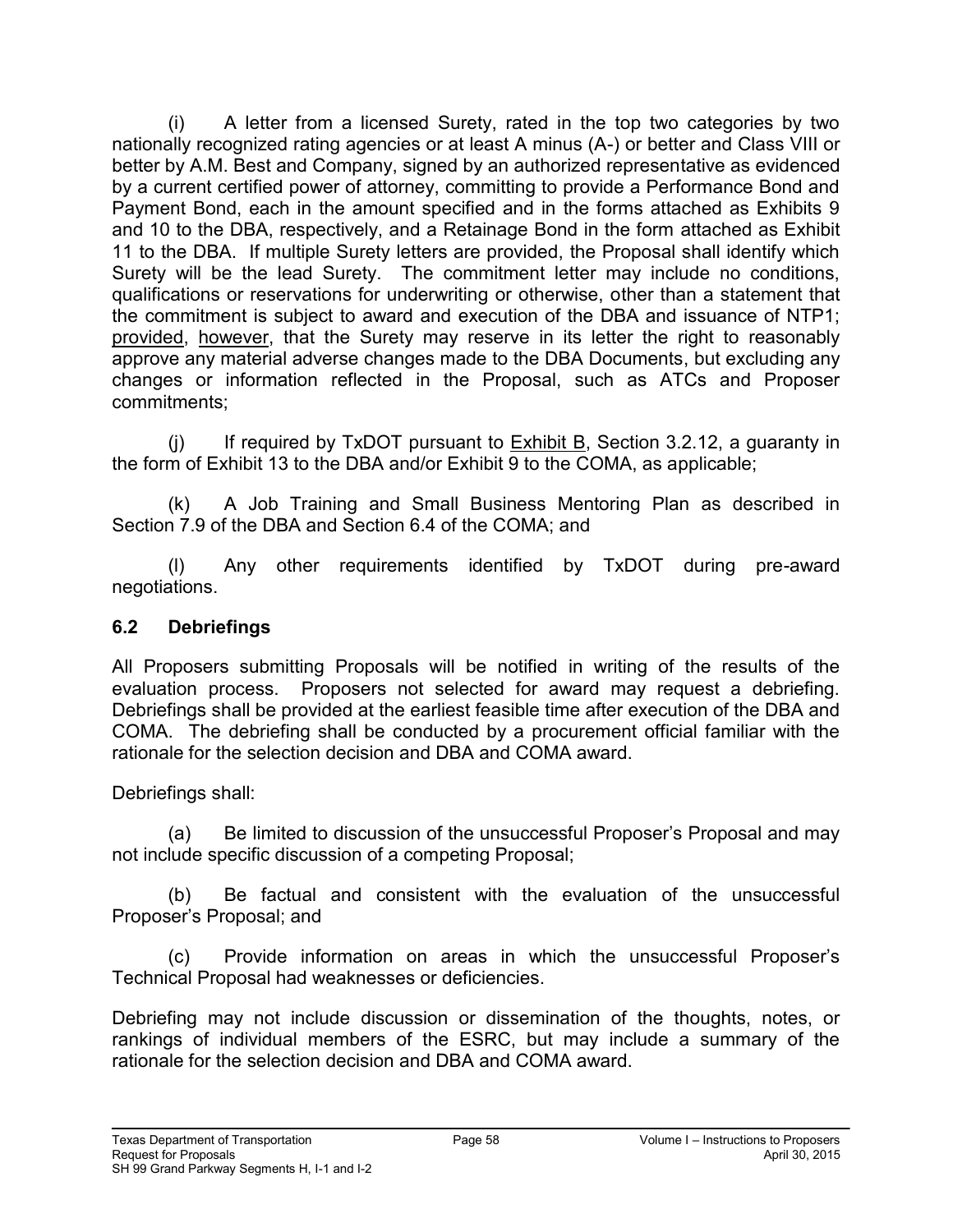### **6.3 Payment to Unsuccessful Proposers**

Each Proposer that submits a responsive, but unsuccessful, Proposal and that elects, at its option, to deliver to TxDOT with its Proposal a Payment for Work Product Agreement in the form attached hereto as Exhibit H, shall be entitled to receive payment from TxDOT for work product that is not returned to Proposer, on the terms and conditions described herein and in the Minute Order issued by the Commission, a copy of which is attached hereto as Exhibit G. No Proposer shall be entitled to reimbursement for any of its costs in connection with the RFP except as specified in this Section 6.3.

The stipulated payment for work product per Proposer for this procurement will be 0.25% of the successful Proposer's Price, except that the amount of the payment may not exceed the value of the work product provided in the Proposal that can, as determined by TxDOT, be used by TxDOT in the performance of its functions. In the event the procurement is terminated before execution of the DBA, TxDOT will pay each Proposer that submits a responsive Proposal a partial amount of \$747,000, subject to the Proposer's compliance with this Section 6.3. The invoice may be submitted no earlier than 45 days after notice of final award, including execution of the DBA, is posted on TxDOT's public website, or, if final award is not made, not earlier than 30 days after cancellation of the procurement or expiration of the time period for award stated in the RFP (as such time period may be extended by mutual agreement of the apparent best value Proposer and TxDOT), as applicable. All Proposers eligible to receive a payment for work product shall be required to submit an invoice to TxDOT in a form acceptable to TxDOT in order to receive such payment. Payments will be made within 30 days of receipt of an invoice therefor.

In submitting an executed Payment for Work Product Agreement, each Proposer agrees that it will accept the stipulated payment for work product and that TxDOT shall be entitled to use all work product that is not returned to Proposer (including ATCs, concepts, ideas, technology, techniques, methods, processes, drawings, reports, plans and specifications) contained in its Proposal or generated by or on behalf of Proposer for the purpose of developing its Proposal, in consideration for TxDOT's agreement to make payment as provided herein (including Exhibit H), without any further compensation or consideration to Proposer.

Each Proposer that timely executes and delivers to TxDOT a Payment for Work Product Agreement in the form attached hereto as Exhibit H acknowledges that TxDOT will have the right to inform the successful Proposer regarding the contents of the other Proposals after award of the DBA, and that the DBA Documents may incorporate the above-described work product or concepts based thereon. Upon Proposer's receipt of payment hereunder, this right shall extend to allow TxDOT to use such work product in the performance of its functions. As provided in Section 223.249(a) of the Code, the use of any of the work product by TxDOT is at the sole risk and discretion of TxDOT, and shall in no way be deemed to confer liability on the unsuccessful Proposer.

In no event shall any Proposer that is selected for award but fails to satisfy the award conditions set forth in Section 6.1 or that fails to timely execute and deliver the Payment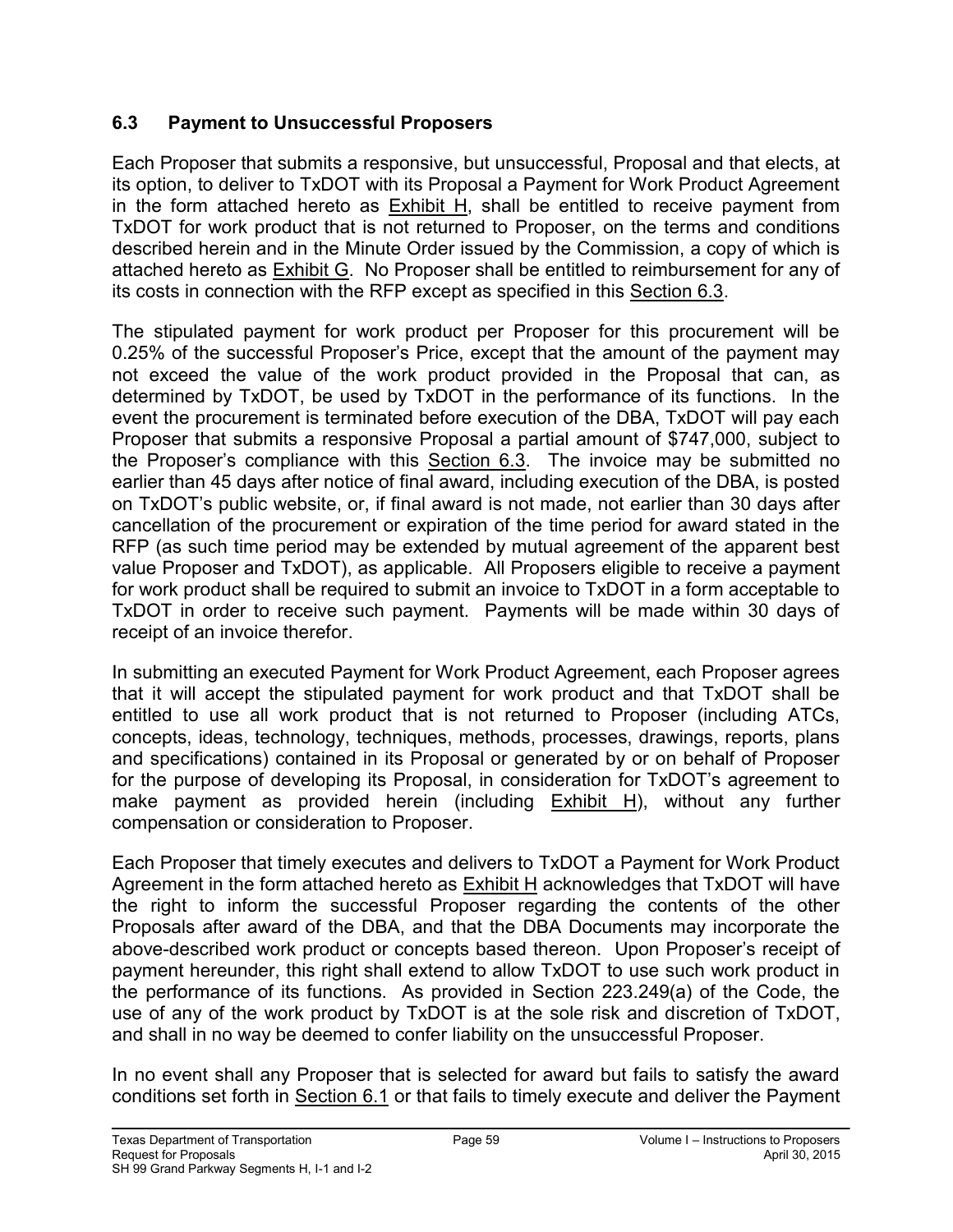for Work Product Agreement (Exhibit H) be entitled to receive a payment for work product under this <u>Section 6.3</u>.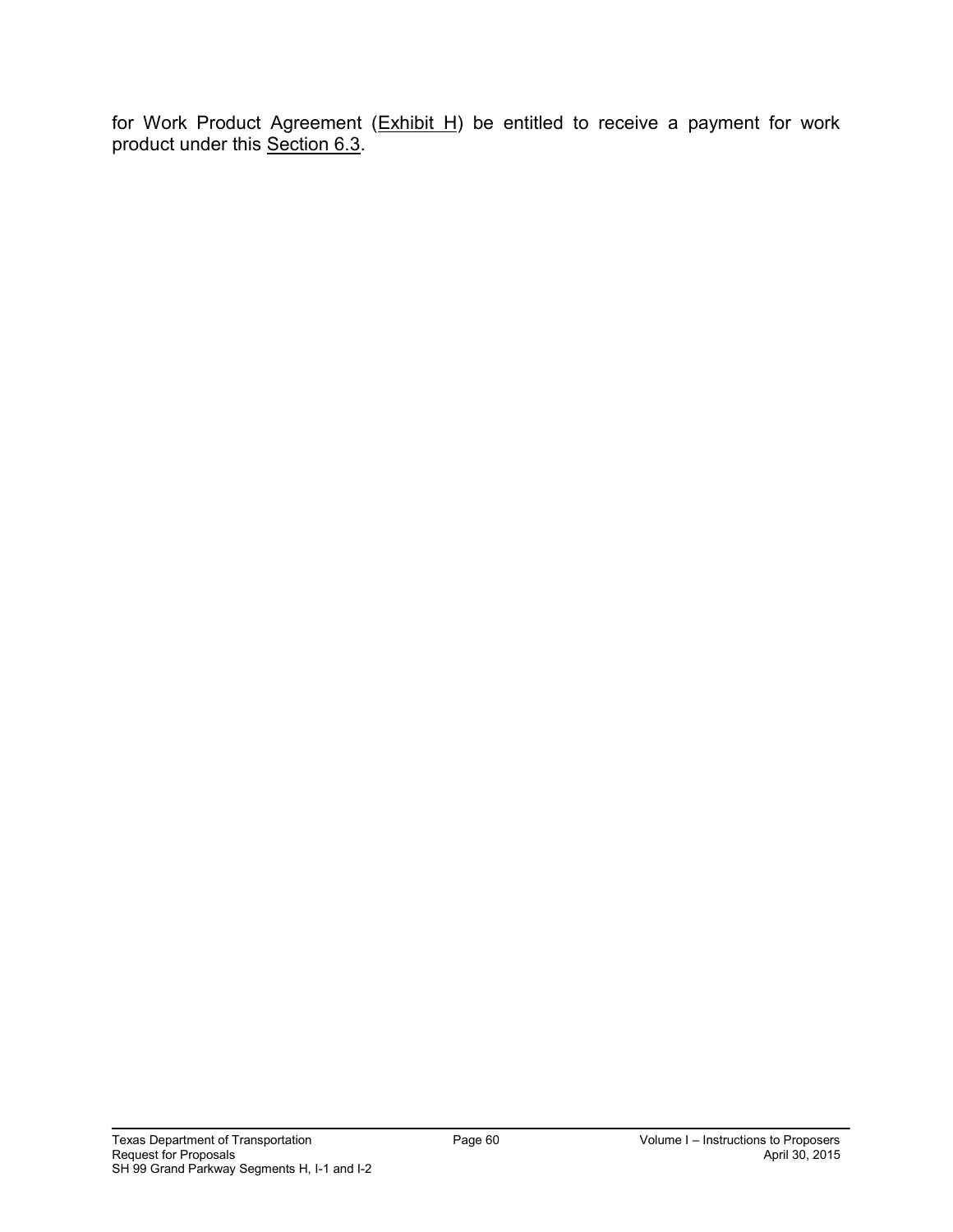### **SECTION 7.0 PROTESTS**

### **7.1 Applicability**

This Section 7.0 and Section 27.6 of Title 43 of the Rules set forth the exclusive protest remedies available with respect to the RFP and prescribe exclusive procedures for protests regarding:

(a) allegations that the terms of the RFP are wholly ambiguous, contrary to legal requirements applicable to the procurement, or exceed TxDOT's authority;

(b) a determination as to whether a Proposal is responsive to the requirements of the RFP, as applicable; and

(c) award of the DBA and COMA.

### **7.2 Required Early Communication for Certain Protests**

Protests concerning the issues described in Section 7.1(a) may be filed only after the Proposer has informally discussed the nature and basis of the protest with TxDOT, following the procedures for those discussions prescribed in the RFP.

#### **7.3 Deadlines for Protests**

**7.3.1** Protests concerning the issues described in Section 7.1(a) must be filed as soon as the basis for the protest is known, but no later than 20 days prior to the Proposal Due Date, unless the protest relates to an Addendum to the RFP, in which case the protest must be filed no later than five business days after the Addendum is issued (but in any event, prior to the Proposal Due Date).

**7.3.2** Protests concerning the issues described in Section 7.1(b) must be filed no later than five business days after receipt of the notification of non-responsiveness.

**7.3.3** Protests concerning the issues described in Section 7.1(c) must be filed no later than 10 business days after the earliest of the notification of intent to award, and the public announcement of the apparent best value Proposer.

### **7.4 Content of Protest**

Protests shall completely and succinctly state the grounds for protest, its legal authority, and its factual basis, and shall include all factual and legal documentation in sufficient detail to establish the merits of the protest. Statements shall be sworn and submitted under penalty of perjury.

### **7.5 Filing of Protest**

Protests shall be filed by hand delivery on or before the applicable deadline to Mr. Dieter Billek, P.E., Texas Department of Transportation, 7600 Chevy Chase Drive,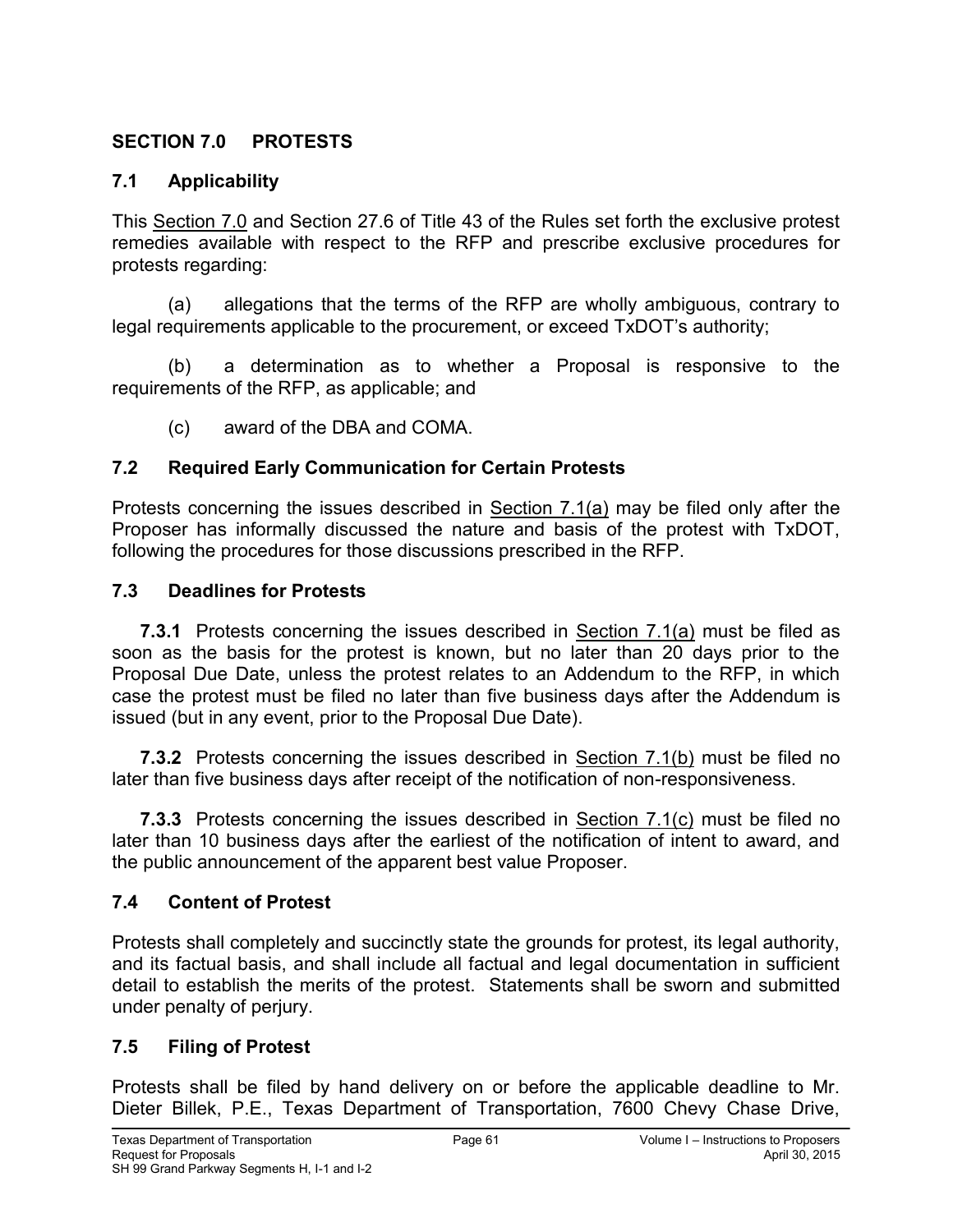Building 2, 4th Floor, Austin, Texas 78752 with a copy to the Office of General Counsel, Texas Department of Transportation, 125 E. 11<sup>th</sup> Street, Austin, Texas 78701, as soon as the basis for protest is known to the Proposer. The Proposer filing the protest shall concurrently submit a copy of the protest to the other Proposers whose addresses may be obtained from the Project Website.

# **7.6 Comments from other Proposers**

Other Proposers may file statements in support of or in opposition to the protest within seven days of the filing of the protest. TxDOT shall promptly forward copies of all such statements to the protestant. Any statements shall be sworn and submitted under penalty of perjury.

# **7.7 Burden of Proof**

The protestant shall have the burden of proving its protest. TxDOT may, in its sole discretion, discuss the protest with the protestant and other Proposers. No hearing will be held on the protest. The protest shall be decided on the basis of written submissions.

# **7.8 Decision on Protest**

The Executive Director or the Executive Director's designee shall issue a written decision regarding the protest within 30 days after the filing of the detailed statement of protest. If necessary to address the issues raised in a protest, TxDOT may, in its sole discretion, make appropriate revisions to the RFP by issuing Addenda.

# **7.9 Protestant's Payment of Costs**

If a protest is denied, the Proposer filing the protest shall be liable for TxDOT's costs reasonably incurred to defend against or resolve the protest, including legal and consultant fees and costs, and any unavoidable damages sustained by TxDOT as a consequence of the protest.

# **7.10 Rights and Obligations of Proposers**

Each Proposer, by submitting its Proposal, expressly recognizes the limitation on its rights to protest provided in this Section 7, and expressly waives all other rights and remedies and agrees that the decision on the protest is final and conclusive. If a Proposer disregards, disputes, or does not follow the exclusive protest remedies provided in this Section 7, it shall indemnify and hold TxDOT and its officers, employees, agents, and consultants harmless from and against all liabilities, fees and costs, including legal and consultant fees and costs, and damages incurred or suffered as a result of such Proposer's actions. Each Proposer, by submitting a Proposal, shall be deemed to have irrevocably and unconditionally agreed to this indemnity obligation.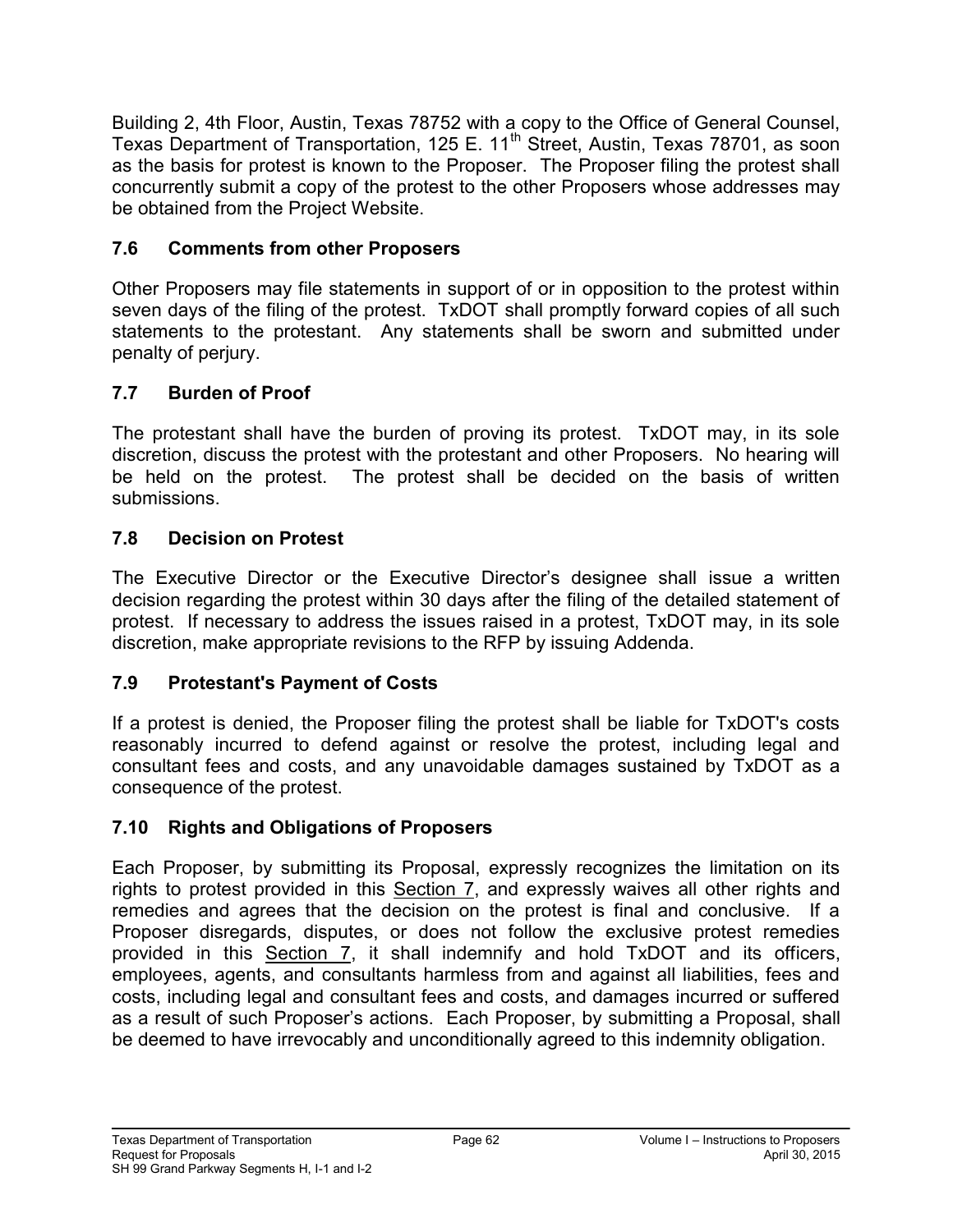### **SECTION 8.0 TXDOT RIGHTS AND DISCLAIMERS**

### **8.1 TxDOT Rights**

TxDOT may investigate the qualifications and Proposal of any Proposer under consideration, may require confirmation of information furnished by a Proposer and may require additional evidence of qualifications to perform the DB Contractor's and Maintenance Contractor's obligations under the DBA Documents and COMA Documents, as applicable. TxDOT reserves the right, in its sole discretion, to:

(a) Develop the Project in any manner that it, in its sole discretion, deems necessary;

- (b) Reject any or all of the Proposals;
- (c) Modify any dates set or projected in the RFP;
- (d) Cancel, modify or withdraw the RFP in whole or in part;

(e) Terminate this procurement and commence a new procurement for part or all of the Project;

(f) Terminate evaluations of Proposals received at any time;

(g) Suspend, discontinue or terminate negotiations at any time, elect not to commence negotiations with any responding Proposer and engage in negotiations with other than the highest ranked Proposer;

(h) Modify the procurement process (with appropriate notice to Proposers);

(i) Waive or permit corrections to data submitted with any response to the RFP until such time as TxDOT declares in writing that a particular stage or phase of its review of the responses to the RFP has been completed and closed;

(j) Permit submittal of addenda and supplements to data previously provided in a Proposal pursuant to a request for clarification issued by TxDOT until such time as TxDOT declares that a particular stage or phase of its review of the responses to the RFP has been completed and closed;

(k) Appoint evaluation committees to review Proposals, make recommendations and seek the assistance of outside technical experts and consultants in Proposal evaluation;

(l) Disclose information contained in a Proposal to the public as described herein;

(m) Approve or disapprove changes in the Key Personnel identified in the QS;